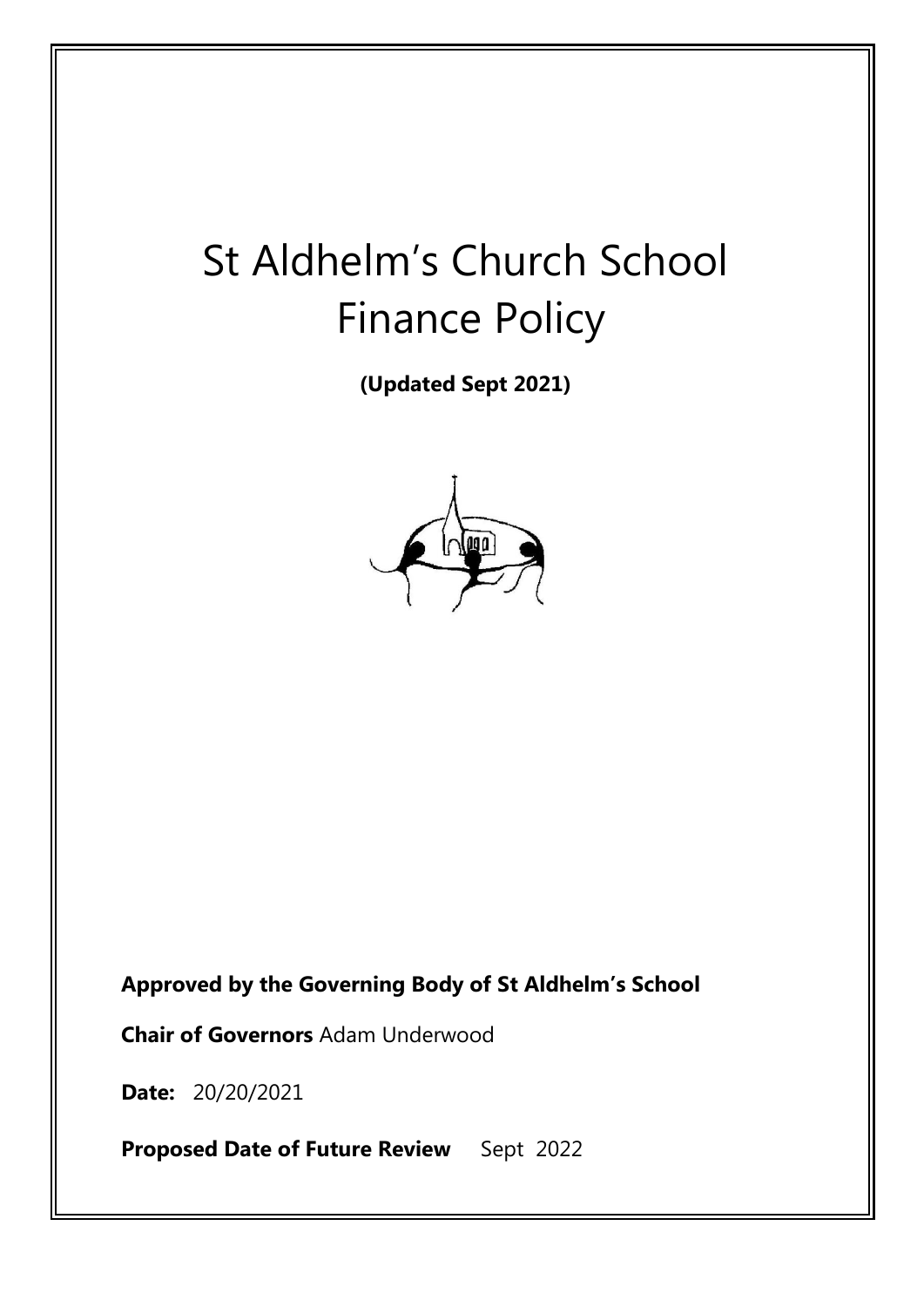### **CONTENTS**

<span id="page-1-1"></span><span id="page-1-0"></span>

| <b>Section Number</b> | <b>Section Name</b>                                | <b>Page Number</b> |
|-----------------------|----------------------------------------------------|--------------------|
|                       | Introduction                                       | 2                  |
| $\overline{1}$        | Organisation and Accountability                    | $\overline{3}$     |
| $\overline{2}$        | <b>Internal Financial Controls</b>                 | 8                  |
| 3                     | <b>Budgeting/Financial Management and Planning</b> | 10                 |
| 4                     | Purchasing                                         | 12                 |
| 5                     | Income                                             | 17                 |
| 6                     | <b>Banking Arrangements</b>                        | 20                 |
| $\overline{7}$        | Petty Cash/Imprest                                 | 22                 |
| 8                     | <b>Assets</b>                                      | 24                 |
| 9                     | Insurance                                          | 25                 |
| 10                    | <b>Computer Systems/Data Security</b>              | 27                 |
| 11                    | Personnel/Payroll                                  | 29                 |
| 12                    | Unofficial/Voluntary Funds                         | 30                 |
| 13                    | <b>Charging for School Activities</b>              | 33                 |
| Appendix 1            | <b>Register of Business Interests</b>              | 35                 |
| Appendix 1.1          | Declaration of Business Interests Form             | 36                 |
| Appendix 2            | <b>Retention of Records</b>                        | 37                 |
| Appendix 3            | <b>Division of Duties Chart</b>                    | 38                 |
| Appendix 4.1          | Lettings Policy                                    | 41                 |
| Appendix 4.2          | Lettings Insurance                                 | 42                 |
| Appendix 4.3          | Conditions of Hire                                 | 44                 |
| Appendix 4.4          | <b>Application for Hire</b>                        | 49                 |
| Appendix 5            | Charging and Remittance Policy                     | $\overline{51}$    |
| Appendix 6            | <b>Construction Industry Scheme</b>                | 54                 |
| Appendix 7            | <b>Governors Checklist</b>                         | $\overline{57}$    |

To request this document in an alternative format please contact: Schools Funding and Accountancy Team Helpline Telephone – 01823 359771

 $O(10^{-10})$ 

Copyright © 2020 Somerset County Council

All rights reserved. No part of this publication may be reproduced, stored in a retrieval system, transmitted in any form or by means, electronic, mechanical, photostatic, recording or otherwise, without the permission of the copyright holder.

RID typetalk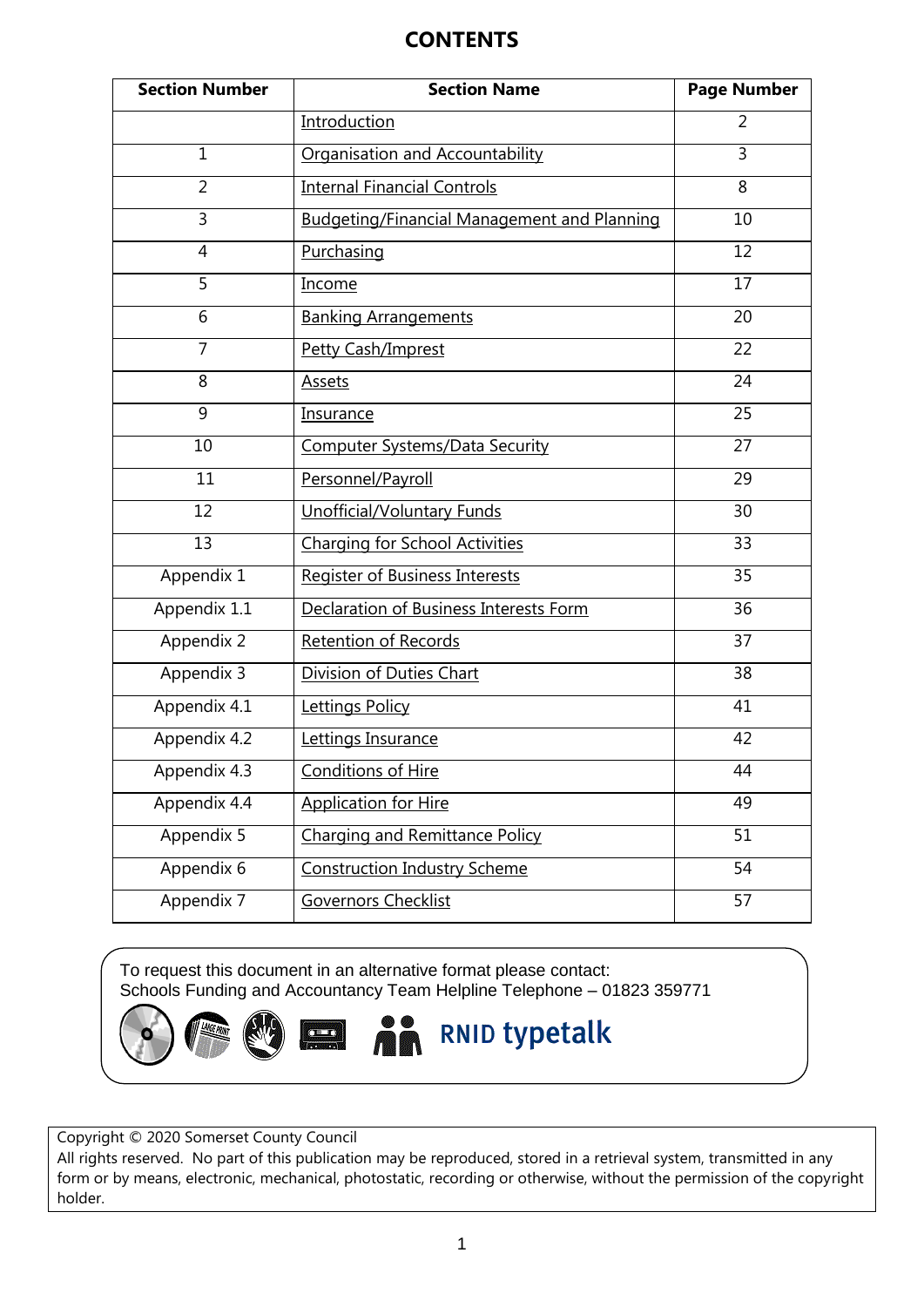### <span id="page-2-0"></span>**INTRODUCTION**

The Finance Policy also applies to PRUs and where relevant, the following changes in terminology apply:

| <b>Document reference</b> | <b>Replace with PRU reference</b> |
|---------------------------|-----------------------------------|
| School                    | <b>PRU</b>                        |
| Governing Body            | Management Board                  |
|                           |                                   |

The Finance Policy has been adapted to reflect the individual needs of St Aldhelm's School and includes specific information relating to procedures and tasks performed in the school.

The Finance Policy is a working document and will be updated to meet any changes, such as staff changes.

The policy will be approved by the Governing Body and will be reviewed at least every two years. Both the approval of the Finance Policy and the date of the future review will be recorded in the Minutes of the Governing Body Meeting.

#### **The Finance Policy is used in conjunction with other Model Policies issued by the LA and in particular:**

### **1. The Financial Management Scheme (FMS) IPOSTID-1583429547-1806**

The Scheme sets out the financial relationship between Somerset County Council (SCC) and the maintained schools which it funds. (Somerset County Council is the Local Authority (LA)). The Scheme contains requirements relating to financial management and associated issues and is binding on both the LA and on schools through their respective Governing Bodies.

### **2. Guidance documents issued by Education Financial Services for Maintained Schools**

This includes: Guidance – Working with SIMS FMS Guidance – Budget Planning Guidance – Reconciliation for Central Payment Schools Guidance – Financial Management Reports Guidance – Income Guidance – Petty Cash for Local Payment Schools Guidance – Petty Cash for Central Payment Schools

For a full list of documents available - Click here for <http://www.supportservicesforeducation.co.uk/>

<span id="page-2-1"></span>Should you not have access to the resources page on the above website contact [EFSHelpline@somerset.gov.uk](mailto:EFSHelpline@somerset.gov.uk) to arrange a login to view their resources page.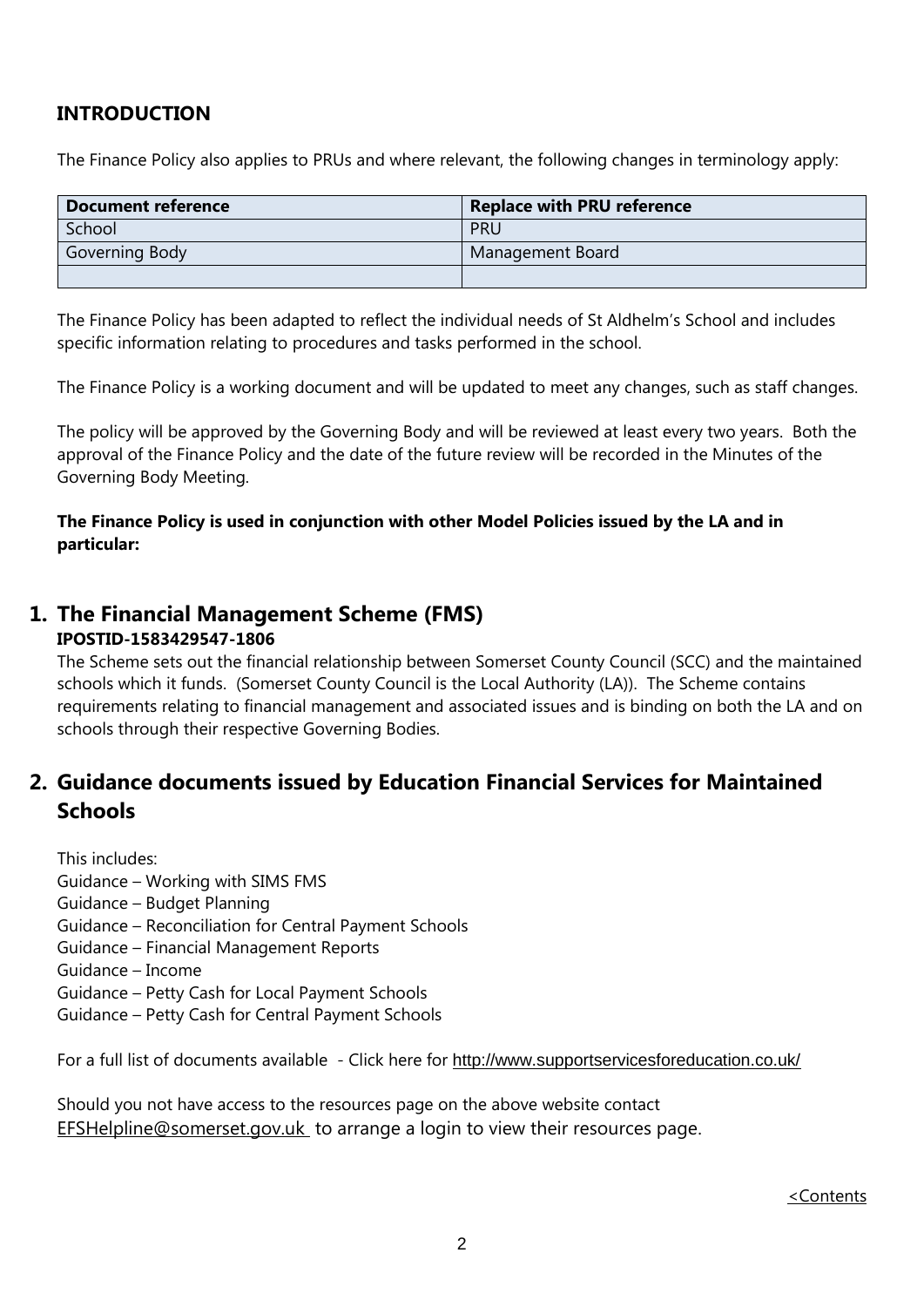### **SECTION 1 - ORGANISATION AND ACCOUNTABILITY**

#### **Responsibilities of the Governing Body**

- It is expected that each member of the Governing Body will have completed an induction course for Governors and be aware of policies for schools and [The Governors Handbook](https://www.gov.uk/government/publications/governance-handbook) .
- Responsible for the well being and control of staff (Whole School Pay Policy).
- Responsible for security, custody and control of resources of the school (plant, buildings, materials, cash, stocks). **Refer to the Financial Management Scheme: Section 11.1.3 – Premises Issues, regarding annual property maintenance conditions statement to be submitted to LA**.
- Must comply with responsibility in relation to Health and Safety. **See chapter of Financial Management Scheme: Section 12 – Health and Safety . Also refer to [SCC Health and Safety Extranet](http://extranet.somerset.gov.uk/health-and-safety/) – Guidance for Schools volume 4.**
- May incur expenditure up to the total of the delegated budget share of the school after allowing for the carry forward.
- Ensuring that adequate financial procedures and controls exist to minimise the risk of loss, wastage or misappropriation and also to satisfy official requirements relating to Income Tax, NI, VAT, Construction Industry Tax etc. (Refer Financial Management Scheme: Section 7)
- Governors may delegate any of these powers to a Committee or Headteacher (see futher in this section). **The Governing Body must determine, review and approve the constitution, membership and Terms of Reference (TOR) of any Committee annually.** Committee minutes/reports are submitted regularly and documented in Full Governing Body minutes.
- Appoint a Clerk to the Governing Body (other than a governor or Headteacher) who will attend regular Clerk's briefings and ensure the efficient functioning of the Governing Body.
- Governors have the power to limit the delegated powers of the Headteacher if it is considered to be necessary.
- Register of Business Interests is reviewed annually to ensure it is up to date and current declarations held **from all Governors and all staff with a financial responsibility**. Register to be available in school for scrutiny. Staff and Governors must withdraw from meetings where they or any member of their immediate family has a financial interest in any matter under consideration.
- Responsible for setting the de minimis level for capital expenditure.
- By **no later than 31st May**, Governors must have formally approved the school's budget plan, taking into account such things as current spending, priorities in the School Development Plan (SDP), future commitments, pupil numbers etc. Details of the budget plan must be sent to the Schools Funding and Accounting Team (SFAT), with the assumptions underpinning it.
- Monitor the budget as presented by the Finance Committee ensuring full details of any variances, budget movements, and remedial plans have been documented.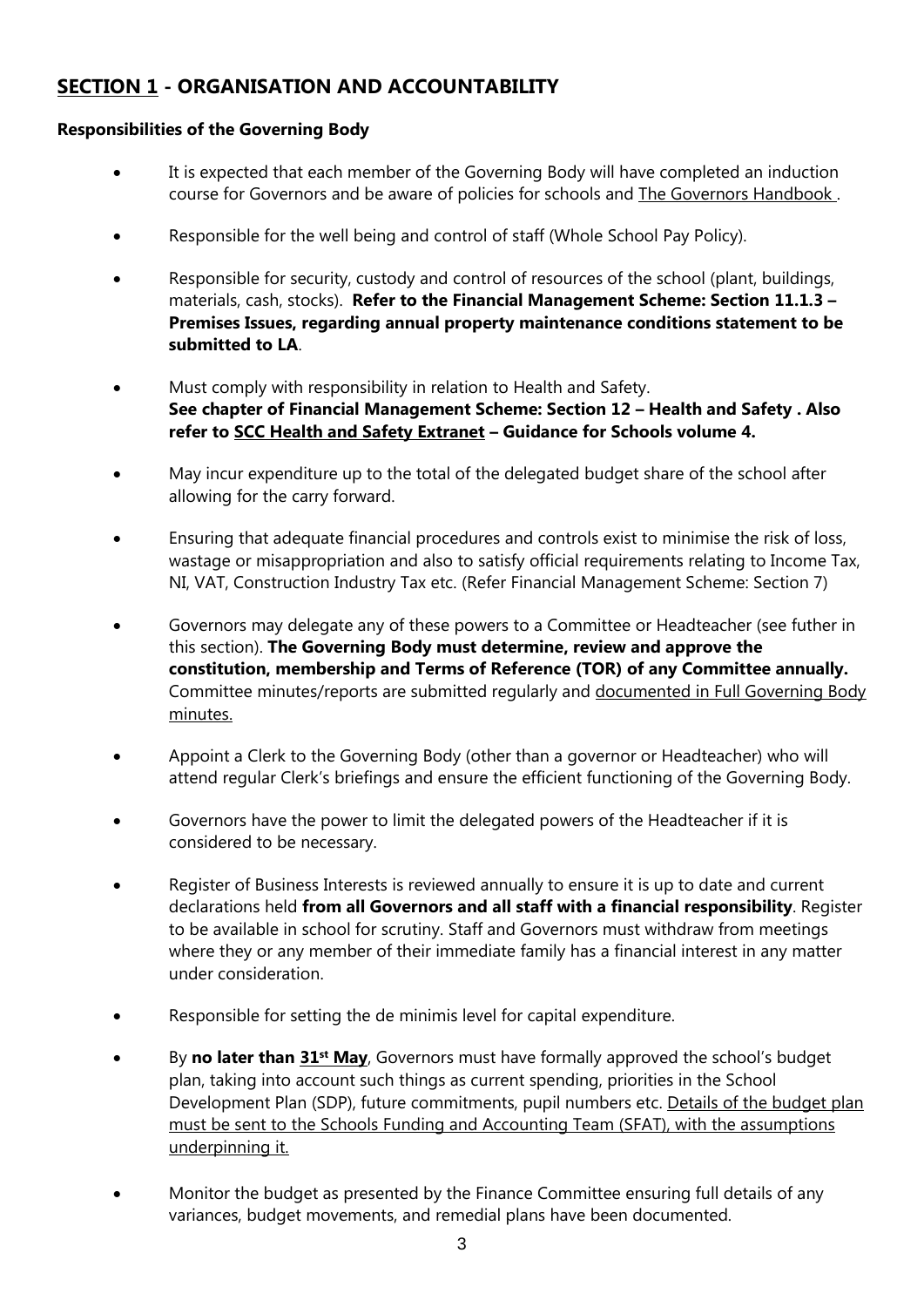- Responsible for ensuring that school accounts are accurately reflected in the County Council Statement of Accounts by making arrangements for compliance with guidance produced by the Local Authority.
- Approving at least three authorised signatories to cover for absence (Head Teacher + 2 others). A Governor can only sign as a second signatory.
- Ensuring that an up-to-date inventory is maintained for items with a replacement cost of £100 or more and an expected life of at least one year with all County Council property being security tagged. Ensuring that the inventory is checked against the items at least annually. Discrepancies are reported to Governors to investigate and keep a record of writeoffs.
- Nominating an independent person to audit the unofficial fund at least annually.
- Money may only be borrowed with written permission of the Secretary of State. This does not apply to Trustees and Foundations (see Sections 3.4.1, 3.4.2 , 3.4.3 and 3.4.4 of the Financial Management Scheme).
- Approving the write-off of debts.
- $\bullet$  Submitting the Schools Financial Value Standard return to the LA annually by 31<sup>st</sup> March

A Governors Checklist has been compiled [\(see appendix 6](#page-55-1)) to assist Governors in identifying where their input is required and to assist in monitoring that the relevant requirements have been attended to.

#### **Responsibilities of the Finance Committee**

The Governing Body has delegated to the Finance Committee the following responsibilities:

- The drafting and recommendation to the Governing Body of the annual budget.
- The monitoring of the budget, expenditure and income.
- <span id="page-4-0"></span>Ensuring expenditure does not exceed the available budget.
- Authorising, in advance, virements exceeding £3,000, a figure agreed by full Governing Body (See [Section 3 -](#page-11-0) Virements). A member of the finance committee or the Chair of Governors is empowered to authorise virements that have been recommended by sub committees by signing the virement form in advance of money being moved. Virements are then reported in the next Finance Report.
- Authorising expenditure not covered by the cost centre headings in the original agreed budget, or incurred due to a change in policy and authorising the funding source for such expenditure. Details to be documented in Committee minutes and presented to Governing Body.
- Approving high level purchases and contracts prior to an order being placed.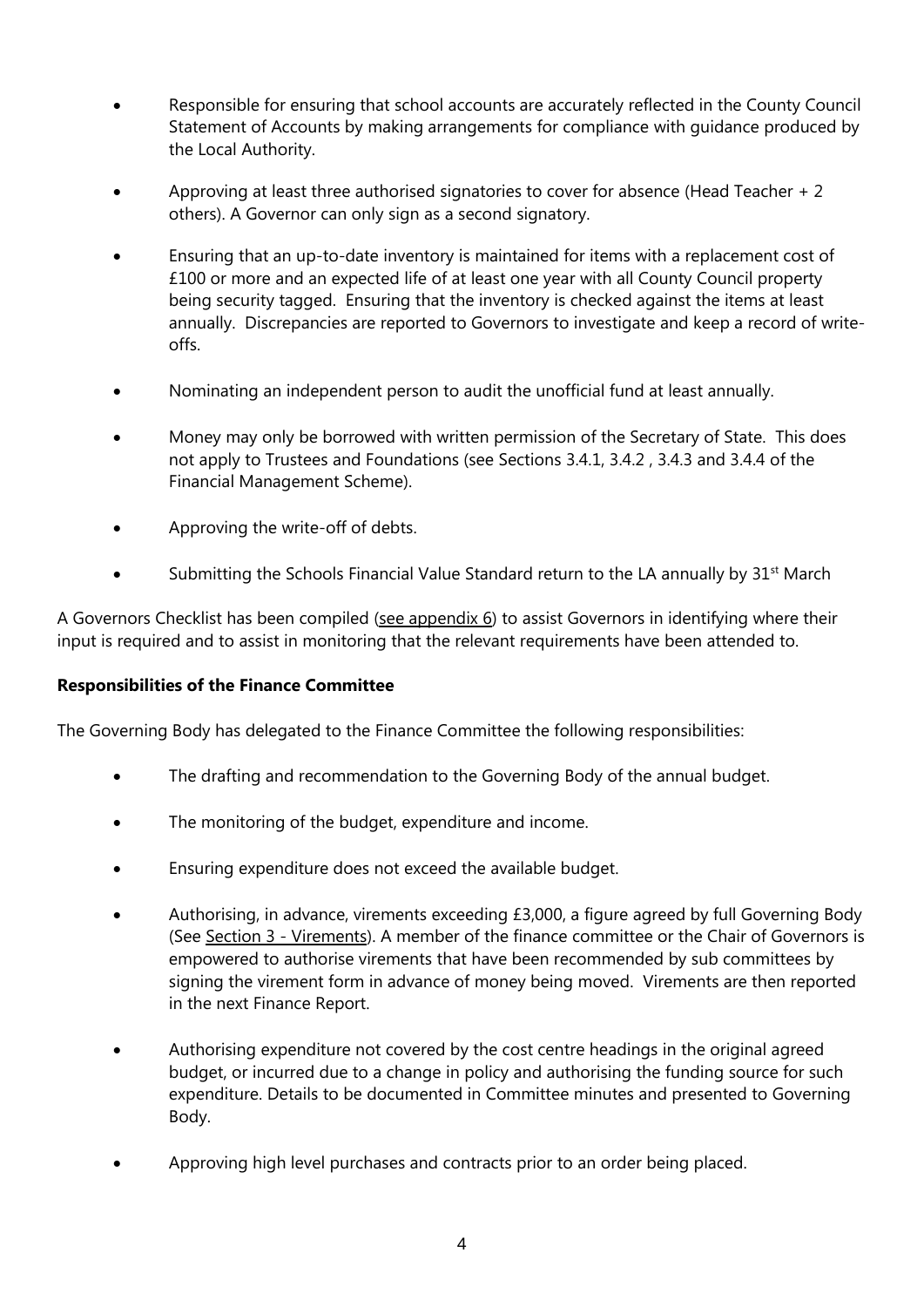- Ensuring that a full financial report is delivered to the Governing Body twice yearly in the Autumn term and following the end of the financial year.
- Ensuring that a brief report is delivered to the Governing Body at least once every term.
- Maintaining a Charging and Remissions Policy.
- Maintaining a Lettings Policy.
- Writing off or making provision for a bad debt subject to paragraphs 2.1.8 and 2.1.9 of the Financial Management Scheme.
- Maintaining a Tendering Policy.
- Making decisions on the level of buy back of Support Services, whether from SCC or an external provider, following consultation with the Chairperson of each Governor's Committee.
- Agree costings for the 3 Year School Development Plan.

#### **Responsibilities of the Headteacher**

The Governing Body has delegated the following responsibilities to the Headteacher:

- Leading and managing staff to secure improvement.
- The efficient and effective deployment of staff and resources.
- Accountability to Governors and others, such as parents, pupils, staff and the local community.
- Ensuring all reasonable action is taken to minimise risks.
- By 31 March each year, or within 30 days of the budget share being issued, the Head must prepare estimates of expenditure and income covering the next financial year for consideration and approval by the Governing Body.
- Ensuring that a monthly reconciliation between the School's Accounting System (e.g. SIMS FMS) and the County Council's Accounting System is carried out by the last working day of the month following the month of account. (Also bank reconciliation if Local Payments School.)
- Submitting a written report to Governors or Finance Committee at least termly on the progress of the budget, explaining variations from expected spend/income and advising on the likely final position.
- Informing the Finance Manager Schools Funding and Accountancy Team immediately if the school's budget looks as though it will be overspent at the end of the year by 5% or more with a proposed course of action to recover the deficit.
- Authorising virements below a level of £3,000, a figure agreed by the full Governing Body in advance. (See [Section 3 -](#page-11-0) Virements)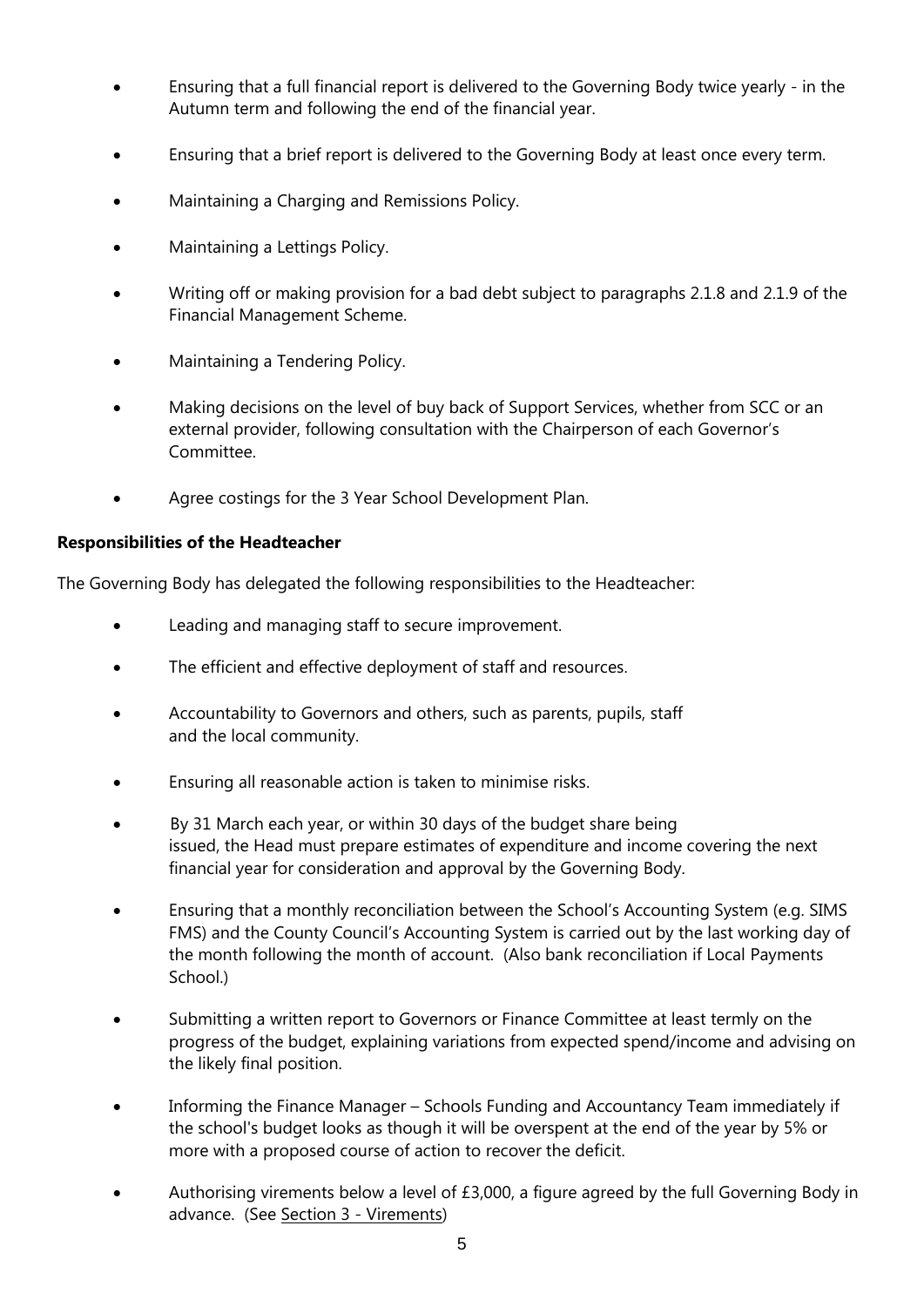- Reporting virements and journals to the Full Governing Body for their approval.
- Submitting a formal response to the Finance Manager Schools Funding and Accountancy Team within one month's receipt of an internal audit report. Ensuring that the Governing Body receives details of the final report and the school's responses.
- Responsibility for the identification of all income due, its prompt collection and banking, and the maintenance of complete and accurate records.
- Responsibility for ensuring that Value Added Tax (VAT) is treated correctly on all transactions. Also ensures that the school complies with VAT and other tax regulations and that all relevant finance and administrative staff are aware of them.
- Notifying the SCC Insurance Section immediately of all new, anticipated or changed risks requiring insurance. Email: [insurance@somerset.gov.uk](mailto:insurance@somerset.gov.uk)
- Notifying HR Admin and Payroll as soon as possible of all matters affecting staff payments.
- Authorisation in advance of any staff changes or additional paid hours to be worked by staff, to be notified at the next relevant Governors' meeting.
- Responsibility for controlling access to all data in the school in accordance with the Data Protection Guidelines and Codes of Practice. (Sec 8 – Governors' Handbook <https://www.gov.uk/government/publications/governance-handbook>
- Submitting a signed copy of the annual leases return to the LA.

#### **Responsibilities of the Deputy Headteacher or Senior Teacher**

- Signing of payment control listing.
- In the absence of the Headteacher, undertakes the responsibilities of the Headteacher and ensures that an authorised person other than themselves, signs orders.

#### **Responsibilities of the Finance Assistant and Business Manager**

- Assisting with the preparation of the school budget, setting expenditure thresholds and profiles.
- Ensuring that on receipt of approved order requisition forms, orders are processed for all planned expenditure except for supplies of public utility services and items purchased through petty cash of not more than £100 in value.
- Ensuring outstanding orders are reviewed regularly, cancelling or following up as necessary.
- Ensuring goods and services received are checked against delivery notes, orders and invoices and ensuring the school is charged only for goods received.
- Ensuring invoices are processed within one week of their receipt.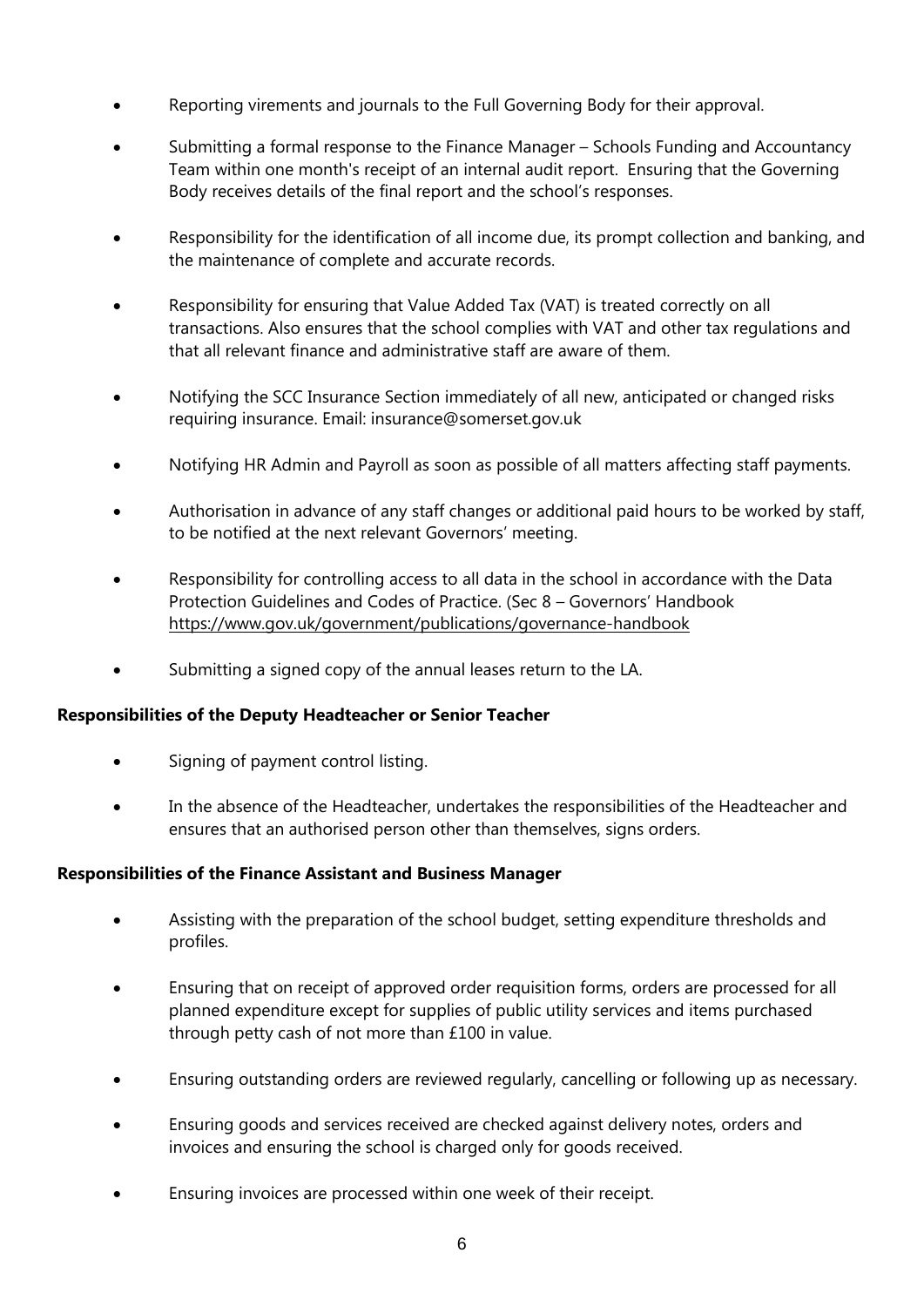- Ensures that petty cash is used for approved purposes and that receipts are collected, staff re-imbursed, manual records are kept and transactions are recorded on the School's Accounting System (e.g. SIMS FMS) in a timely manner. Arrange for the reimbursement of the Imprest bank account.
- Ensuring processes are in place for the collection and recording of income due/received. Ensuring all income due is received, recorded and that the income is banked.
- Ensure that effective action is taken to pursue non payment of debts within defined timescales.
- Monitoring the budget, providing information and/or financial reports for the Headteacher, Governors, LA and budget holders as required.
- Maintaining separate official and unofficial funds and ensuring income is allocated to, and payments made from, the appropriate fund, with no mixing of funds.
- Ensuring processes are in place to maintain financial records for Unofficial Funds, that they are audited by an independent person annually, and are reported to the Governing Body for their approval. Ensuring that a certificate of the audit, the audit checklist and supporting information are submitted to the LA.
- Reconciling transactions between the County Council's Accounting System and the School's Accounting System by the last working day of the month following the month of account.
- Providing the LA with staff contract changes and submitting payroll forms to ensure that additional staff payments are made promptly.
- Providing financial information as required by the LA.
- Carrying out end of year procedures for closing old year accounts in accordance with the timetable issued by the Schools Funding and Accountancy Team.
- Maintaining an up to date inventory of school equipment, delegated to the admininstrative assistant see job description.
- Ensuring adequate back ups are maintained of computer based information.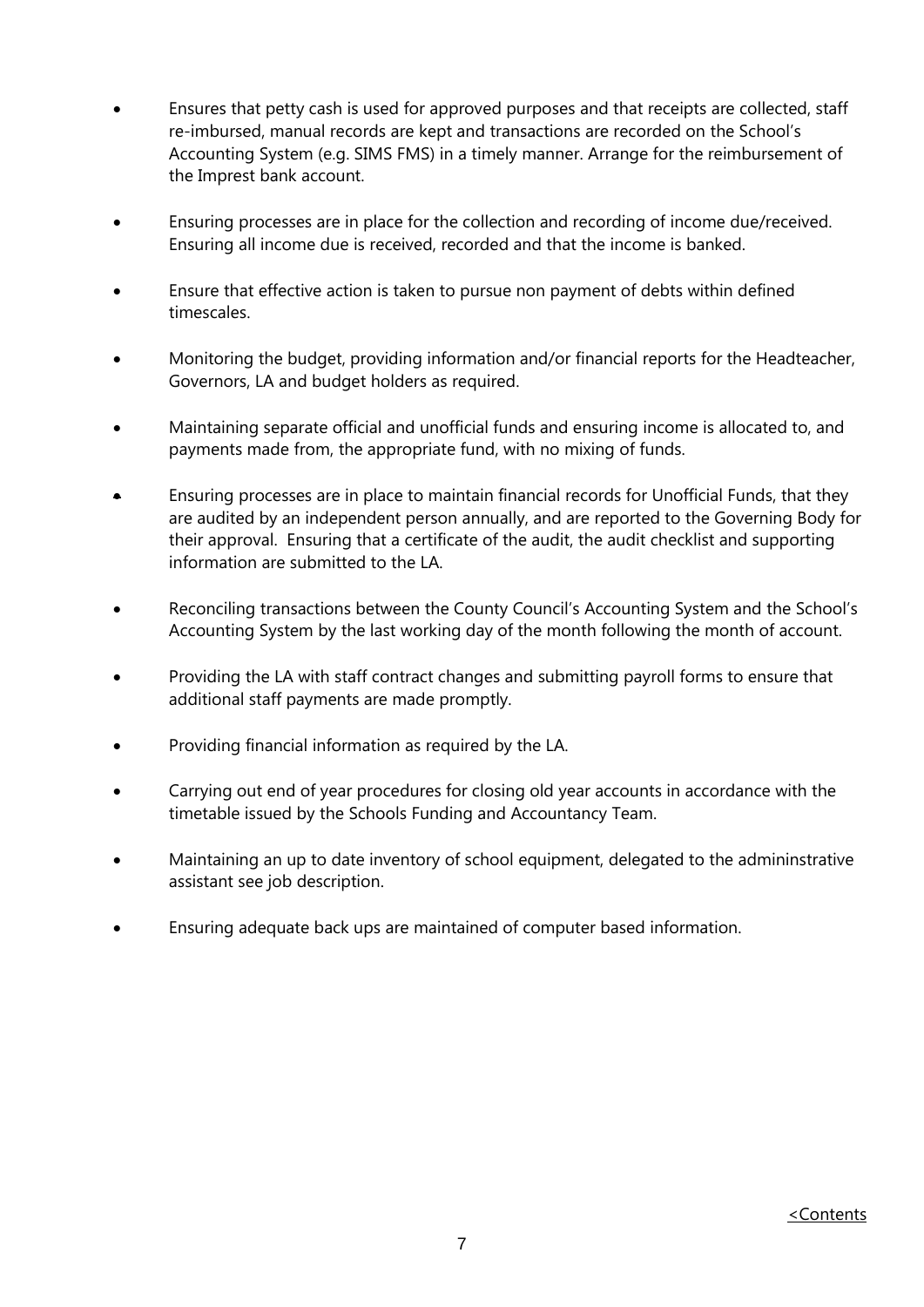### <span id="page-8-0"></span>**SECTION 2 - INTERNAL FINANCIAL CONTROLS**

#### **Division of Duties**

Division of Duties is the involvement of **more than one** member of staff in the undertaking of financial tasks. **This is very important as it ensures that one person is not solely responsible for any given function and helps protect against possible error/fraud and provides cover for staff absence.**

Below is an example of how the division of duties can work in practice to minimise the risks involved:

- (1) **Individual staff** complete a requisition form for goods and services required.
- (2) **Head** signs the requisition form, with the appropriate cost centre identified.
- (3) Using the requisition form, the **Finance Assistant** prepares orders on the School's Accounting System, having ensured that the goods/services required are within the budget plan and there are sufficient funds in the cost centre.
- (4) **Head** checks the official order against the requisition form before signing the order as correct.
- (5) Upon receipt of goods, the Admin officer checks the delivery note, to ensure that the goods listed have been "received" and back to the order to see if any items are outstanding. Checks are evidenced in writing and the delivery note is then passed to the **Finance Assistant**.
- (6) When the invoice is received the **Finance Assistant** checks the invoice against the delivery note/order and passes to the SBM who checks the validity before signing for payment. SBM can mark the invoice "agreed at budget plan" if purchase order is not raised and the costs have been agreed.
- (6) **Finance Assistant** processes the invoice against the original order on the School's Accounting System.
- (7) **Deputy Headteacher** checks and signs the invoice batch header to allow the **Finance Assistant** to upload the invoice to County for payment.

**No alterations are made to any invoices. If a change is required, the Finance Assistant requests an amended invoice from the supplier.**

#### **A minimum of two members of staff are required to ensure division of duties.**

Refer to [Appendix 3](#page-36-0) which details Division of Duties for processes i.e. ordering, invoicing and petty cash including cover for absences. In the school all transactions are traceable through the system from start to finish.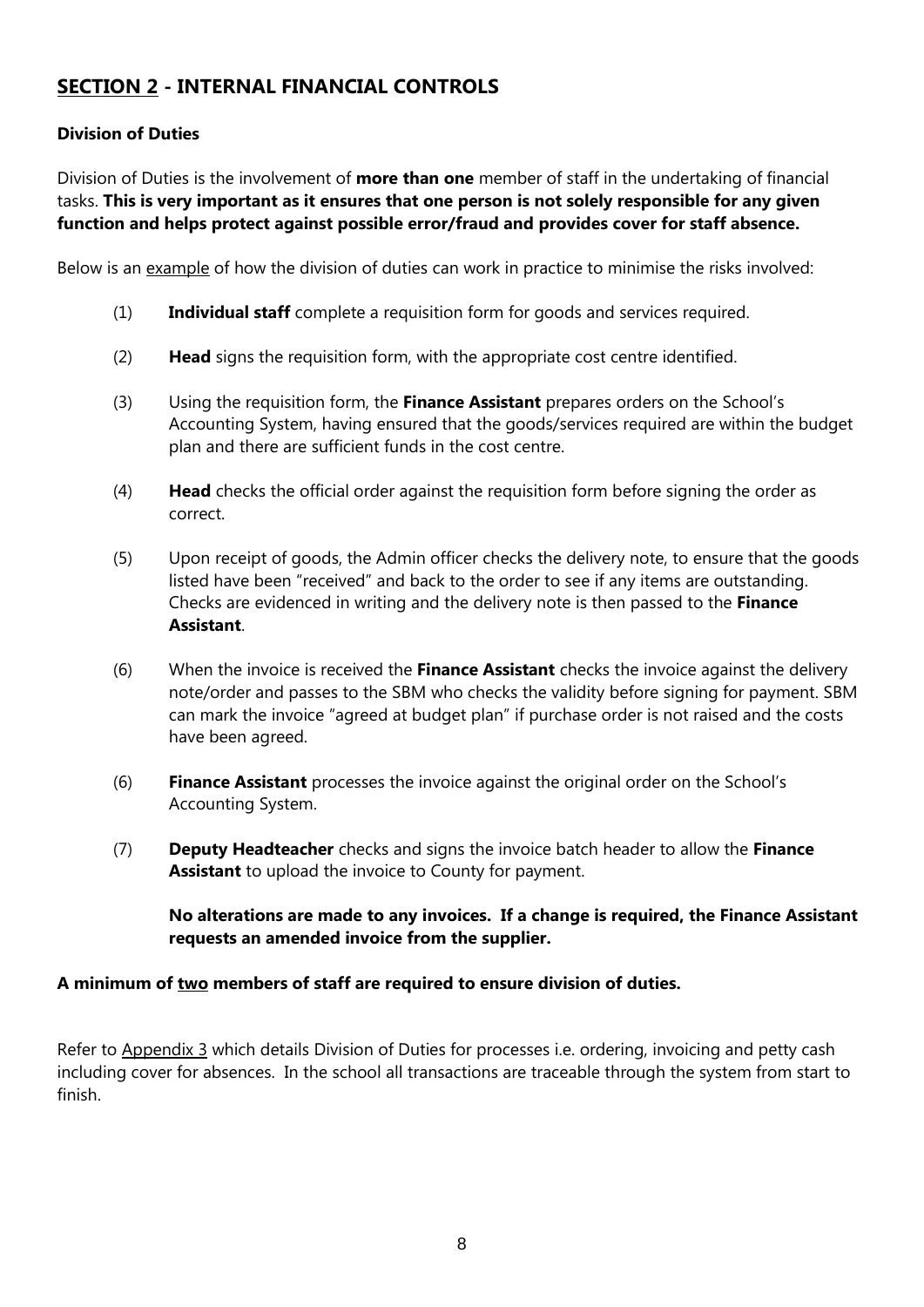#### **Authorised Signatories**

Authorised signatories have been agreed by Governors. A list of personnel authorised to sign orders, invoices, cheques, etc. is detailed in the minutes of the Governors' meeting at which they were agreed. **Agreed 28.9.21 see F&P minutes**

#### **Reconciliation**

Reconciliation is carried out by the SBM on a monthly basis, by the last working day of the month following the month of account. The Headteacher checks the computer tabulation sheets for inappropriate transactions and signs to evidence the check.

**Form 10** (Reconciliation Balance Summary Form) is checked and signed by the Headteacher and retained by the school **(there is no need for this to be sent to the LA)**.

#### **Records**

- Financial and Personnel information needs to be retained for Inland Revenue and HM Revenue and Customs purposes. See [Appendix 2](#page-34-1) for details. Documents are archived annually by the Finance Assistant, as appropriate.
- A written log of any instances of fraud, theft **or incidents/irregularities** detected in the last 12 months, **must be kept** in order to identify patterns of misconduct and any weaknesses in the current arrangements which need to be addressed. The school has a requirement for all staff members who remove any assets from site to sign them out detailing their asset number, in the daily staff signing in/out sheet located by the main entrance. Items must be signed back when returned in the same manner.
- For expenditure including large purchases and contracts, the school should ensure that a formal written contract is in place, explaining the work performed and all outputs expected, the time period covered and rate chargeable. A copy of the contract should be retained by the school.

[<Contents](#page-1-0)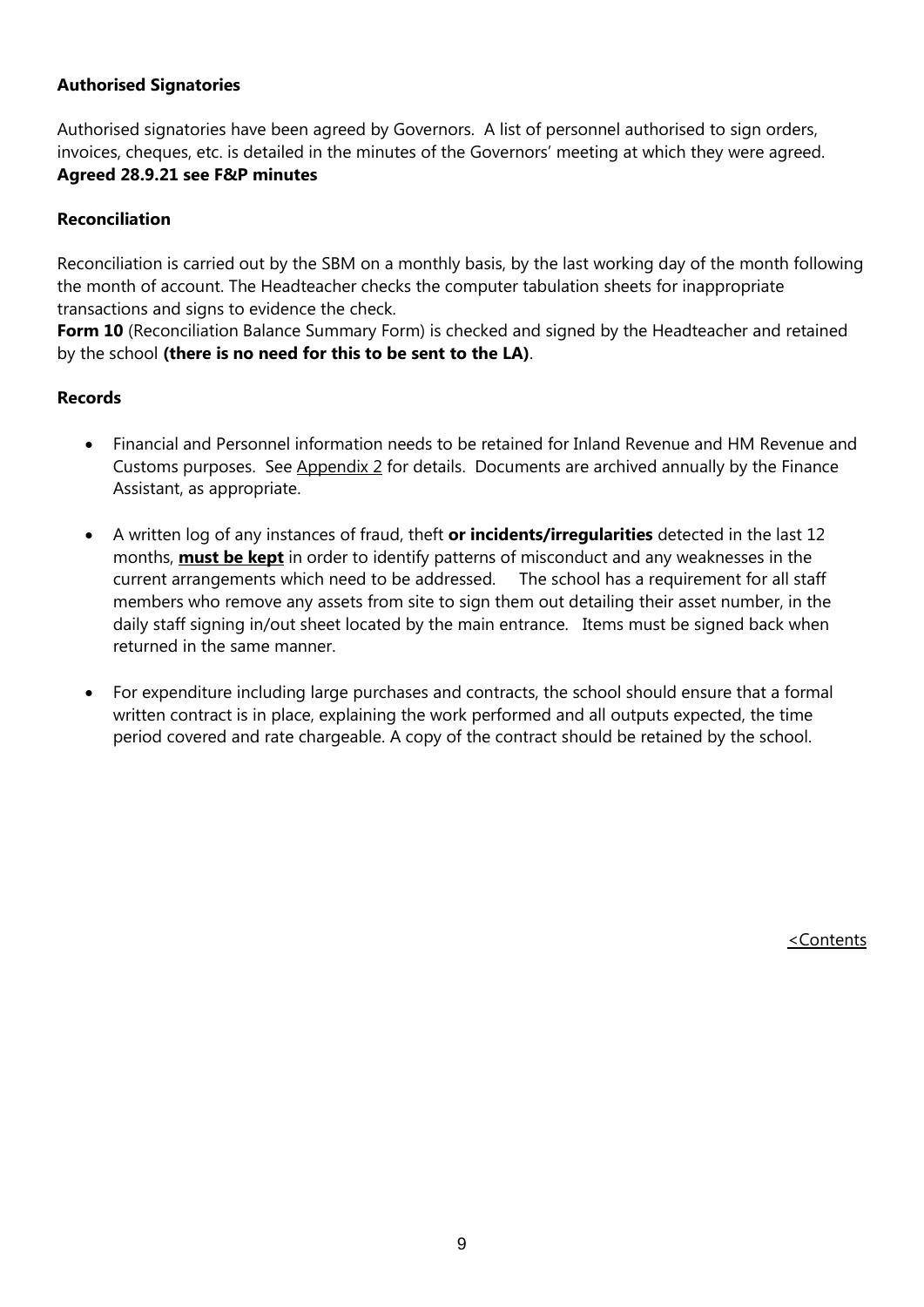### <span id="page-10-0"></span>**SECTION 3 - BUDGETING/FINANCIAL MANAGEMENT AND PLANNING**

#### **Funding**

The majority of the funds received by school are delegated through the LA via the annual Individual Schools Budget Statement. This allocation is calculated using a formula based on several factors which affect the school's funding. Additional allocations or deductions may be made throughout the year. The school also has the opportunity to raise additional funds (income) e.g. via lettings or PTA organised events.

#### **Preparation of the School Budget**

**Schools should ensure** the priorities within the School Development Plan (SDP) contain accurate financial estimates and form the driving force of the budget with an emphasis on value for money. The Headteacher is responsible for preparing the budget **linked to the SDP**. Initially, this will be considered by the Finance Committee prior to approval by the full Governing Body.

Any budget surplus or deficit is reviewed and addressed by the Finance Committee **referring back to the SDP**.

If, when setting the budget, a deficit budget is envisaged prior permission must be sought from the Finance Manager, Schools Funding and Accounting before being accepted by Governors. A draft budget plan together with a proposed recovery plan must be submitted to [CYPFinance@somerset.gov.uk](mailto:CYPFinance@somerset.gov.uk) for consideration and approval. (See 4.4.1 of Financial Management Scheme)

When looking at the school budget the following should also be considered:

#### **Buildings : Maintenance and repairs**

Governing Bodies are responsible for all necessary maintenance and repairs. (refer Section 11 – Premises Issues of the Financial Management Scheme).

The County Council can provide services to schools and academies in this respect. Contact [Support Services](http://www.supportservicesforeducation.co.uk/Services/3274)  for Education - [Property and Ground Services](http://www.supportservicesforeducation.co.uk/Services/3274) for further details. Email: [\(Property@somerset.gov.uk](mailto:Property@somerset.gov.uk) or [grounds@somerset.gov.uk](mailto:grounds@somerset.gov.uk) )

#### **Energy Management**

Managing energy usage and rectifying energy waste will assist schools to:

- Reduce bottom line spend
- Minimise Carbon Footprint
- Create better working environment for staff and students

(Refer Section 11.3 and 11.4 Carbon Management and Central Utility Contracts and Bureau Service of the Financial Management Scheme)

#### **Budget Monitoring and Reporting**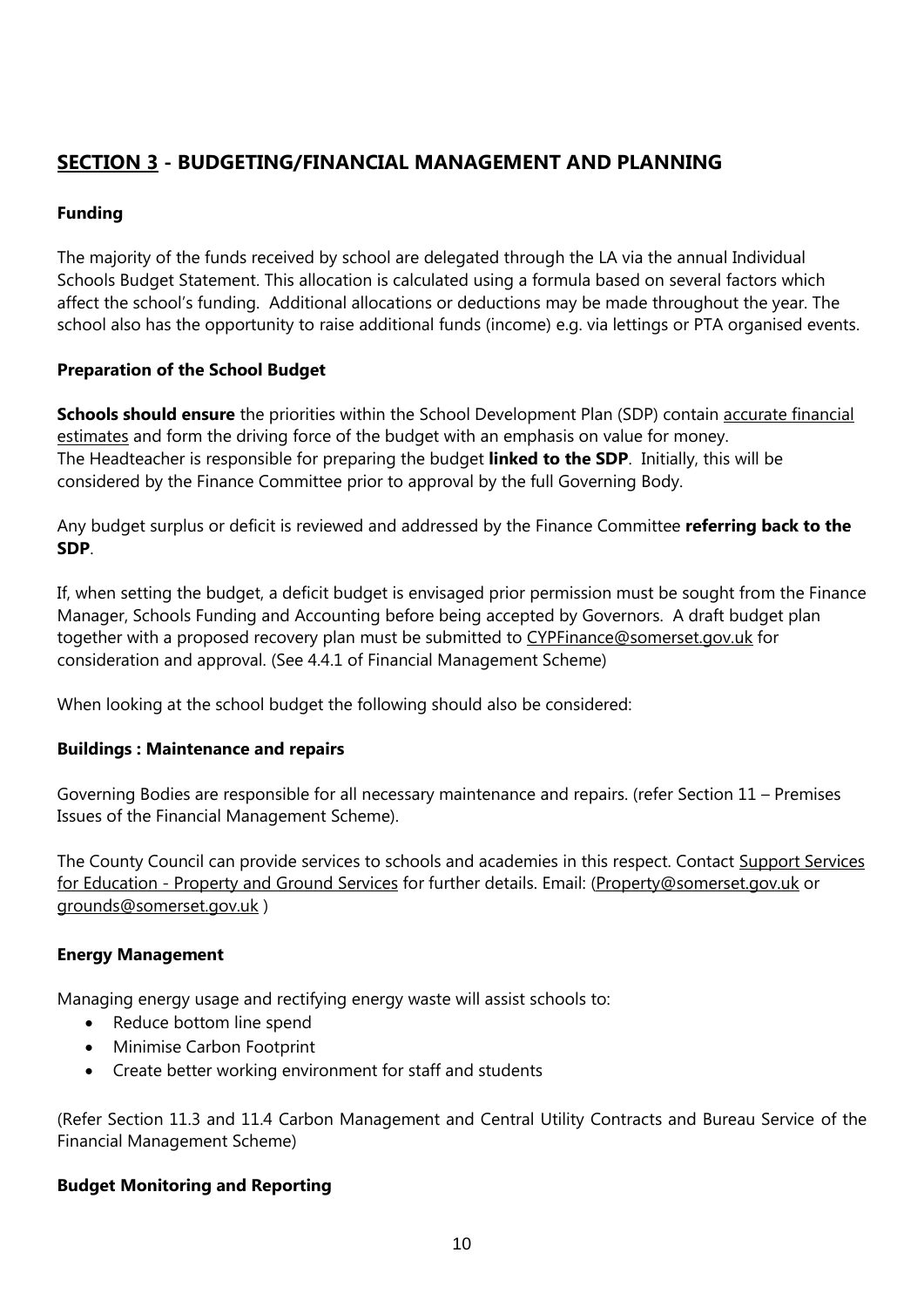Regular monitoring of income and expenditure against the agreed budget is central to effective financial management.

After the monthly reconciliation between the School's Accounting System and the County Council's Accounting System, budget monitoring reports detailing income and expenditure are produced for the Headteacher and budget holders.

The Headteacher analyses the monthly report to identify any variances/unexpected expenditure and takes appropriate action.

Budget holders receive and review their monthly reports comparing the amount committed/spent against their budgets.

The budget monitoring report (this does not have to be a full written report but can be a cost centre review printout) is presented regularly (**at least six times a year**) to the Finance Committee. The report includes explanatory notes, details of budget movements, estimated outturn at the end of the financial year and any remedial action taken/required, or items requiring further discussion/approval.

#### **If it is anticipated that the school may go into a deficit situation by the end of the financial year, the Headteacher will inform the Finance Manager – Schools Funding and Accounting Team immediately, with a proposed course of action to recover the deficit.**

Carry forwards at the end of year will be discussed with the Finance Committee **/Governing Body** to decide how any uncommitted money will be spent **in line with the SDP**.

#### <span id="page-11-0"></span>**Virements (Budget Movements)**

The Governing Body has agreed that budget virements of up to £2,000 can be actioned, without its prior approval, to allow some flexibility within the everyday running of the school.

The Finance Committee is responsible for authorising, in advance, virements exceeding £2,000, a figure agreed by full Governing Body, unless this movement relates to extended schools income. A member of the finance committee or the Chair of Governors is empowered to authorise virements that have been recommended by sub committees by signing the virement form in advance of money being moved. Virements are then reported in the next Finance Report. (See Section 1 finance [committee\)](#page-4-0)

All budget virements are recorded on a virements form by the SBM and authorised by the Headteacher in advance of being actioned on the School's Accounting System. They are reported to the Governing Body at the next available opportunity.

Any internal journals (transfer of income or expenditure between Cost Centres) for significant amounts are printed and authorised by the Headteacher. They are reported to the Governing Body at the next available opportunity.

#### **Forward Financial Planning**

In light of estimated or known pupil changes, forward budget plans are projected and considered by the Governing Body. **These plans should be linked to the SDP for raising standards and attainment and**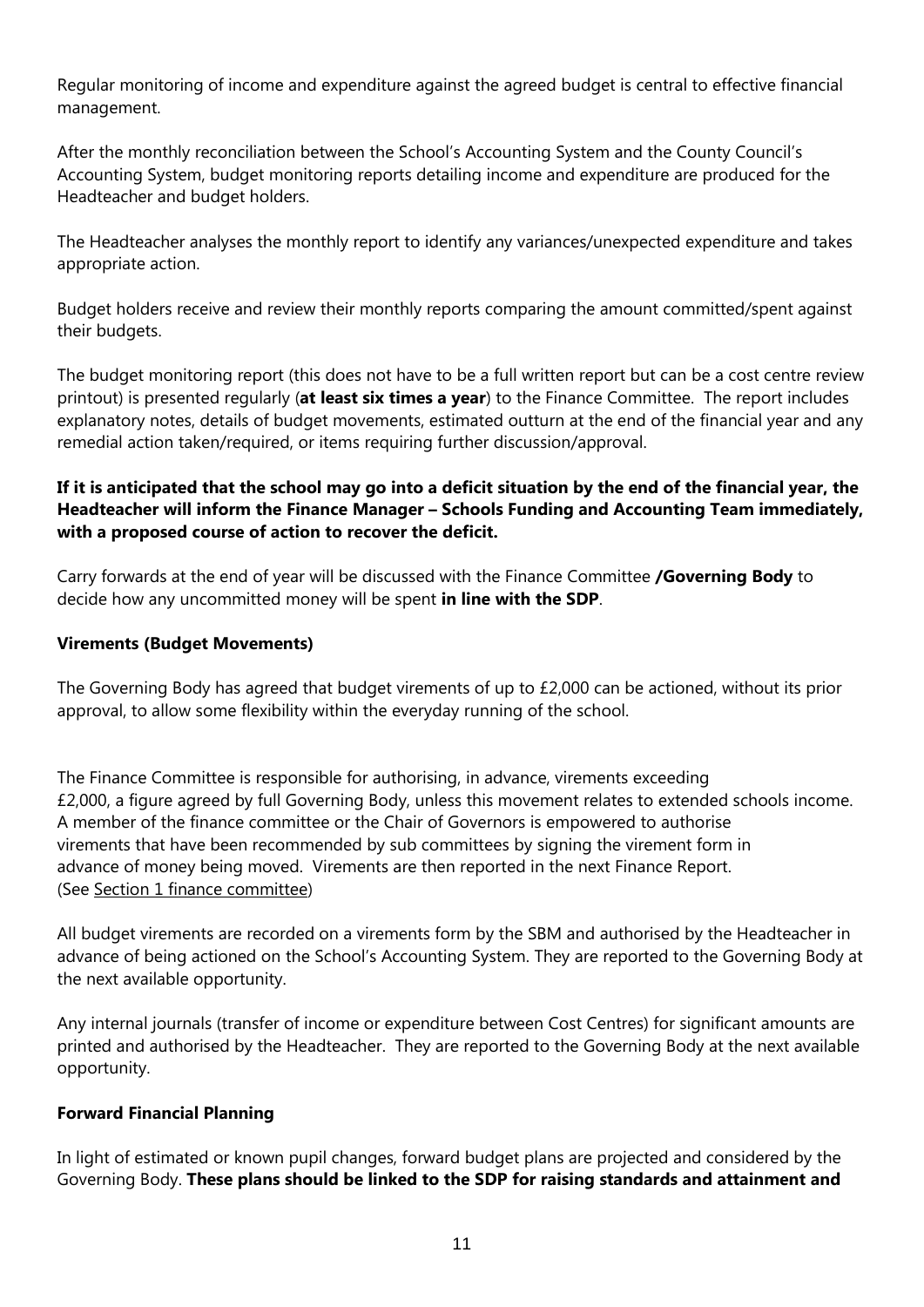#### **should be costed to ensure there are sufficient available funds within the budget if implemented.** It

is good practice for the school to plan over the medium term i.e. 3 years.

[<Contents](#page-1-0)

### <span id="page-12-0"></span>**SECTION 4 - PURCHASING**

Schools may contact the [Commercial and Procurement Team \(CPT\)](mailto:CommercialandProcurement@somerset.gov.uk) when considering contracts for goods, services and works. This is a chargeable service. If you do not wish to engage their support you should refer to the **Buying for Schools general guidance on Gov.UK**.

Where the school is engaging in works such as building or decorating and Construction Industry Tax (CIT) applies, the Finance Assistant must ensure that the supplier is registered under the scheme before accepting them to carry out the work. (See Construction Industry Section below)

Orders/Contracts are only entered into after ensuring that value for money principles have been followed. This includes investigating any available subsidies or discounts for activities, services and goods. Every contract entered into by a school must be made or confirmed in writing.

The de minimis level, above which a purchase is treated as capital expenditure is £2,000.

Governors' approval is required for orders of an individual item exceeding £3,000 and this should be recorded in the minutes of the meeting.

Limits set should be reviewed regularly by the Governing Body and documented in the minutes.

### **Contracts**

Copies of all contracts entered into are retained by the school to enable compliance with terms and conditions to be monitored.

Any contracts must comply with the Local Governments Acts, EU regulations and other legislation governing the expenditure of public funds.

### **Schools are required to abide by the Council's [Contract Standing Orders](http://www.somerset.gov.uk/EasysiteWeb/getresource.axd?AssetID=111088&type=full&servicetype=Attachment) - B**.

Thresholds and procedures are reviewed regularly and further reference should be made to the following when drawing up the School Finance Policy:

- The Financial Management Scheme Section 2.10
- [Procurement Thresholds.](https://www.gov.uk/government/publications/procurement-policy-note-new-thresholds-2020)

NB: Post-Brexit, the UK procurement thresholds are governed by the WTO's GPA. These thresholds are not subject to review or change until January 2022, so thresholds will remain largely the same as the usual, EU figures for now. However please note *[PPN 08/20 November 2020.](https://assets.publishing.service.gov.uk/government/uploads/system/uploads/attachment_data/file/937209/PPN_08_20_Procurement_Policy_Note_Introduction_of_Find_a_Tender.pdf)*

The value of a contract is calculated as the amount per annum multiplied by the number of years duration:

- If taking out a 3 year contract at £15,000 per year this would be worth £45,000
- If taking out a 3 year contract at £50,000 per year this would be worth £150,000.

### **Different processes are required for different types of contracts and for different values.**

**1. BEST VALUE FOR MONEY PROCESS**: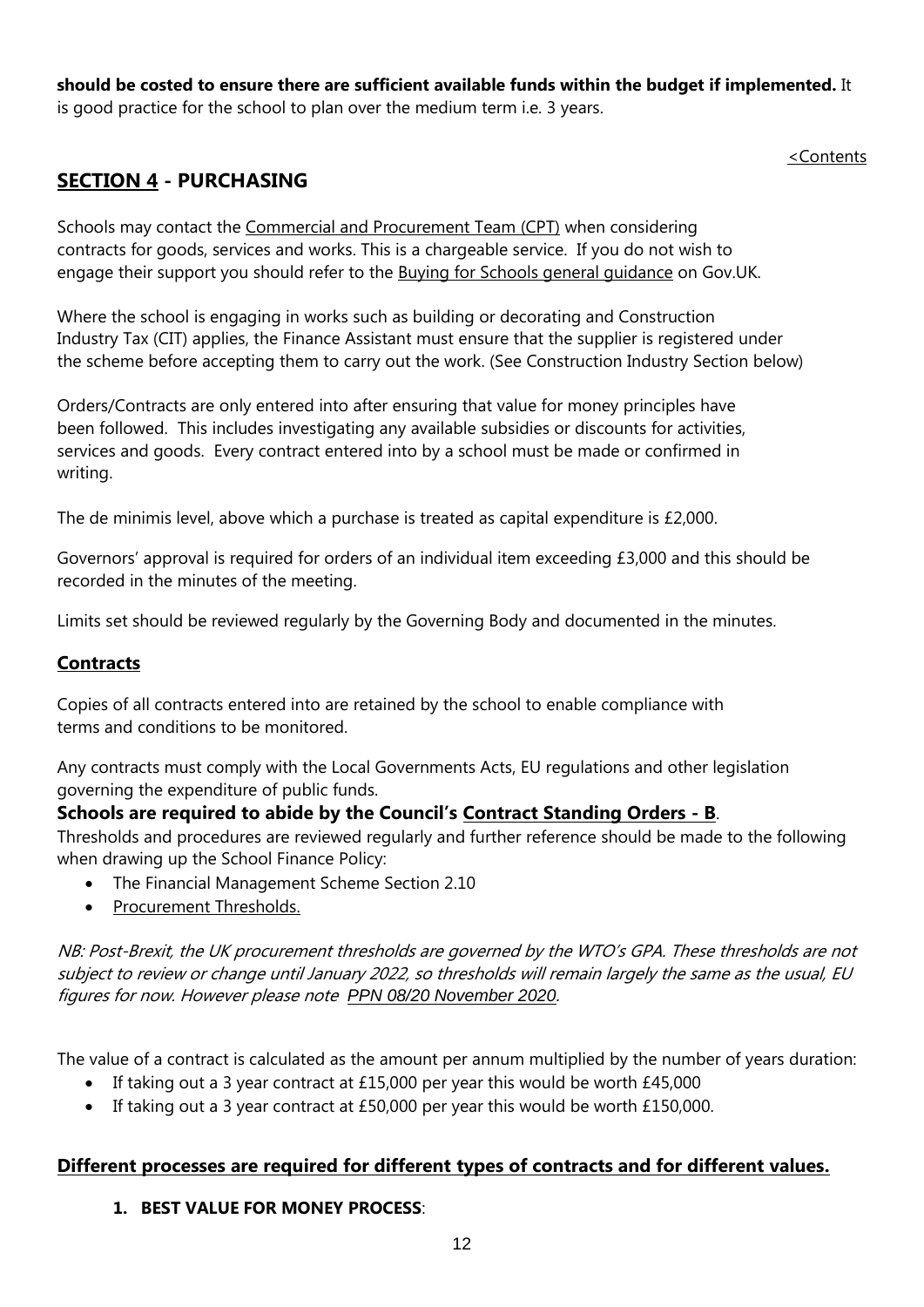Officers will be required to demonstrate that they have secured best value with a minimum of one written quotation by a supplier.

### **2. THREE QUOTE PROCESS**:**\***

- Details of three prospective suppliers and a selection criteria
- Details of the pre-determined award criteria (In the case of PRUs this may include compliance with Ofsted/Safeguarding requirements)
- At least **three** competitive quotes and supporting documentation
- Record of assessment of quotes and any correspondence with evidence of best value secured.

In all cases if the required number of quotes cannot be obtained and if the lowest quote is not accepted, the reasons are reported to the Governing Body and recorded in the minutes of the meeting.

**\***In the case of PRUs specific providers may have been determined and approved by the Management Board during an annual Quality Assurance Process following the above requirements and recorded in an Alternative Provision Directory. In this case full details of the Quality Assurance Process will be on record.

If a school is unable to obtain three written quotes, a waiver must be obtained. This can be done through the Strategic Manager, Adults and Childrens Finance or the Finance Manager, Schools Funding and Accountancy Team (SFAT). Requests to be forwarded to [CYPFinance@somerset.gov.uk](mailto:CYPFinance@somerset.gov.uk).

#### **3. TENDER PROCESS**:

- **Two tender processes are in place for either up to EU Threshold or over EU Threshold (OJEU)**
- Where tenders are sought, the critieria to be used in the selection of the successful tender are established **prior** to advertising or receiving tenders. The Governing Body takes responsibility for the safe receipt, storage and opening of tenders where necessary. (See SCC Contract Standing Orders for full process and rules).
- A record is kept of how and from whom tenders are sought, what tenders are received, who the successful tender is and the reason for not accepting the lowest tender. A Contracts Register is maintained for this purpose.

For **all** purchases **up to £50,000** in value the **BEST VALUE FOR MONEY PROCESS** is to be used. **NB: Evidence to be retained by the school for audit purposes.**

#### **Contracts for Goods and Services**

- For contracts between £50,000 and £75,000 in value the **THREE QUOTE PROCESS** is used.
- For contracts from £100,000 up to the EU Threshold the **TENDER PROCESS without OJEU** is used.
- For contracts over the EU Threshold the **OJEU TENDER PROCESS** is used.

#### **Contracts for Works**

- Contracts between £50,000 and £250,000 in value the **THREE QUOTE PROCESS** is used.
- Contracts from £250,000 up to the EU Threshold the **TENDER PROCESS without OJEU** is used.
- Contracts over the EU Threshold the **OJEU TENDER PROCESS is used**

#### **Also see the SCC Contract Standing Orders flow charts for quick guidance.**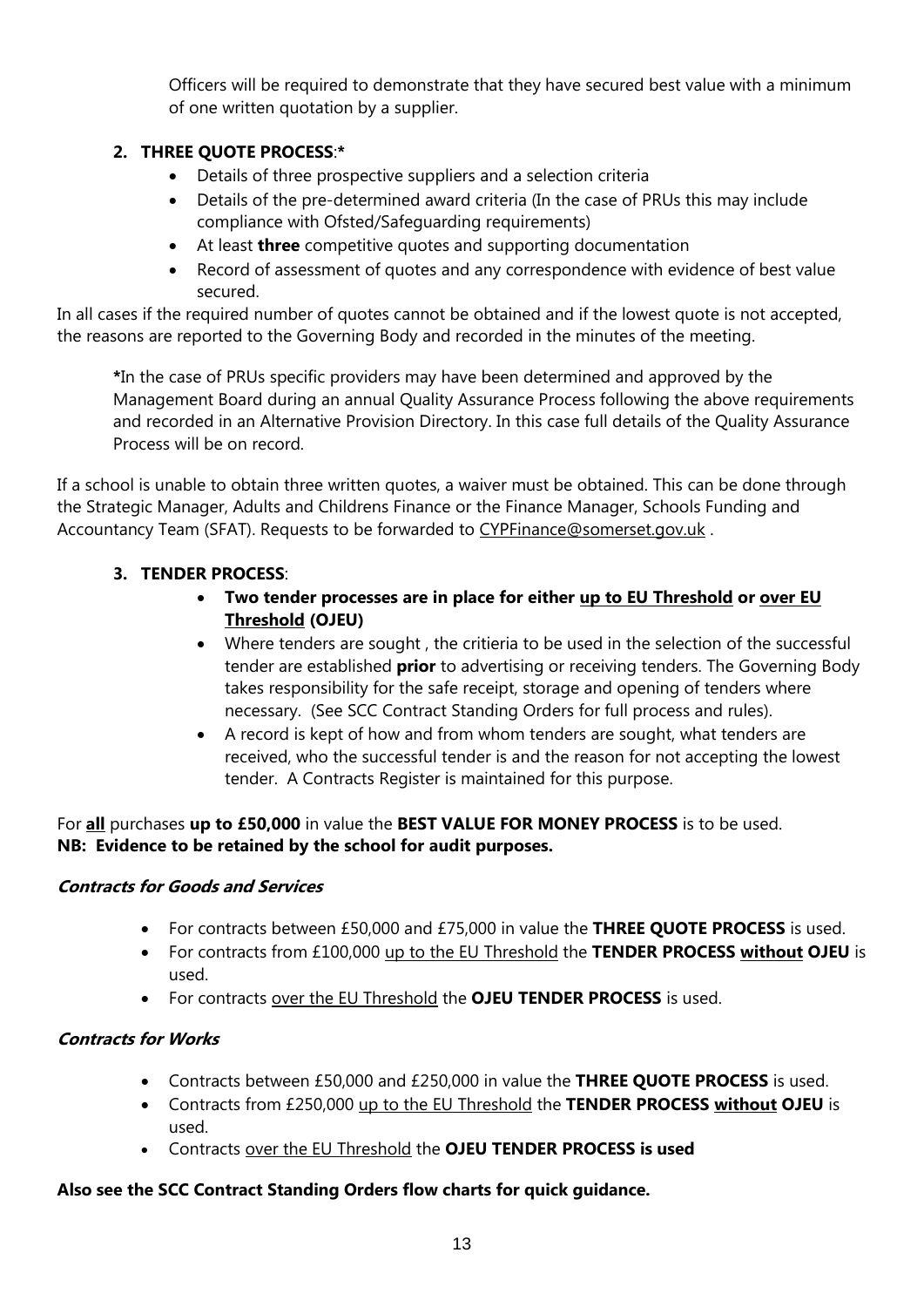#### **CONSTRUCTION INDUSTRY SCHEME (CIS)**

Somerset County Council and Schools operating under our authority are deemed by Inland Revenue to be a Main Contactor which makes all suppliers used "Sub Contractors". **This applies to all payments made via any SCC or School bank account.**

- Main Contractors (SCC/Schools) must decide if the contract with the sub contractor is one of self-employment or employed, as this will determine how it is treated.
- Main Contractors, such as SCC, now 'verify' new sub contractors with HMRC
- HMRC will tell us how to pay the sub contractor (net or gross of tax)

If SCC has not previously verified the Sub Contractor, then the information you have obtained from the Sub Contractor (their name, unique taxpayer reference (UTR) and National Insurance number) will need to be given to the Control Team, to verify with HMRC as to how they are to be dealt with.

**A copy of each invoice for any payment to a supplier/ \*13 vendor that falls under the CIS Tax Scheme needs to be sent to the Control Team**, so they can ensure tax is being deducted correctly. Please see **Schools CIS Scheme Information – iPostID-1583429547-1739** for detailed information.

Full Guidance is available on [Gov.UK](https://www.gov.uk/government/publications/construction-industry-scheme-cis-340/construction-industry-scheme-a-guide-for-contractors-and-subcontractors-cis-340) or

See appendix 6 for a synopsis of the Construction Industry Scheme (CIS)

#### **Requisition and Ordering**

Order requisition forms **must** be completed by staff and signed by the headteacher, who ensures that the expenditure has been included in the budget plan and that there are adequate funds to make the purchase.

On receipt of approved order requisition forms, orders are processed for all planned expenditure except for supplies of public utility services and items purchased through petty cash of not more than £100 in value.

All official orders are printed on controlled stationery and signed by the Headteacher or another authorised signatory taking account of division of duties.

The authorised signatories are:

- 1) PIPPA COHEN
- 2) AMANDA PHILLIPS
- 3) LIZ BARTON

All official order stationery is kept secure in a locked cabinet. The order stationery control sheet is updated for all orders including order sheets spoilt.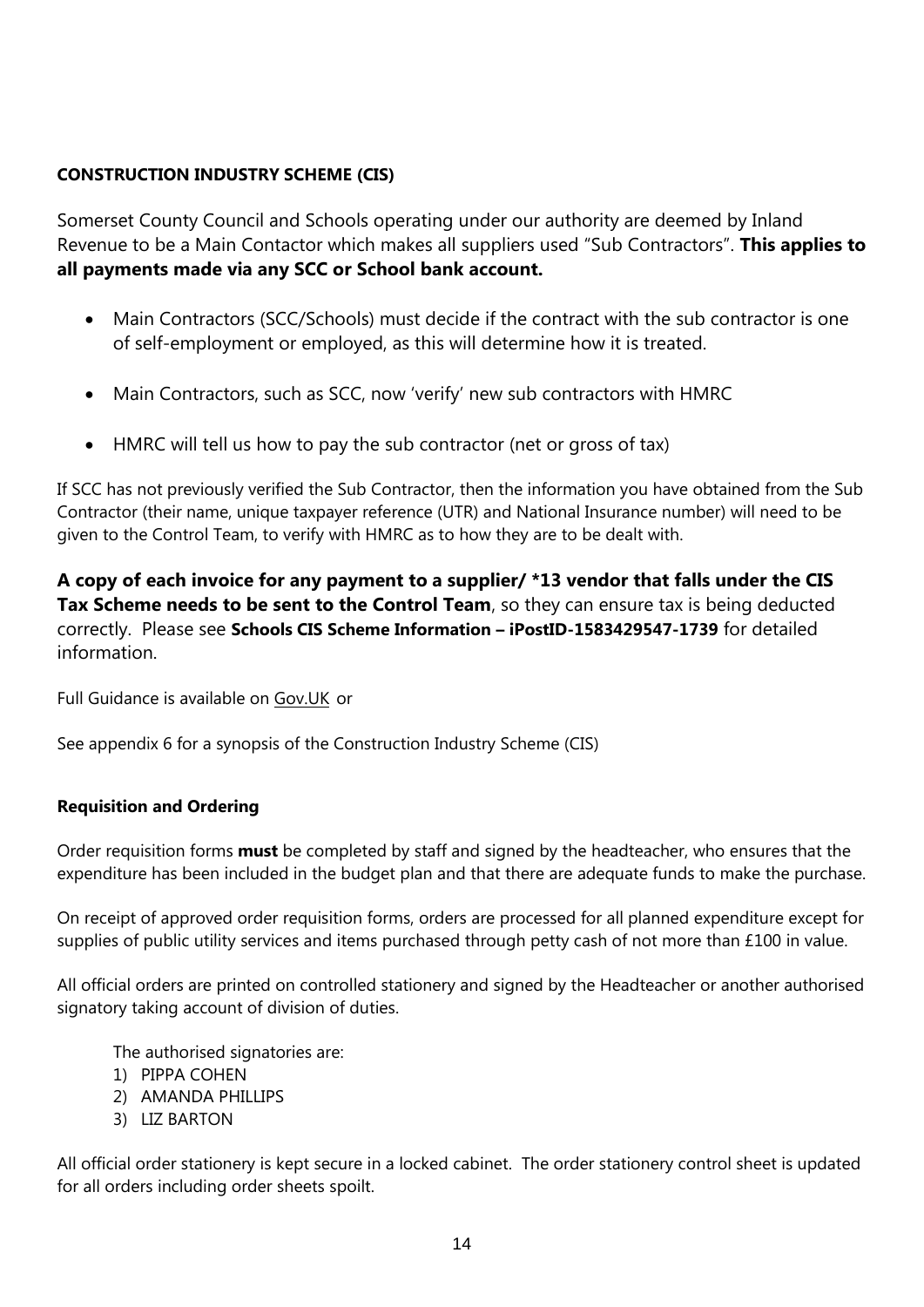Outstanding orders are reviewed regularly, cancelled or followed up as necessary. If cancelled, a reason is written on the copy order for audit purposes.

Orders are not raised on behalf of, or for the benefit of, private individuals or organisations.

Telephone orders are discouraged and only used in exceptional circumstances. If an order is placed in this way, it is made clear that it is subject to SCC terms and conditions and written details are supplied immediately to the Finance Assistant to enable a confirmation order to be raised on the School's Accounting System and sent to the supplier.

#### **Delivery Notes**

All delivery notes are checked upon receipt of goods, to ensure that the goods listed have been "received".

Delivery notes are also checked against the order by budget holders. Checks are evidenced in writing and the delivery note is then passed to the Finance Assistant.

Discrepancies are followed up by the Finance Assistant.

The inventory is updated for items of furniture, equipment etc. of £100 or more, this task has been delegated to the Admin Officer.

#### **Payment of Invoices**

Where goods are provided by a supplier who is registered for VAT, a valid VAT invoice is obtained.

Payments to individuals (other than some contractors subject to Construction Industry Tax) who supply goods or services to the school (eg tuition, performances etc.) are made via the payroll system.

The Finance Assistant checks the delivery note to the invoice, to ensure that the school is only charged for goods received. The delivery note is attached to the invoice. Payments are not made from statements or "brought forward balances".

The invoice is then passed to the SBM for authorising **prior** to the Finance Assistant processing on the School's Accounting System. The printed authorisation list is also certified by the Headteacher before either the file is transmitted via the Interface to County (for central payment schools). The invoice is attached to the authorisation list.

#### **Procurement Cards (P-Cards)**

Where there are inadequate local facilities for a school to cash cheques, a suitable alternative is for key members of staff to obtain a PCard. See section 2.1.5 of the Financial Management Scheme.

Schools are encouraged to use PCards more and limit their use of Imprest.

A Procurement Card is a quick, simple and easy way to pay for low value purchases. The card is issued by Somerset County Council, and its use complies with the Corporate Purchase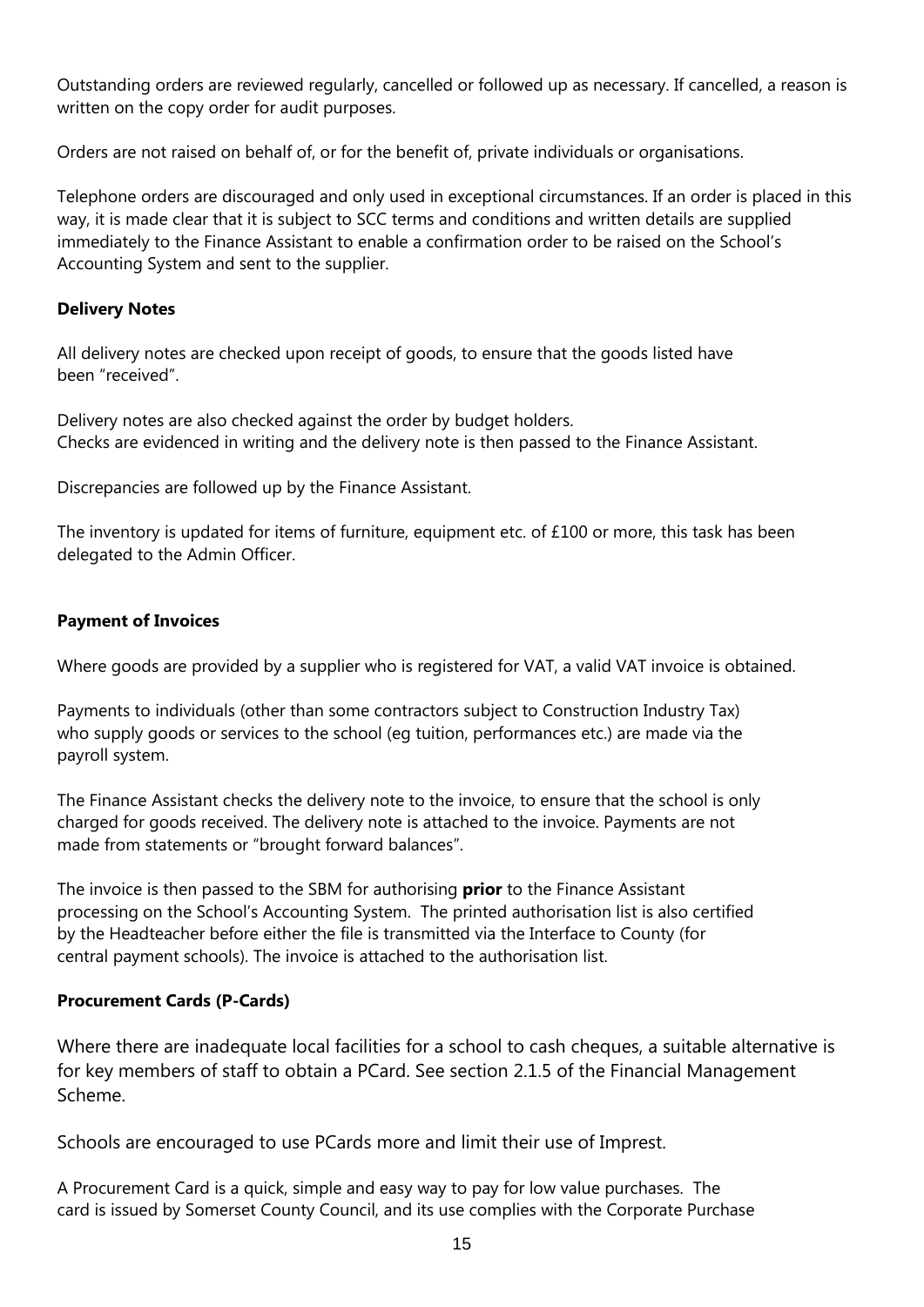Card Procedures guidance, which is issued to all cardholders at individual initial briefings. Supplementary guidance that is issued periodically is also adhered to.

Suitable limits are set in line with legitimate school business needs and are reviewed regularly.

Governors have agreed that the school has 1 procurement cards with National Westminster Bank and held by:

1) Liz Barton

The P-Card is **only** used by the **named cardholder** and is kept under their control at all times.

Purchases are only made for authorised goods or services on behalf of the school (Somerset County Council).

The school **must** ensure that division of duties is adhered to and that expenditure is authorised by an appropriate person.

Division of duties, for P-Cards can vary from school to school depending on who has been issued with a P-Card, how many have been issued and the size of the school.

Below is an example of how the division of duties can work in practice to minimise the risks involved:-

- 1. An independent officer checks the invoice against the transaction log (along with appropriate receipts).
- 2. The designated authorising officer approves the payment of the invoice.
- 3. The designated authorising officer is usually the budget holder or Headteacher, but is different from the person who has been issued with the P-Card. If the Headteacher is a P-Card holder, then authorisation is made by the Chair of Governors or in their absence the Chair of Finance.

#### **Leases**

When considering a lease arrangement, the school only enters into an operating lease arrangement and not a finance lease or hire purchase as the latter are a form of borrowing. Operating leases involve the school paying a rental fee for the hire of an asset for a period of time, and are similar to a rental agreement.

Guidance for checking lease agreements is available on iPostID-2-6717. Contact [Corporate-Finance@somerset.gov.uk](mailto:Corporate-Finance@somerset.gov.uk) should you have any queries.

The LA requires all maintained schools to complete an annual return at year end detailing any leases that schools have entered into and confirming that they are not finance leases. **The Headteacher ensures that a signed copy of the annual leases return is sent to the LA.**

**NB:** Due to changes in accounting law it is of vital importance that **ALL** maintained schools submit details of their leases. **NIL returns are required**.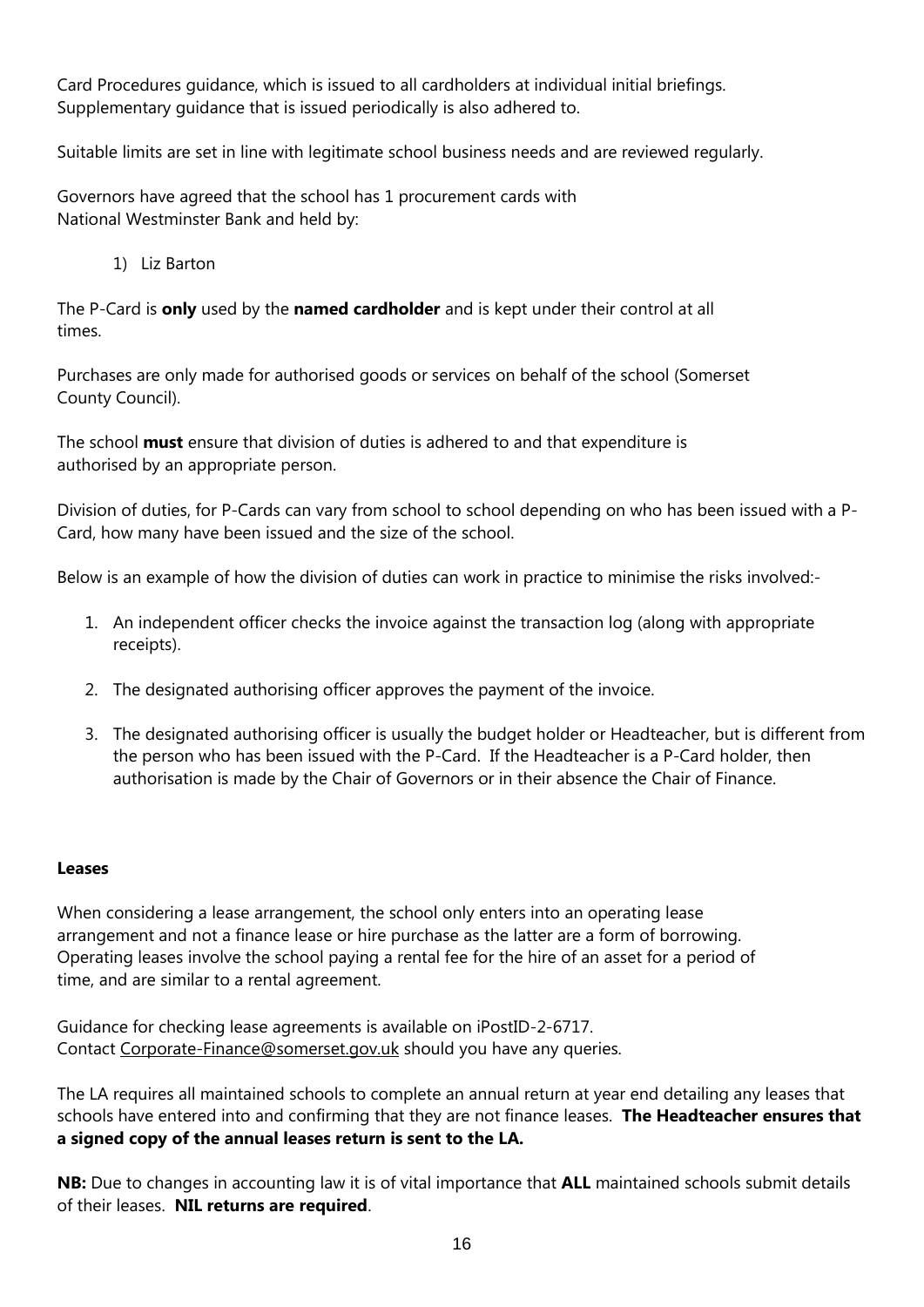### [<Contents](#page-1-0)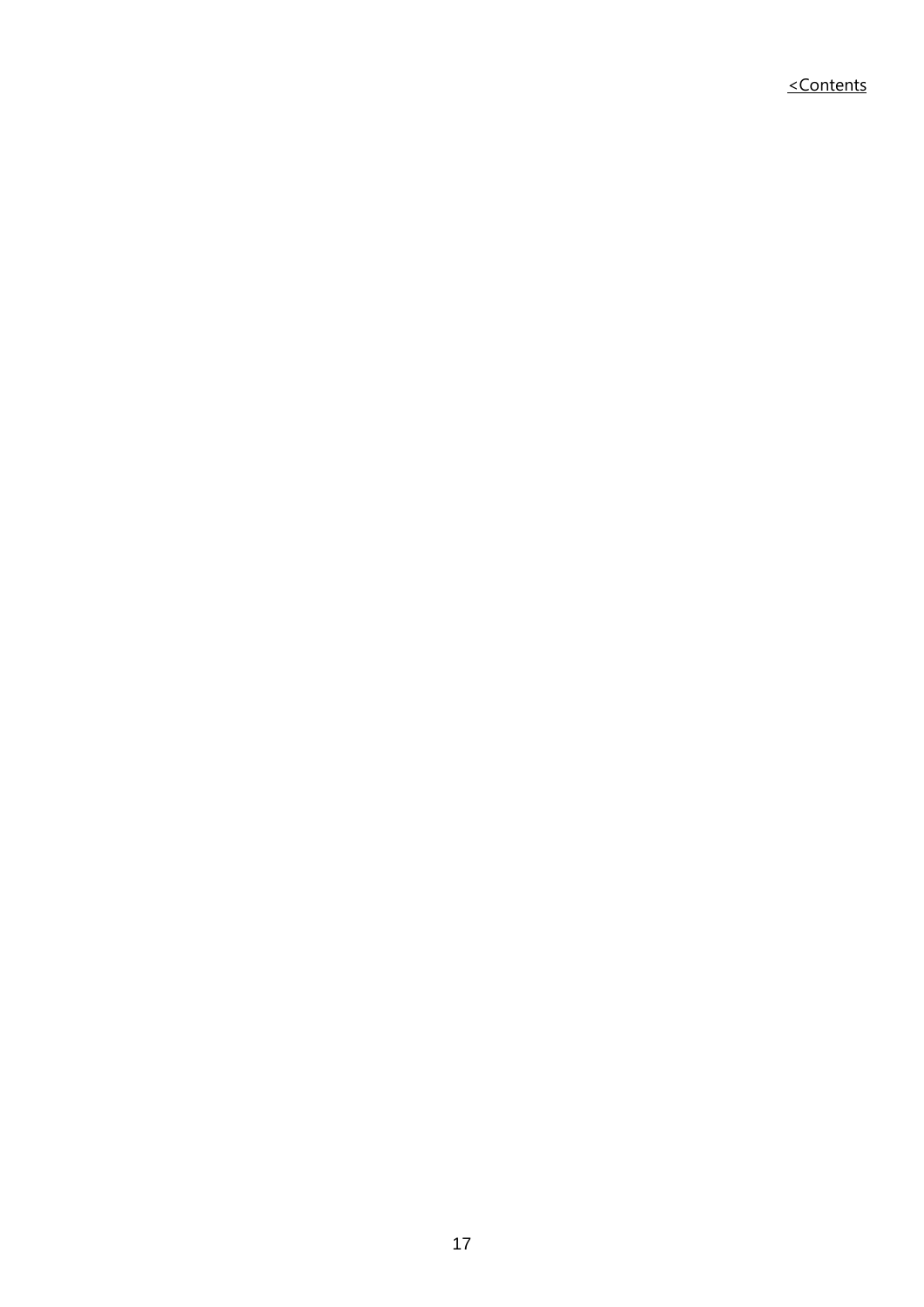### <span id="page-18-0"></span>**SECTION 5 - INCOME**

Income can be vulnerable and the income collection system should meet the following objectives:

- All income due to the school is identified and collected.
- All income is receipted and banked promptly and completely.
- There is a clearly documented audit trail from receipt through to banking for all transactions.

The school has a Charging and Remissions Policy (See Appendix 6) and a Lettings Policy in place (See [Appendices 4.1,](#page-39-0) [4.2,](#page-39-1) [4.3](#page-42-0) and [4.4\)](#page-47-0). These are adhered to at all times.

Adequate division of duties reduces the risk of error and fraud in dealing with income. The person collecting income is different from the person that records and banks the income with record of officers involved in this process evident. (An example of Division of Duties is listed in [Appendix 3.](#page-36-0))

#### **Income from Sales on eBay**

Schools may auction items on eBay. However they must adhere to the following advice:

- the school should risk assess the sale of all items, for example by making sure they are in good working order, with particular attention to electrical appliances.
- Schools are covered for liability under the Products Liability part of SCC's insurance. The insurance **does not cover** the cost to the school of refunding the transaction itself, i.e. reimbursing the purchase for a faulty item and postage and packaging, etc.
- c) The school should be aware of eBay's terms of use, in particular the Compensation clause in force at time of use. (Please note Terms and Conditions are subject to changes and updates from time to time)

#### **Raising Invoices**

An account is raised by the Finance Assistant via Somerset County Council's Income System ensuring the invoice complies with the requirements for a tax invoice, eg SCC VAT number, sequentially numbered, etc. An invoice is sent to the customer for goods and services provided.

#### **Collection and Banking of Income**

This comprises several stages: (further guidance can be found by referring to [SCC Cash Handling Policy](http://extranet.somerset.gov.uk/finance/accounts-receivable/) issued January 2019).

#### **(i) Cash Handling**

No cash is collected via the school, all transactions are made through our online payment system Wisepay.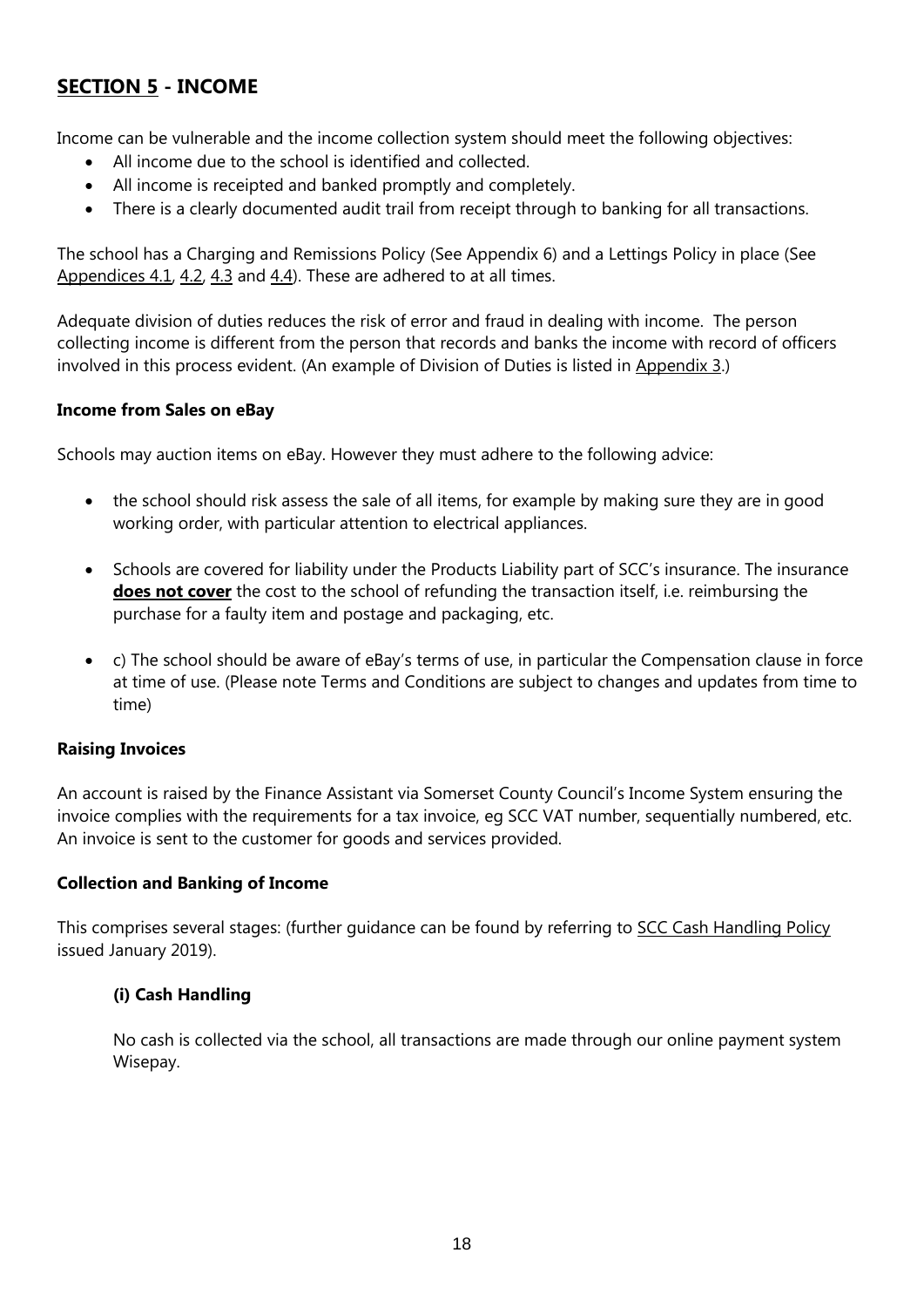#### **(ii) Reconciliation**

Reconciliation of income is carried out on a monthly basis by the SBM, ensuring that all income banked has been received.

Independent checks are made by the Headteacher to ensure that all income expected has been recorded, banked and received. Evidence of these checks is made in writing.

#### **Debts Policy**

Schools should refer to the Financial Management Scheme (see sections 2.1.8 and 2.1.9)

The Finance Assistant monitors outstanding debts regularly, and pursues bad debts.

Effective action is taken to pursue non payment of debts within defined timescales.

Where money is not recovered, the matter is referred to the Finance Committee, who may write off the debt providing the total amount of debt written off in a financial year does not exceed 1% of the school's delegated budget share for the year.

Subject to the paragraph above, debts due from a single debtor up to a total value of (£1,000 or lower) including VAT in any one financial year may be written off, but only on the direct authority of the Governing Body, that is, by resolution at a Governing Body meeting.

#### **Schools please note:**

Before referring a debt to the Governing Body for approval to write off, the Director of Finance must be consulted through [CYPFinance@somerset.gov.uk](mailto:CYPFinance@somerset.gov.uk) to ensure that there are no other outstanding financial transactions involving the County Council and the individual or organisation concerned.

Any debts due from a single debtor of **£1000 including VAT or more** in any financial year may only be written off on the authority of the Director of Children's Services. If this situation is likely to arise, guidance should be sought urgently through [CYPFinance@somerset.gov.uk](mailto:CYPFinance@somerset.gov.uk)

Schools must maintain a record of all debts written off showing what attempted recovery action was taken and the justification for non-recovery.

#### **Online Payment Systems**

If a school wishes to set up an on-line system for receiving funds the permission of the Local Authority must be obtained. This can be done through the Strategic Manager, Adults and Childrens Finance or the Finance Manager, Schools Funding and Accountancy Team (SFAT). Please send your requests via [CYPFinance@somerset.gov.uk](mailto:CYPFinance@somerset.gov.uk) for onward transmission to the relevant authorising person.

The school will need to research the service offered to ensure it is suitable for requirements and notify SCC of all information required to ensure that income is coded correctly.

[<Contents](#page-1-0)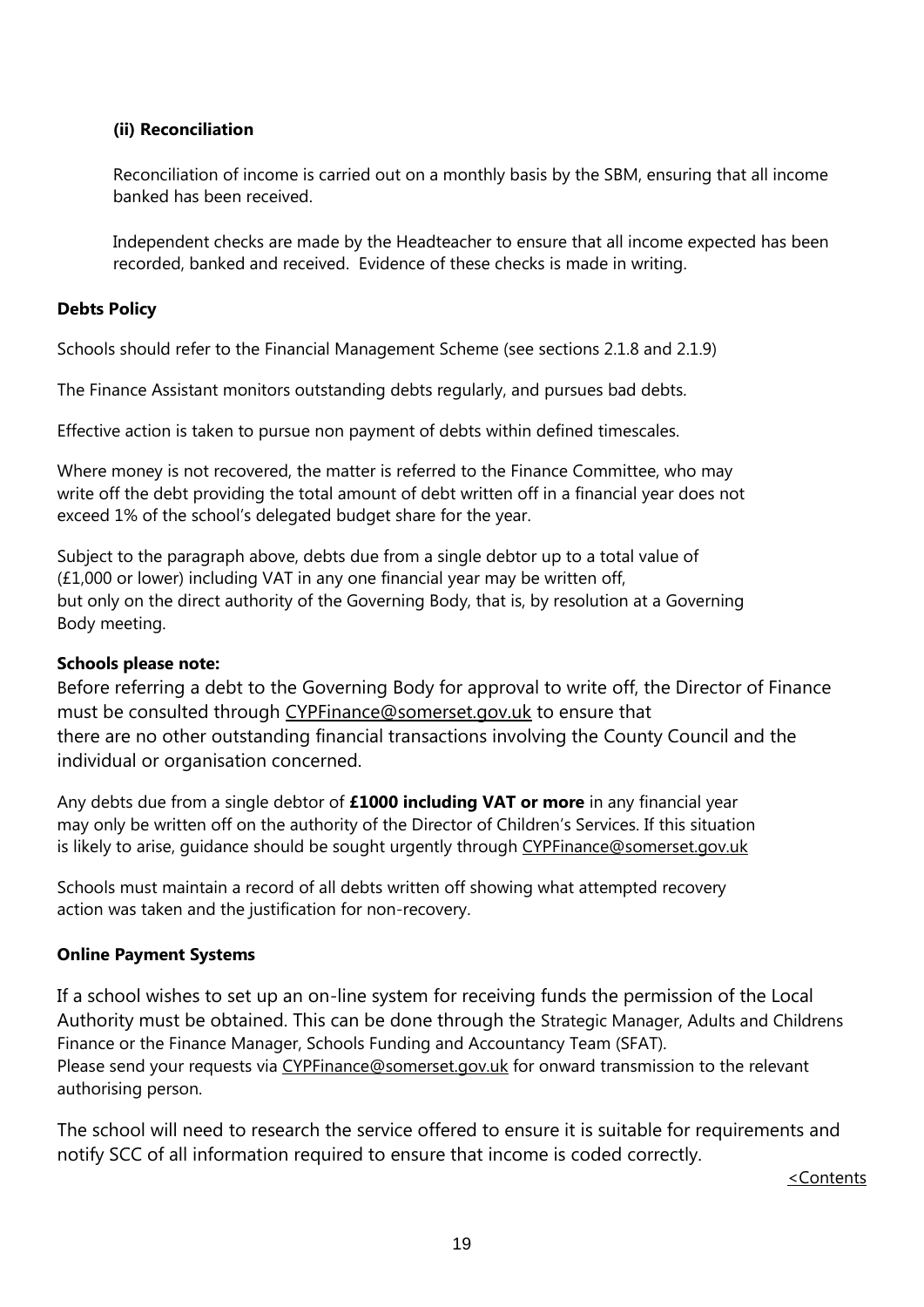### <span id="page-20-0"></span>**SECTION 6 - PETTY CASH/IMPREST**

Petty cash is a small sum of money, which is held in a separate bank account. When expenditure is incurred, a claim is completed and sent to the LA which charges the school's budget and reimburses the bank account. This is called an imprest system whereby the account is always topped back up to a fixed float / advance of £900. The school is issued with a chequebook and receives monthly statements of the account transactions.

Where there are inadequate local facilities for a school to cash cheques, a suitable alternative is for key members of staff to obtain a PCard. Schools are encouraged to use PCards more and limit their use of Imprest.

#### **Petty Cash is used to reimburse staff for approved purchases on behalf of the school upon production of a valid receipt for:**

- Cash payments too small for an order to be acceptable
- Emergency purchases where immediate settlement is required
- Purchase of postage stamps
- Obtaining greater discounts for settlement by cash/cheque
- Obtaining goods/services from suppliers who do not accept official orders

#### **Petty Cash is NOT used for:**

- Making payment to staff including salaries, travel or expense claims.
- Paying for services such as mobile telephones, fuel or services that may be liable to Construction Industry Tax
- Making payments to individuals (e.g. theatre groups, authors, musicians, self employed) who require cheques to be payable to them personally (except window cleaners and piano tuners who use their own equipment)
- Cashing Personal cheques
- Paying in income (to the Petty Cash account)

#### **Using the Petty Cash Account**

Items can be paid for by cheque or cash. If cash is required, a cheque is drawn for the cash. Both the chequebook and cash (if any) are kept securely in the safe.

The recipient signs for any cash received.

The Governing Body has agreed three signatories. Two of the authorised signatories are required to sign each cheque. **Blank cheques are never signed**.

The authorised signatories are:

- 1) PIPPA COHEN
- 2) AMANDA PHILLIPS
- 3) LIZ BARTON

Receipts are obtained wherever possible for all items purchased from the Petty Cash account. (If a receipt isn't available, a petty cash voucher is completed instead.)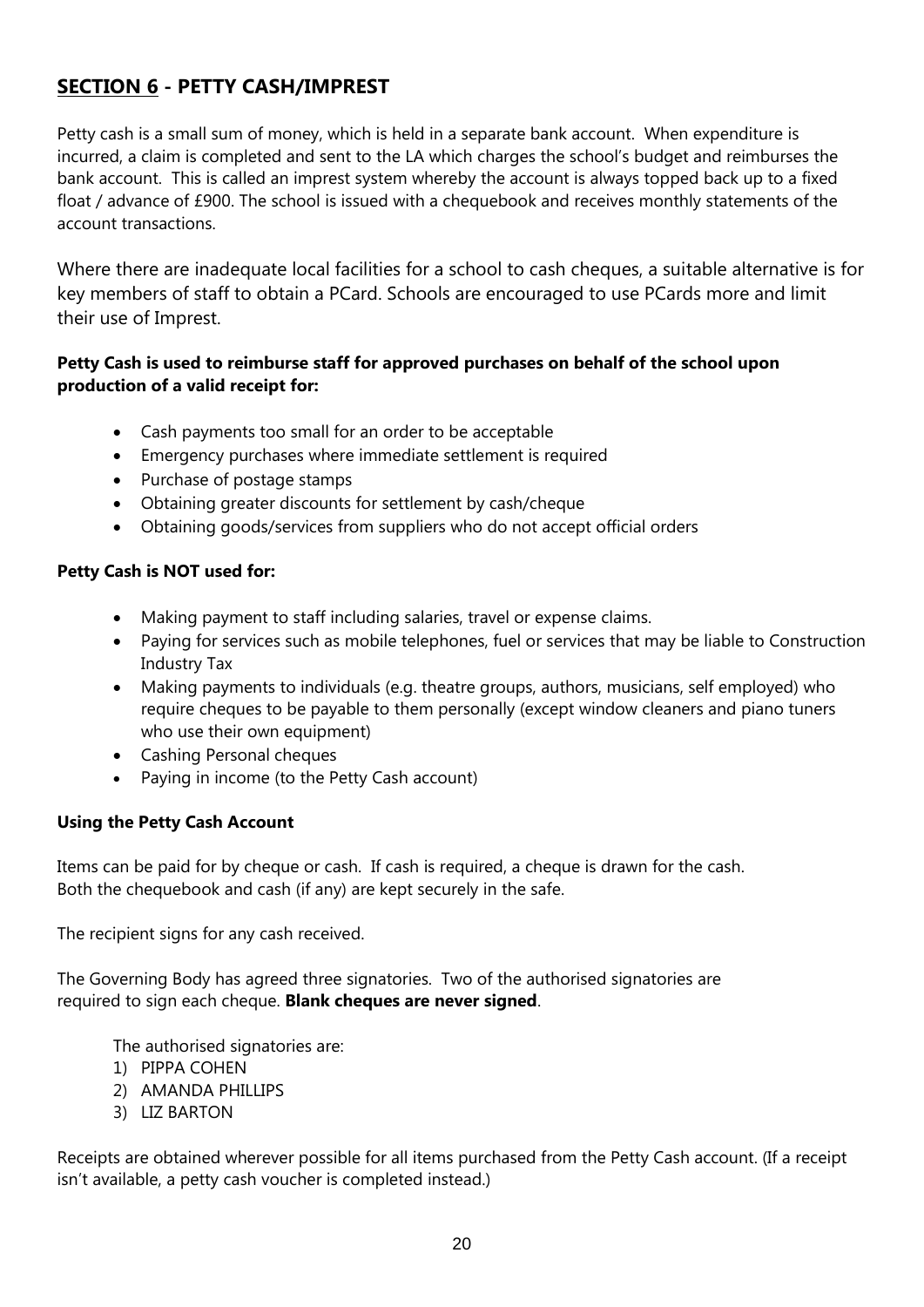If VAT is charged on an item, a valid VAT receipt is obtained. (If a VAT receipt cannot be obtained, a petty cash voucher is completed and authorised but no VAT can be reclaimed.)

All receipts and petty cash vouchers are authorised by the Headteacher and promptly entered by the Finance Assistant onto a cheque/cash control sheet. Details are then entered onto the School's Accounting System either at the time of purchase or on a weekly basis.

All expenditure of more than £100 is approved by the Headteacher before the money can be spent. An order is raised on the School's Accounting System which is signed by an authorised officer, retained at the school and cancelled once the petty cash expenditure has been entered.

A reimbursement claim is completed regularly, at a minimum when approximately half the float has been spent. The claim is checked and authorised by the Headteacher before being submitted for reimbursement.

When the reimbursement is shown on the bank statement, the Finance Assistant records the reimbursement on the School's Accounting Sytem. Reconciliation of the imprest is completed every time a claim is made, including verification of the cash held in hand. **Evidence of reconciliation must be retained.**

[<Contents](#page-1-0)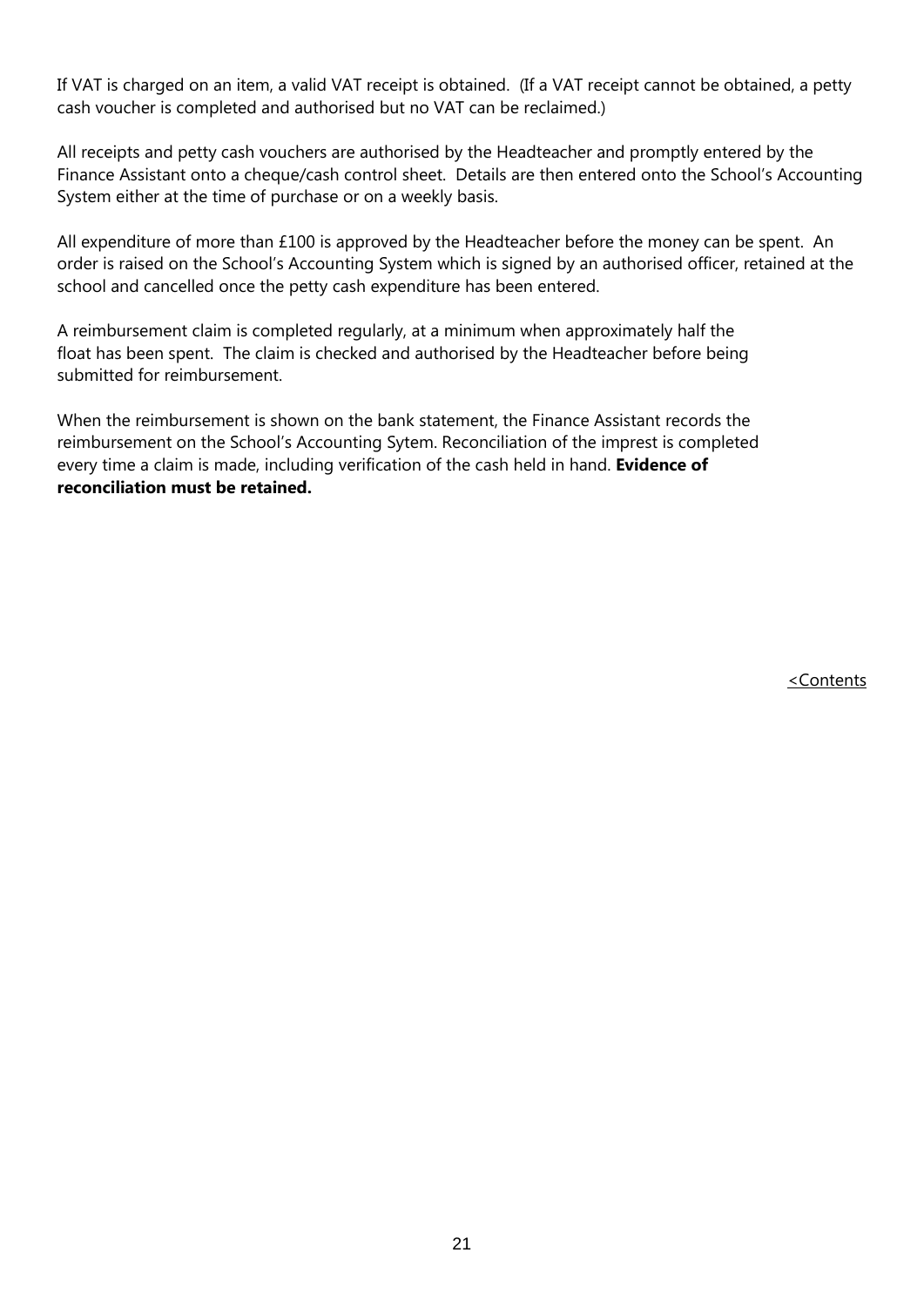### <span id="page-22-0"></span>**SECTION 7 - ASSETS**

The school has many valuable items in use throughout the site. Some of these items are fixed, but many are portable and therefore may be vulnerable to theft.

#### **Inventory**

All items purchased above £100 (together with portable items under £100 e.g. ICT equipment/digital cameras) are recorded in the school inventory upon receipt, giving full details of:

- Value
- Date purchased
- Description
- Serial numbers (where applicable)
- SCC Security label number (Security labels are available from Somerset CountyCouncil's Insurance Section)
- Useful life
- Location within school

The Inventory is checked annually against the asset register by the Headteacher and a Governor, with any discrepancies being investigated. Evidence of the annual check is retained.

A record is maintained of all authorised disposals, including the proceeds of the sale, the date of transaction and the name and address of purchaser, and minuted in Governors meetings.

A booking out system is employed where any goods are taken off site. The system includes the following details:

- Name of borrower
- Item borrowed (asset number recorded)
- Date borrowed
- Date returned

#### **Cash/Cheque books**

Cash and cheque books are kept in the safe when not in use.

The value of petty cash held within the school is kept to a minimum.

Income collected from pupils is recorded and banked as soon as possible, preferably within two working days, in order to ensure only minimum levels are held on the premises.

#### **Stock**

All consumable stock is stored centrally in the stock room. This is locked at all times to avoid the misuse of stock which leads to unnecessary ordering.

A physical check is carried out annually to ensure that stock is kept at a reasonable level.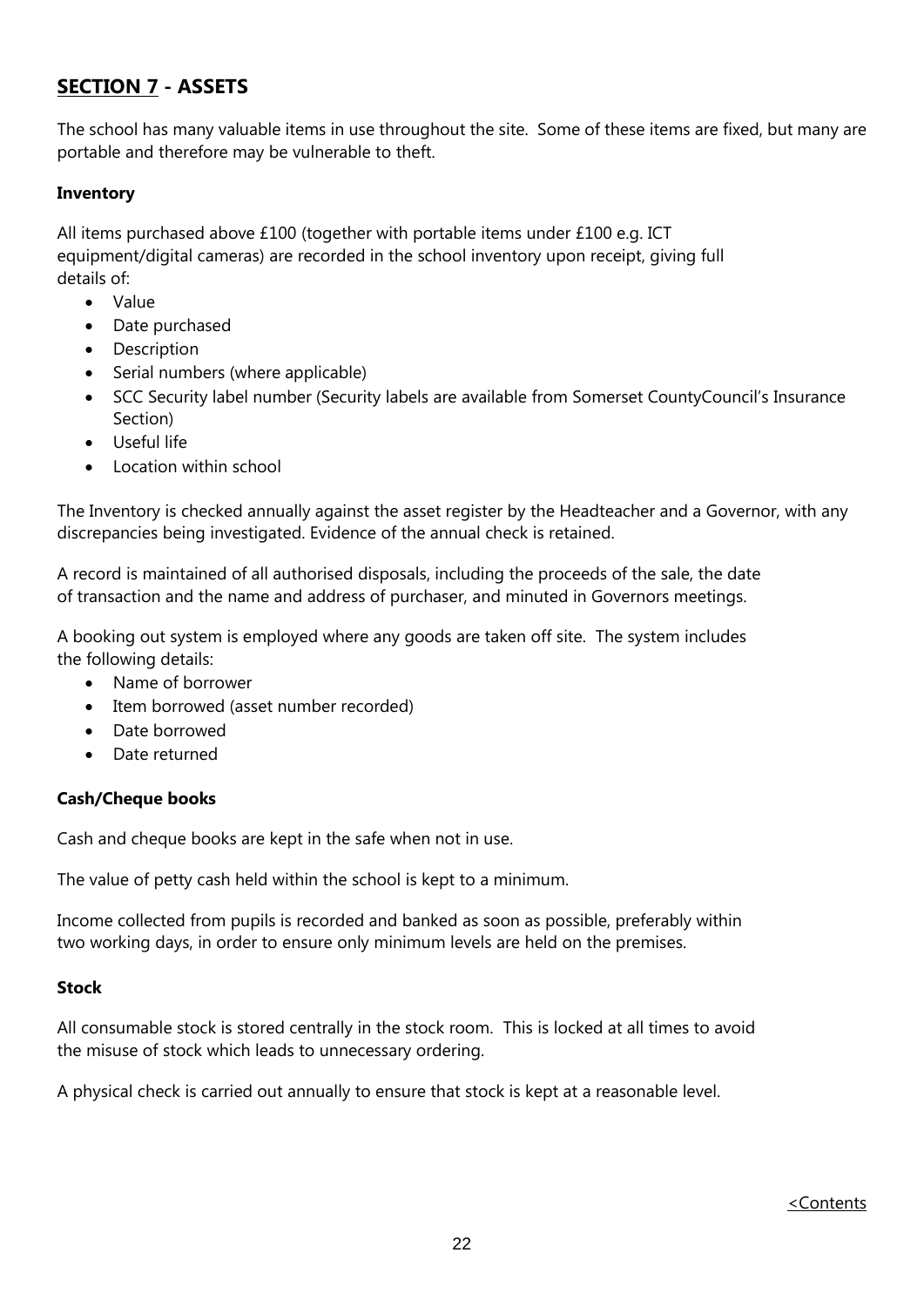### <span id="page-23-0"></span>**SECTION 8 - INSURANCE**

#### **School Property Insurance**

The Schools Property Insurance policy covers the Building and Contents in the event of damage to property caused by the following perils:

- $\bullet$  Fire
- Lightning
- Explosion
- Aircraft
- Earthquake
- Impact
- Riot
- Civil Commotion
- Storm
- Flood
- Escape of Water
- Theft of Building
- Accidental Damage
- Malicious Damage
- Theft
- **C**Ferrorism

The cover under this policy also extends to include the additional expenditure (Business Interruption Insurance.) This covers the reasonable additional costs and expenses in order to effectively continue administration and maintain services, this could include increased costs due to the enforced occupation of a temporary premises following an insurance claim.

The cover excludes personal effects of employees, pupils, students and visitors.

Limits and Excesses

- All claims under this policy carry a £200 excess with the exception of loss resulting from fire which carries £1000.
- A limit of £10,000 in any one period of insurance applies to Theft of Building claims.

#### **Computer Equipment Insurance**

This is an 'All Risks' insurance to cover loss or damage to Somerset County Council Computer Equipment, and related costs for replacement or restoration of data and information. Details of all ICT equipment are recorded in the school inventory. A full and up-to-date inventory of school contents must be kept at all times to substantiate a claim and provide evidence of ownership.

An excess of £100 applies to each and every claim except for:

• Laptop/mobile computers - excess is £250

#### **Supply Insurance**

The school can choose to buy into the Primary/First/Middle/Special Schools' Somerset and South West Mutual (SSWM) administered by the LA.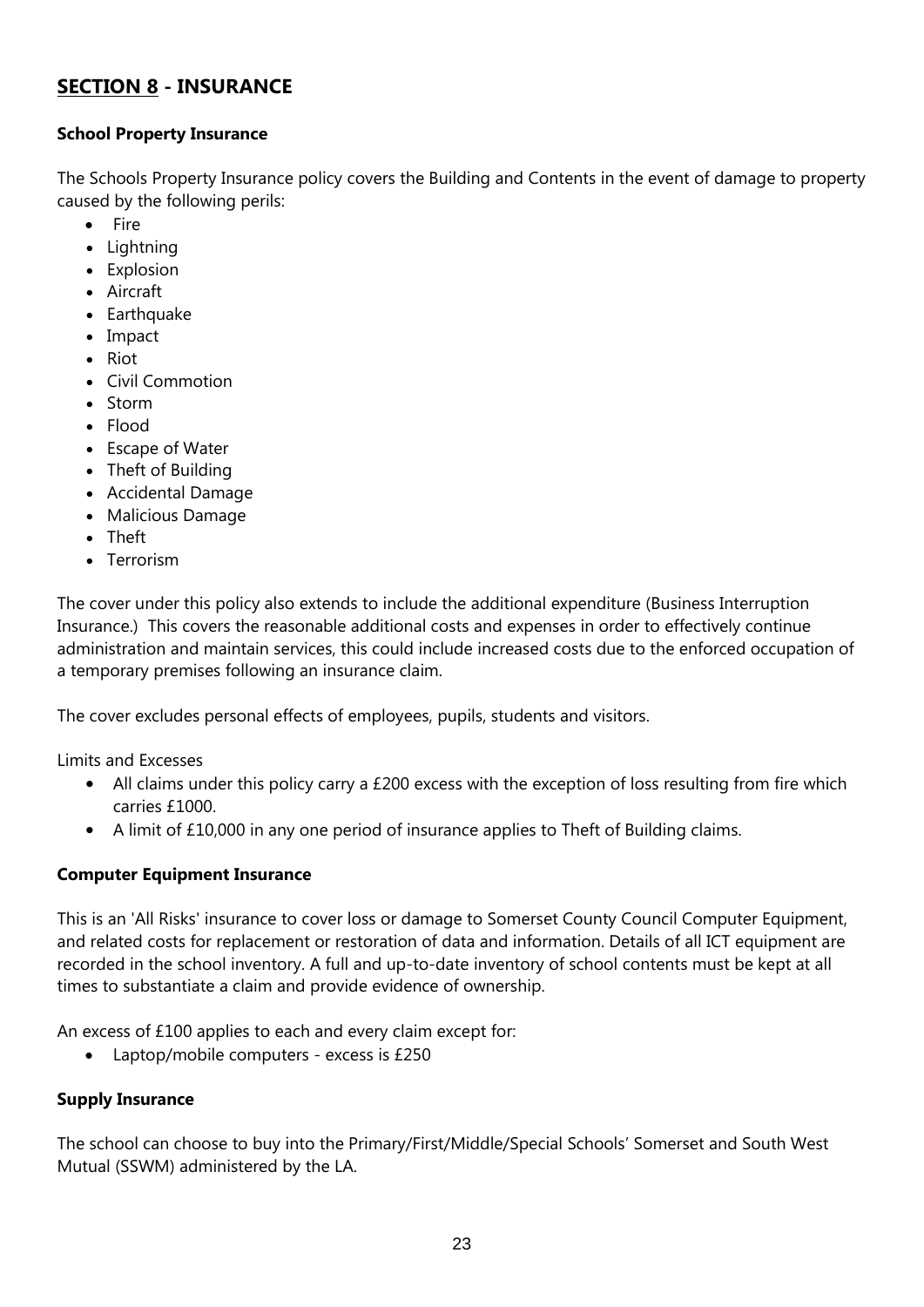#### **School Activities Travel Insurance**

As from 1<sup>st</sup> April 2021 SCC maintained schools will automatically receive school journey insurance.

The Policy provides travel insurance cover for all insured persons (pupils, teaching and support staff, adult volunteers, helpers and assistants, and other authorised children) of participating schools whilst on organised trips **outside** the designated school boundaries.

If you have any concerns or questions regarding potential Countries of issue to travel to or situations that may occur to effect travel, please refer to [Foreign Travel Advice](https://www.gov.uk/foreign-travel-advice) –Gov.uk for information or contact [insurance@somerset.gov.uk](mailto:insurance@somerset.gov.uk) for advice and assistance.

#### **Lettings (Hirers) Insurance**

Lettings insurance, available through Somerset County Council, is offered by the school to all hirers of the school premises (other than commercial organisations who should have their own Public Liability cover).

A £100 excess applies to all claims

As of 2018 Schools have no longer been charged for this insurance although schools are required to keep a record of all such hires.

#### **Liability Insurance:**

Information regarding the following can be found on the below link:

- Public Liability Insurance
- Employers Liability Insurance
- Professional Indemnity Insurance
- Officials Indemnity Insurance

SCC Insurance – [Liability Insurance](https://slp.somerset.org.uk/sites/insurance/SitePages/Liability%20Insurance.aspx)

[<Contents](#page-1-0)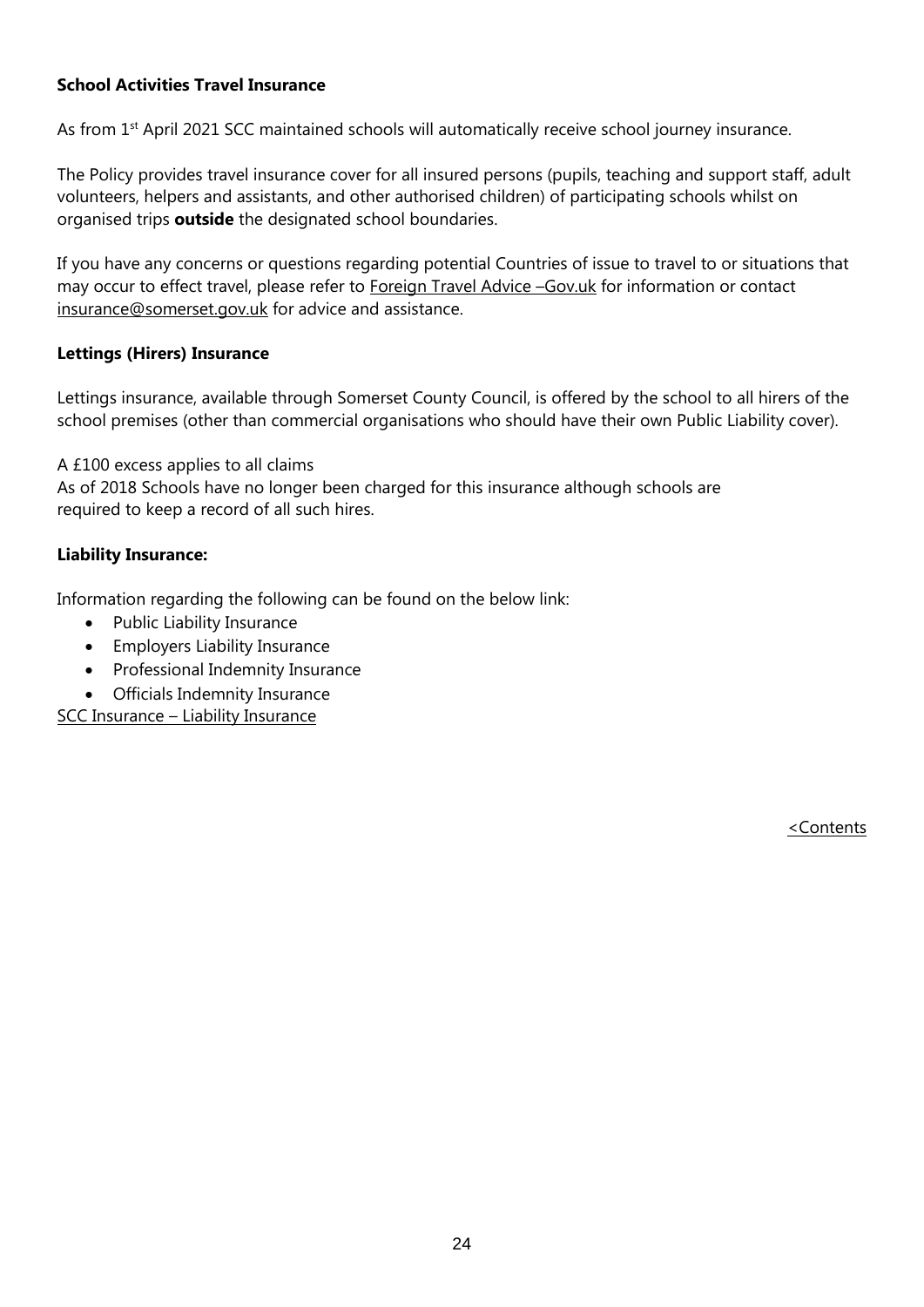### <span id="page-25-0"></span>**SECTION 9 - COMPUTER SYSTEMS/DATA SECURITY**

**From 25th May 2018, The Data Protection Act (DPA) 1998 has been superceded by The General Data Protection Regulation (GDPR) and the Data Protections Act 2018.**

#### **Schools can view the guidance for Education offered by the Information Commissioner's Office [HERE](https://ico.org.uk/for-organisations/education/) and should amend their Finance Policy to read UK GDPR/Data Protection Act 2018 instead of DPA 1998.**

The School and Governing Body pay a [fee to the Information Commissioner's Office](https://ico.org.uk/for-organisations/guide-to-data-protection/guide-to-the-general-data-protection-regulation-gdpr/data-protection-fee/). The Headteacher is responsible for controlling access to all data in the school in accordance with the data protection legislation and to ensure that all staff are aware of their responsibilities/obligations at all times.

The School appoint a Data Protection Officer to monitor internal compliance, inform and advise data protection obligations, provide advice regarding Data Protection Impact Assessments (DPIAs) and act as a contact point for data subjects and the Information Commissioner's Office (ICO). Currently Amy Britton c/o Somerset County Council.

All information relating to personnel is processed in line with the 6 principles of UK GDPR:

- obtained and processed in a lawful, fair and transparent manner
- held only for specified lawful purposes
- adequate, relevant but not excessive for those purposes
- accurate and up to date
- Retained for no longer than is required
- kept securely.

All personnel have the right to a copy of the personal data that the School / Trust is processing. This is a Data Subject Access Request and must be provided within 1 calendar month unless exceptional circumstances apply. Personnel also have the right to have their information rectified, deleted or restricted, unless the School / Trust have responsibilities that override these rights.

Any new use of personal information, including the sharing of personal data with other agencies, should be notified to the Information Commissioners Office (ICO) and the relevant pupils and staff.

Offences against the Data Protection Act 2018 are criminal and individuals will be held personally responsible.

#### **Access/Security**

The purpose for controlling access is to ensure that only authorised personnel are able to access information that is relevant to the tasks for which they are responsible. It prevents unauthorised access to information which could result in accidental or deliberate corruption of the data and which might contravene data protection legislation.

- The Headteacher is responsible for the overall control of all systems, with the Deputy covering for absence.
- Access rights are determined, monitored and reviewed regularly by the System Manager.
- Staff will only have the level of permissions required for their role. When staff leave the School all their permissions and accounts will be archived then deleted.
- All devices (laptops, tablets, memory sticks) that have access to data attached to the network are fully encrypted in line with current guidance from Schools ICT at Somerset County Council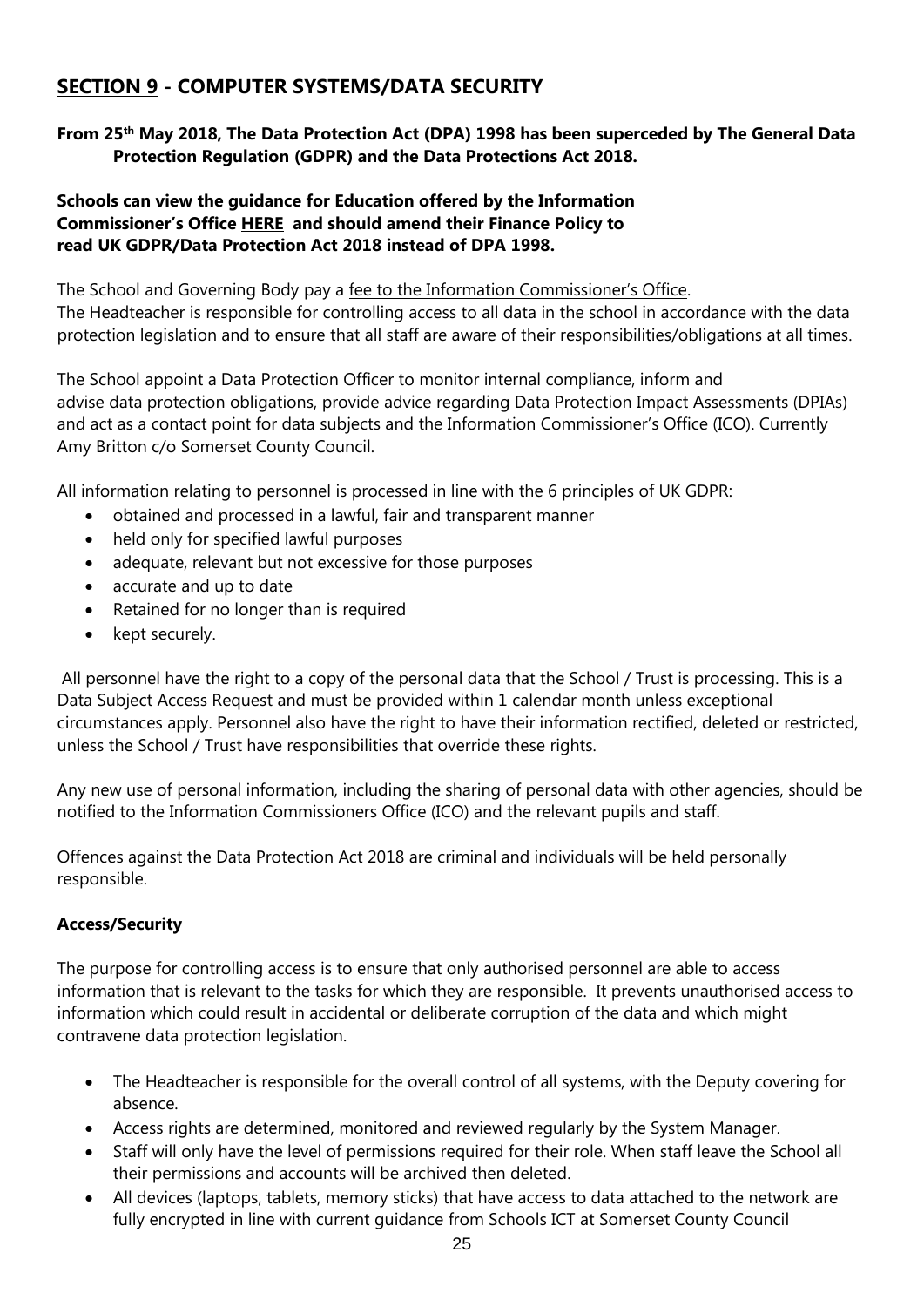- Access to software is restricted according to the level of access required for an individual to carry out their job to an expected level. Access rights are reviewed regularly by the System Manager and protected via passwords.
- All laptops and memory sticks are encrypted.
- Computers are not left easily accessible by unauthorised users.
- Computer screens are locked (by password/locking the workstation) if left unattended.
- Any software installed onto the schools network is protected through a virus guard so that any files received from outside sources can be virus checked before being opened.

#### **Cloud Technology**

Where cloud technology is used to store personal or confidential data the school ensures that the supplier adheres to data protection legislation.

#### **More information can be found on** [Gov.UK.](https://www.gov.uk/government/publications/cloud-software-services-and-the-data-protection-act)

#### **Back Up**

Back up is carried out automatically every night and the backed up data is stored remotely. It is the school's duty to make sure that backup procedures have worked. Further information about backup should be available from the School's ICT support – Computeam, Taunton Tel: 0800 862 0123

#### **Transmission of Data**

The transmission of personal or confidential data must always be over secure channels and the school ensures that any methods used, including email, do not lead to breaches of data protection legislation.

#### **Computer Printouts**

Each month, details of expenditure as recorded on the County Council's Accounting System relating to the School's budget are downloaded and printed. These printouts are stored in a lockable cabinet as they contain personal information relating to staff employed at the school.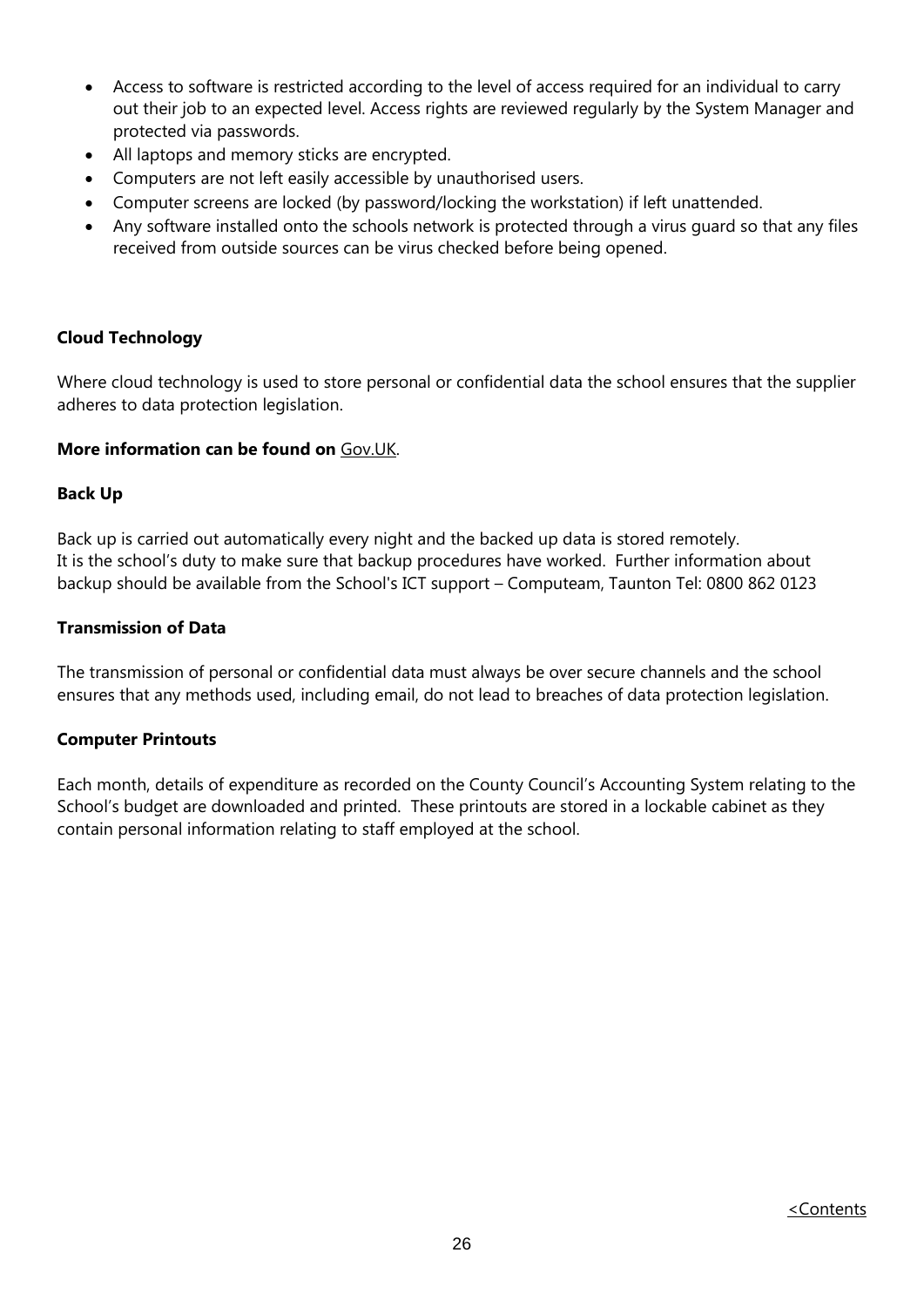### <span id="page-27-0"></span>**SECTION 10** - **PERSONNEL/PAYROLL**

#### **Regulations**

The school is aware that there are a number of areas where Inland Revenue regulations affect or determine the way payments are made. In particular, these relate to individuals who are self-employed and where individuals/companies are subject to Construction Industry Tax Scheme.

Controls are in place to ensure appointments are cleared through the Disclosure and Barring Service (DBS). Also, controls are in place to ensure that additional checks are made where required for a staff member's eligibility to work in the UK and their suitability to work with children.

#### **Payroll**

No employee can certify payroll expenditure from which he or she might personally benefit.

The Chair of Governors signs any amendments to the Headteacher's contract.

#### **Links with SIMS FMS**

Contract information held within SIMS.net Personnel feeds through to SIMS FMS providing salary and on-cost projections. The Finance Assistant ensures that SIMS.net Personnel is kept up to date with any contract changes and also with salary, Superannuation and National Insurance changes.

#### **Pay Policy**

The school has a separate Pay Policy which is reviewed annually by the Headteacher and Personnel Committee.

#### **Whistleblowing Policy**

The School has a separate Whistleblowing Policy, the implementation of which is reviewed and communicated to staff regularly. Further information can be found on the following sites:

[Guidance and Code of practice for employers](https://www.gov.uk/government/publications/whistleblowing-guidance-and-code-of-practice-for-employers) [Whistleblowing for employees](https://www.gov.uk/whistleblowing) [SCC Whistleblowing Policy](http://extranet.somerset.gov.uk/hr/employment-information/whistleblowing/?assetdet964527=38647)

[Contact details for HR & OD services](http://extranet.somerset.gov.uk/hr/contact-us/)

[Southwest Internal Audit Partnership](https://www.swapaudit.co.uk/)

[NSPCC whistleblowing helpline](https://www.gov.uk/government/news/home-office-launches-child-abuse-whistleblowing-helpline)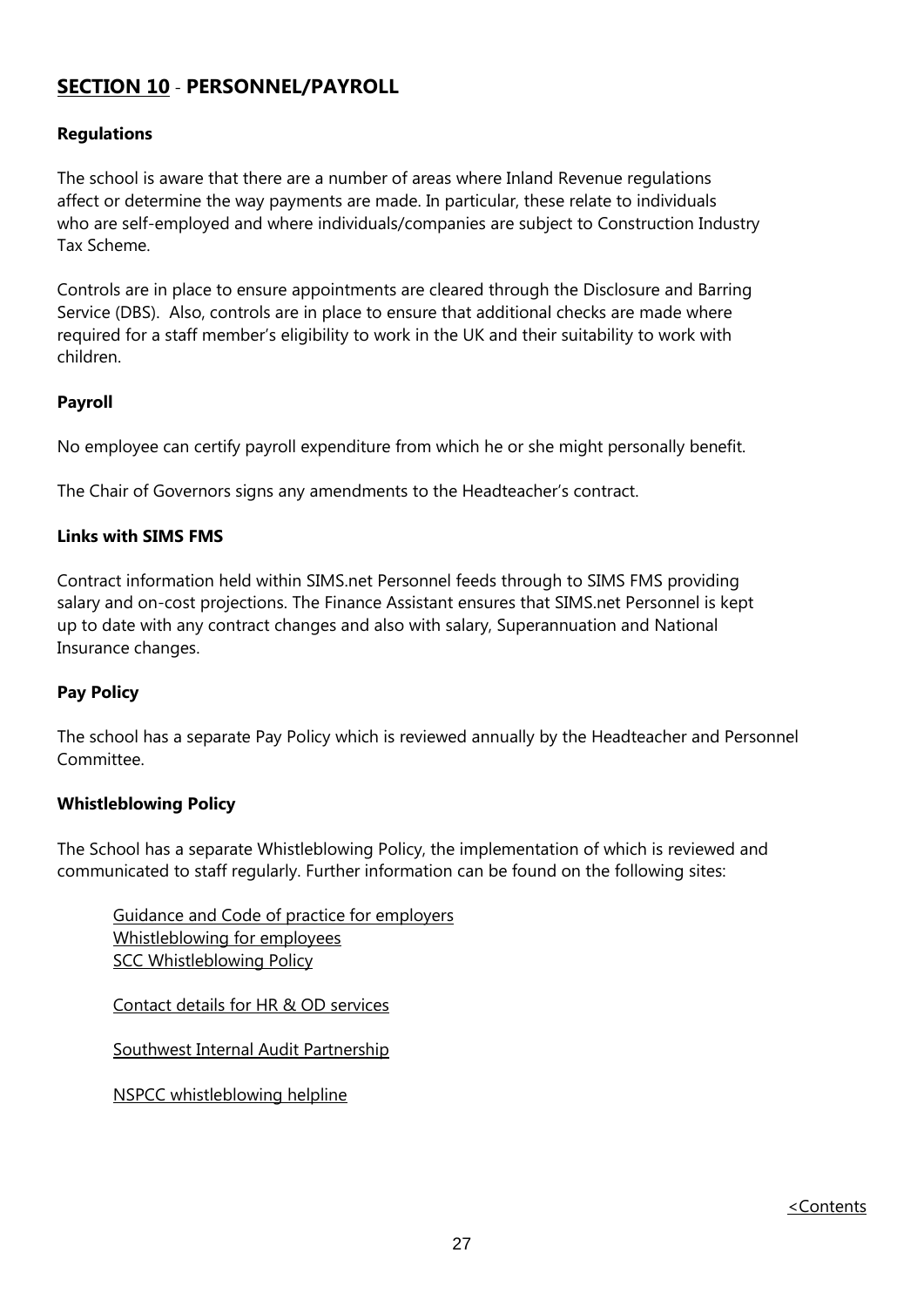### <span id="page-28-0"></span>**SECTION 11 - UNOFFICIAL/VOLUNTARY FUNDS**

Unofficial funds are monies that do not belong to Somerset County Council but for which employees of SCC are accountable during the course of their employment. The funds arise from contributions or donations other than from the Local Authority (LA). Consequently it does not hold any official monies of the LA

All staff involved with Unofficial School Funds must ensure that their actions comply with The Financial Management Scheme (Section 2.8). It is the responsibility of the Governing Body and Headteacher to provide an overview of the Unofficial Fund and ensure the day-to-day administration and operation of the Fund is carried out with as much care and diligence as the school's delegated budget (Official Funds).

#### **Purpose of the Unofficial Fund**

The purpose of an Unofficial School Fund is to hold the proceeds of fund raising events and donations made by individuals or organisations and spend them for the benefit of the pupils.

The Unofficial Funds comprise:

- General donations i.e. funds donated for the general benefit of the school
- Specific donations i.e. funds donated with contingent terms
- Fund raising activities
- Charity collections
- Book Club income
- After-school activities (tennis/cricket etc)
- School trips
- School photograph income

The Unofficial Funds are spent on:

- Supporting teaching and learning
- Supporting extra curricular activities
- Development of the school grounds

#### **Management of the Unofficial Fund**

The funds are controlled by the Headteacher by reason of his or her employment by the Governors of a school maintained by the LA (in the case of Aided Schools).

The Headteacher ensures that governors are informed that the school holds unofficial funds and are aware of their purpose.

An Unofficial Fund's Finance Committee (which is separate from the Governing Body Finance Committee) determines the policy of, and activities to be undertaken by, the fund and monitors performance closely. The Unofficial Funds Committee comprises

- 1) Adam Underwood
- 2) Chris Leyton
- 3) Liam Dutton

The Headteacher ensures that proper accounts are maintained of all receipts and payments concerning unofficial funds.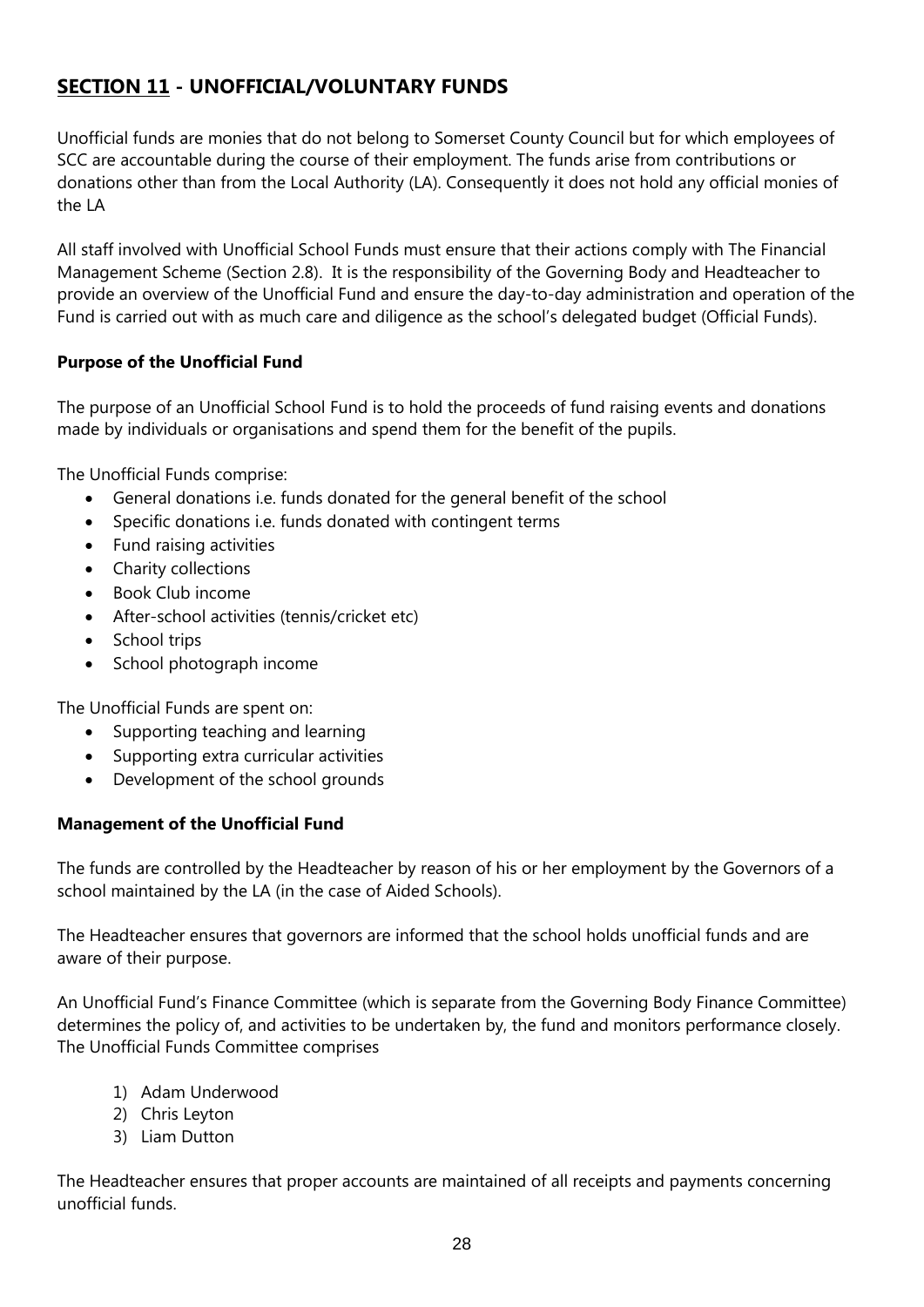The Headteacher delegates the operation of unofficial funds to SBM. **However, the Headteacher is responsible for approval of all expenditure from the account.**

Reports are made to the Unofficial Fund's Finance Committee concerning the balances and activities of the funds at least quarterly and this committee monitors performance closely.

#### **Separation of Funds**

**This fund is kept completely separate from the Official Fund.** It has independent records and has its own bank account accruing interest. The two funds are never involved in the same transaction/activity. (It is recognised that some transactions can go through either official or unofficial funds, but the income and related expenditure always go through the same fund.)

#### **Accounting Procedures and Records**

The Unofficial Funds are managed with as much care and diligence as the school's delegated budget (Official Funds) and therefore accounting procedures must adhere to other sections in this Finance Policy, Section 4 – [Purchasing](#page-12-0) and [Section 5](#page-18-0) – Income. Proper accounts are kept of receipts and payments relating to unofficial funds.

#### **(i) Income**

As soon as money is received, it is sent to SBM for recording and for banking at the earliest opportunity. Receipts are issued using a numbered, duplicate receipt book. Where money is being collected in instalments from pupils, a collection record card is maintained for each pupil.

All cash income is paid into the bank in full and is withdrawn as a cash cheque when it is required, no matter how short the time between banking the cash and drawing the cheque.

#### **(ii) Authorised Expenditure**

Any money paid out is by cheque.

All cheques are signed by a minimum of two out of three authorised signatories. Blank cheques are never signed or issued.

The Governing Body has agreed three signatories:

- 1) PIPPA COHEN
- 2) AMANDA PHILLIPS
- 3) LIZ BARTON

Wherever possible, an invoice or a signed receipt covers all payments. If no receipt has been obtained, a payment voucher, authorised by the Headteacher covers all reimbursements of payments made.

Copies of paid invoices are retained for all purchases to ensure that the records are comprehensive.

All payment vouchers are numbered, dated and filed.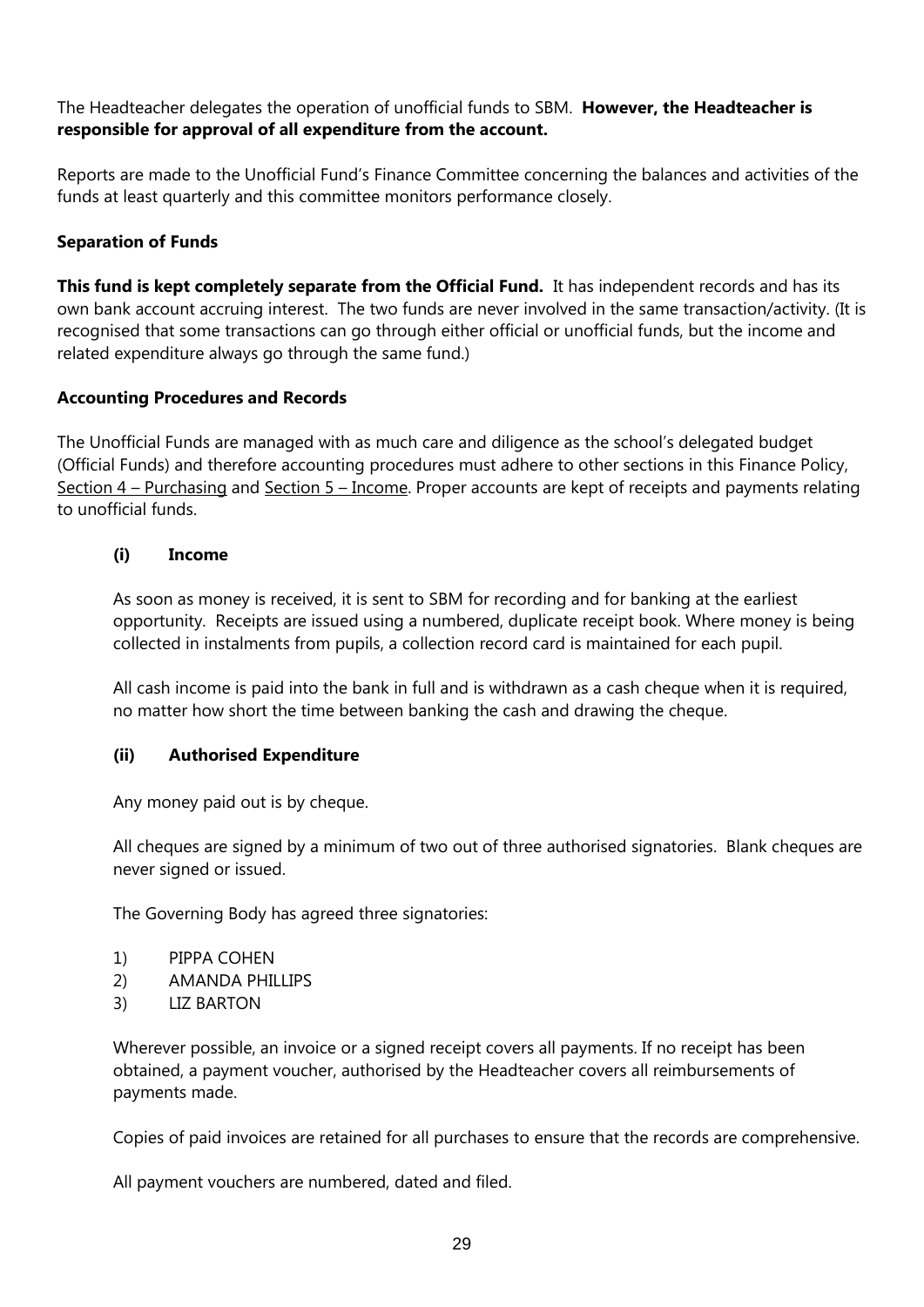#### **(iii) Reconciliations**

Regular reconciliations of the bank statements to the accounting records are completed by SBM 3 times per year and independently checked by the Headteacher. Evidence of these checks is made in writing.

#### **Auditing of Accounts**

The Governing Body appoints an auditor who is independent of the school and is not involved or related to anyone involved in the running of the funds. (It is not normally necessary for the auditor to be a registered auditor or qualified accountant.)

The accounts are audited at the end of each academic year (i.e. 31st August).

Auditors are entitled to seek and to obtain any information and explanations required from members of the staff concerned with the operation of the fund and all records are made available to them.

If a cost is incurred in obtaining the audit, this is met from the fund.

The Headteacher ensures that the accounts are prepared annually, audited and presents the audited accounts, the auditor's certificate, the audit checklist and a written report on the accounts to the Governing Body as early as possible in the Autumn Term.

The LA requires all schools to complete an Unofficial Funds Audit Checklist and an Annual Audit Certificate for their Unofficial School Fund (**or a nil return if they do not have one**). **Once accepted by the Governing Body, the Headteacher ensures that a signed copy of the Year-End Statement of Accounts, showing details of income and expenditure, for all Unofficial Funds is sent to the LA along with the Annual Audit certificate and the Unofficial Funds Audit Checklist.**

#### **Insurance**

The Governing body ensures that the fund is covered by insurance including fidelity guarantee insurance.

#### **Charity Commission Registration**

- Schools' unofficial funds would normally be required to register as charities with the Charity Commission if they are established for exclusively charitable purposes and if their total income exceeds £5,000 per annum.
- Becoming a charity will allow the fund to be eligible for various tax reliefs and may also help in obtaining grants from other charities which can make grants only for charitable purposes.
- Where the school fund has charitable status, the Governors will normally be the trustees of the charity.

(See Charity Commission Website [http://www.charity-commission.gov.uk](http://www.charity-commission.gov.uk/) )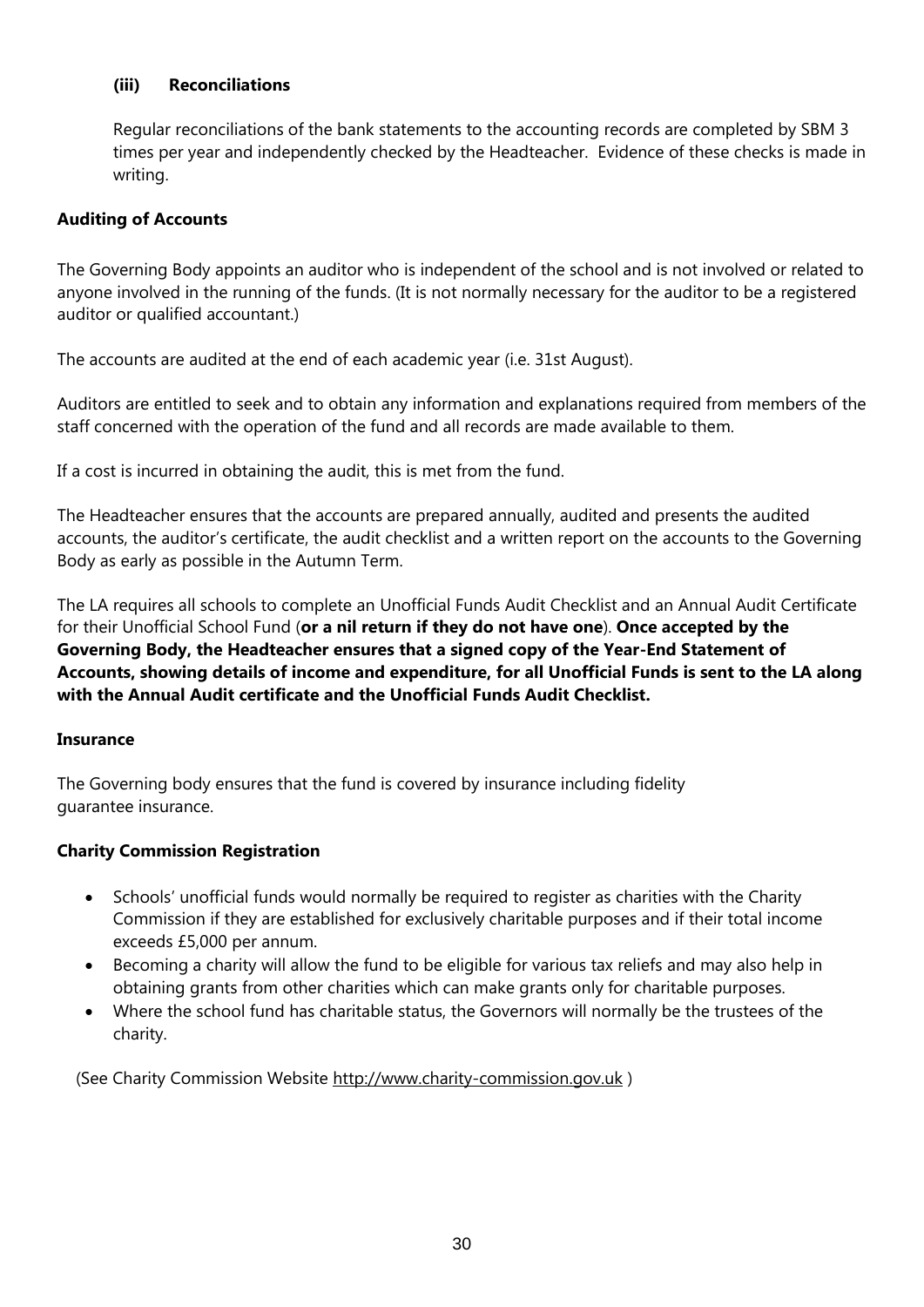### <span id="page-31-0"></span>**SECTION 12 – CHARGING FOR SCHOOL ACTIVITIES**

The 1996 Education Act requires all schools to have a policy on charging and remissions for school activities. No charges can be made unless the governing body of the school has drawn up a Charging and Remissions Policy. The policy must be made available to parents and must be kept under regular review.

The SCC model policy has been used as a basis for the school's own policy, and amended to suit the school's own individual arrangements.

The following guidance has been taken into account in the school's Charging and Remissions Policy.

#### **Guidance on Charging**

In general, all education provided during school hours is free, though music tuition can be an exception to this (see below).

#### **(i) Residential School Visits**

Schools cannot charge if 50% or more of the time spent on the activity is in school hours or if the activity is part of the national curriculum. If a charge is made the cost must not exceed the actual cost; ie the school must not make a profit.

However, schools may charge for the cost of board and lodgings during overnight school trips. The charge must not be more than the accommodation actually costs and parents who are in receipt of certain benefits are not required to pay. (See Remission of Charges below.)

#### **(ii) Music Tuition**

Charges can be made when the tuition is not an essential part of:

- the National Curriculum
- a public examination syllabus
- first access to the Key Stage 2 instrumental and vocal tuition, Wider Opportunities programme

#### **(iii) Examinations**

No charge can be made for entering pupils for public examinations that are on the National Curriculum.

However, an examination entry fee may be charged to parents if:

- the pupil wasn't prepared for the examination at the school
- the examination isn't on the National Curriculum, but the school arranges for the pupil to take it
- a pupil fails without good reason to complete the requirements of any public examination where the governing body or local authority (LA) originally paid or agreed to pay the entry fee

Schools can also charge for:

 re-sits for public examinations where no further preparation has been provided by the school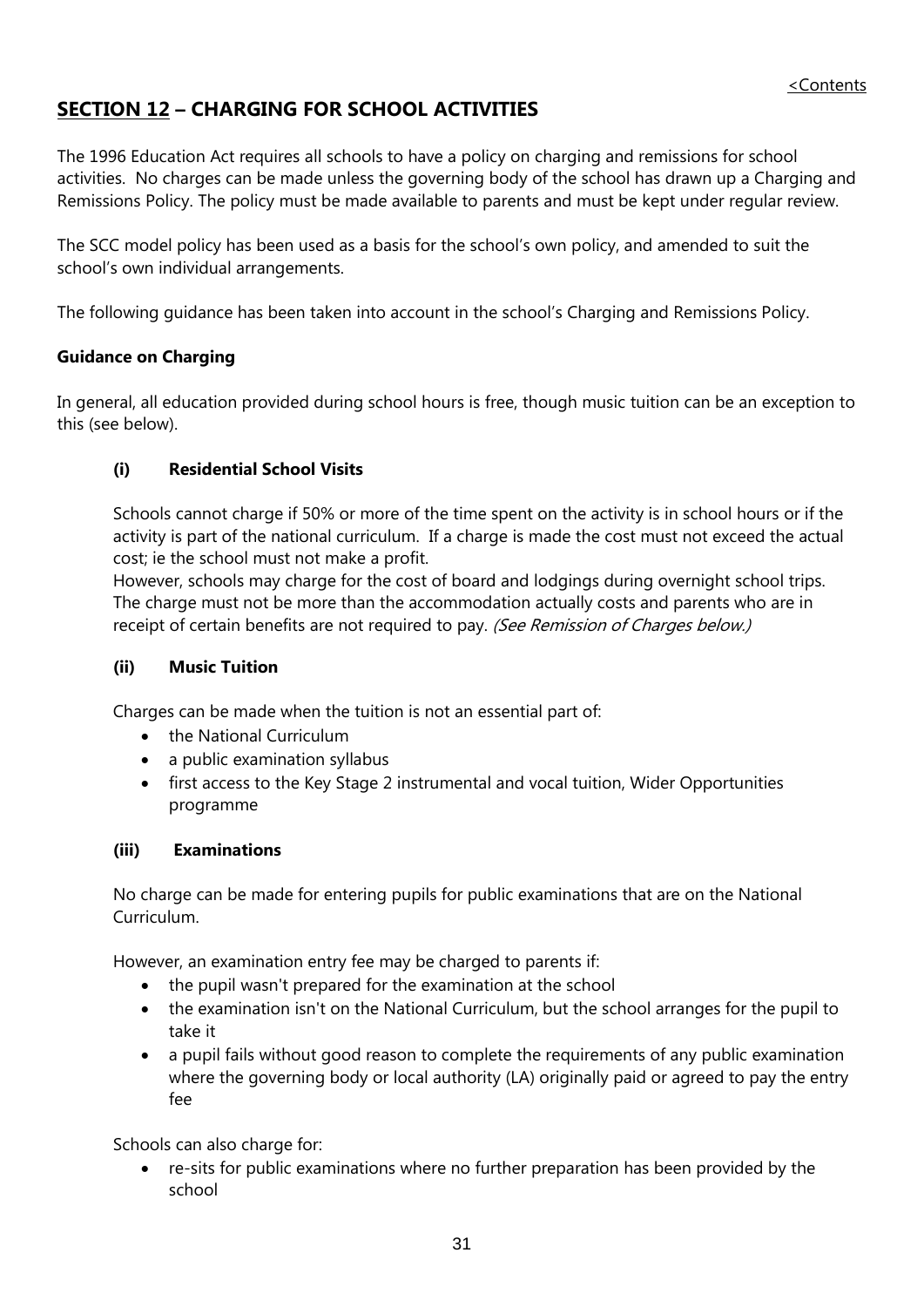costs of non-prescribed examinations where no further preparation has been provided by the school

#### **(iv) Breakages And Replacements**

Schools can charge for breakages and replacements as a result of damages caused wilfully or negligently by pupils.

#### **(v) Extra-Curricular Activities And School Clubs**

School can charge for extra-curricular activities and school clubs. The charge cannot exceed the actual cost of the provision.

#### **Voluntary Contributions**

Schools can ask parents for a voluntary contribution towards the cost of:

- any activity which takes place during school hours
- school equipment and
- school funds generally

In the example of an activity, if it cannot be funded without voluntary contributions, the school must make this clear to the parents at the outset. The contribution is voluntary and pupils of parents who can't, or don't want to, contribute must not be excluded from the activity. If insufficient voluntary contributions are raised then the activity can be cancelled.

#### **Remission of Charges**

When a school informs parents about a school visit, they should make it clear that parents who can prove they are in receipt of the following benefits will be exempt from paying the cost of board and lodging:

- Universal Credit in prescribed circumstances if you apply on or after 1 April 2018 your household income must be less than £7,400 a year (after tax and not including any benefits you get)
- Income Support
- Income Based Jobseekers Allowance
- support under part VI of the Immigration and Asylum Act 1999
- Child Tax Credit (provided they do not also receive Working Tax Credit and have an annual income, assessed by the Inland Revenue, that does not exceed £16,190.)
- Guaranteed State Pension Credit
- Working Tax Credit run-on paid for 4 weeks after you stop qualifying for Working Tax Credit
- <span id="page-32-0"></span>An income related employment and support allowance that was introduced on 27 October 2008.

Further information on charging for school activities can be found on the DfE website -

#### <https://www.gov.uk/government/publications/charging-for-school-activities>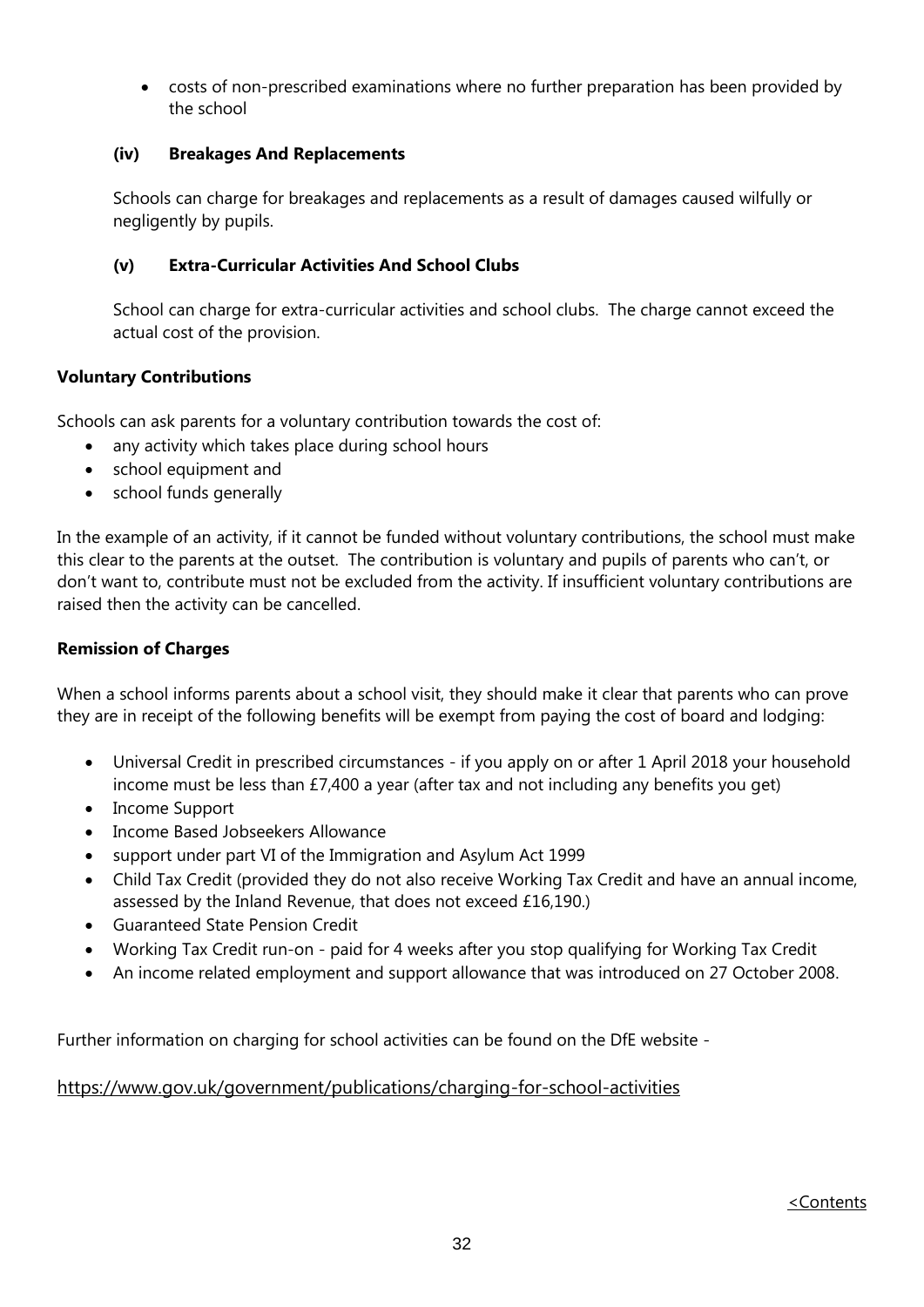#### **REGISTER OF BUSINESS INTERESTS**

The Governing Body of ...................................................................... School has agreed that the governors and staff involved in financial decision making should "declare any links they have with companies or organisations from which the school may wish to buy goods or services. It is important for anyone involved in spending money to demonstrate that they do not benefit personally from decisions that they make".

The Governing Body has defined a "business interest" as:

(i) a situation where the person concerned, their family (immediate and other relatives) or close friends have a connection with a potential supplier, or where there is a business connection, i.e. common directorships /partnerships.

(ii) in relation to Pay and Performance, an interest in the pay or appraisal of someone working at the school in cases where the governor or staff member is also paid to work at the school.

Nil returns are required.

| <b>Name</b> | Name of company or<br>organisation | <b>Nature of business or</b><br>interest | Date of<br>declaration<br>form |
|-------------|------------------------------------|------------------------------------------|--------------------------------|
|             |                                    |                                          |                                |
|             |                                    |                                          |                                |
|             |                                    |                                          |                                |
|             |                                    |                                          |                                |
|             |                                    |                                          |                                |
|             |                                    |                                          |                                |
|             |                                    |                                          |                                |
|             |                                    |                                          |                                |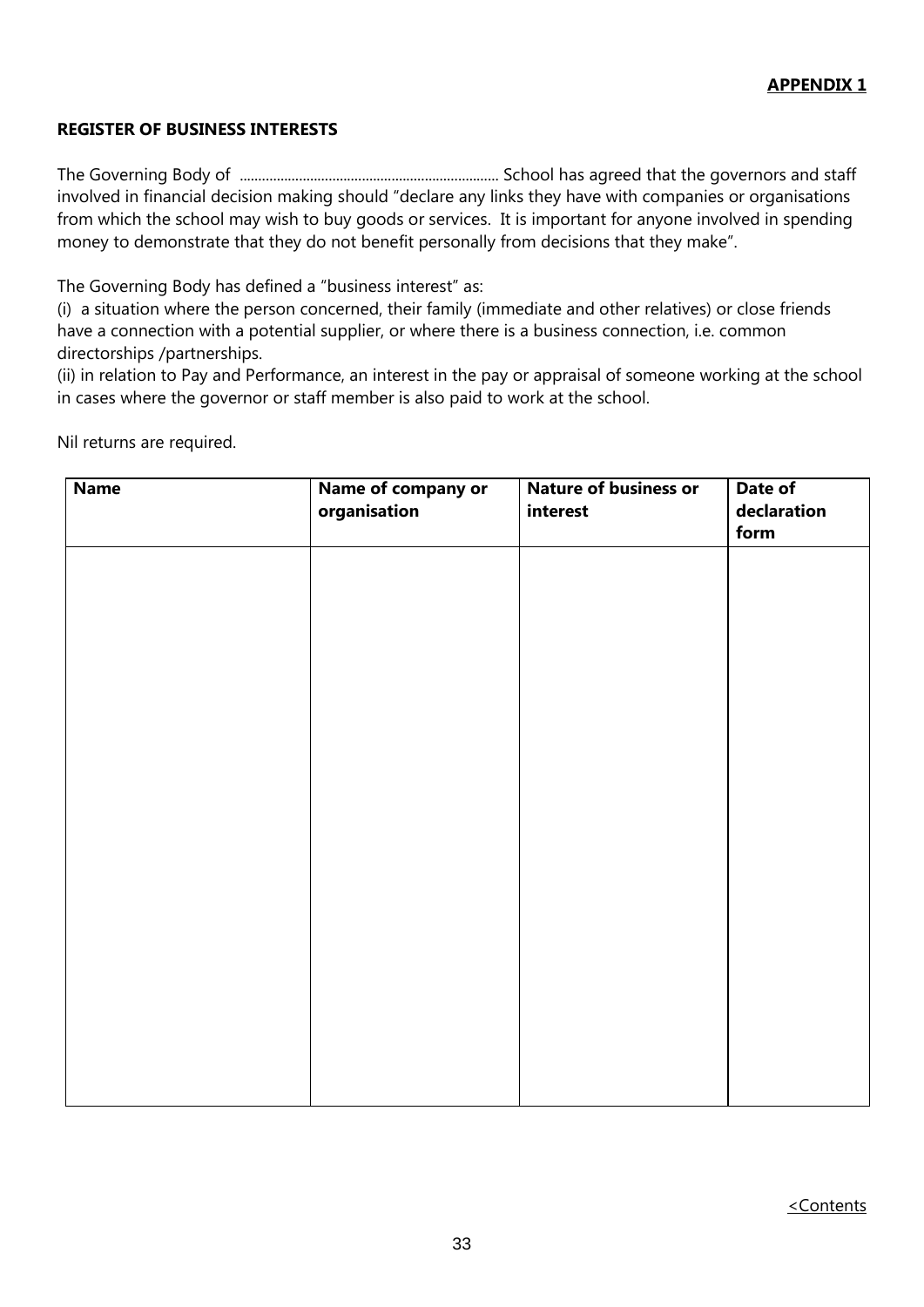#### **DECLARATION OF INTEREST FORM**

I, (insert full name) ………………………………………………………………………………………………………. a Governor / Member of Staff at

……………………………………………………………………………………………………………………………….. School give notice to the Governing Body

that I **have / have not** (indicate as appropriate) direct or indirect pecuniary interests that I am obliged to declare.

Details below:

**Business Interests or other positions of influence or potential conflict of interest e.g. employment, relationship, sponsorship or public office**

| Name of business / organisation | <b>Nature of business / organisation</b> | <b>Nature of interest</b> | Date of<br>appointment/<br>acquisition | Date of<br>cessation of<br>appointment/<br>acquisition |
|---------------------------------|------------------------------------------|---------------------------|----------------------------------------|--------------------------------------------------------|
|                                 |                                          |                           |                                        |                                                        |
|                                 |                                          |                           |                                        |                                                        |
|                                 |                                          |                           |                                        |                                                        |
|                                 |                                          |                           |                                        |                                                        |
|                                 |                                          |                           |                                        |                                                        |
|                                 |                                          |                           |                                        |                                                        |

<span id="page-34-0"></span>I understand that it is my responsibility to declare the nature of any business or personal interest, direct or indirect, of myself, partner / spouse / relatives / close friends in any contract, proposed contract or other matter in connection with the school and when present at a meeting where the contract or other matter comes under consideration to withdraw during the discussion and not vote in respect of it.

I also understand that it can be a criminal offence to:

- Omit information which should be included on this form;
- Provide information which is false or misleading;
- Fail to notify the governors or head teacher of any subsequent change in circumstances which might render this declaration invalid or out of date.

I certify that I have declared all beneficial interests which I or the members of my immediate family have with businesses or other organisations which may have dealings with the school. I also undertake to inform the school of any change in these interests.

<span id="page-34-1"></span>Signed: ………………………………………………………… Role: ……………………………………………… Date: …………………………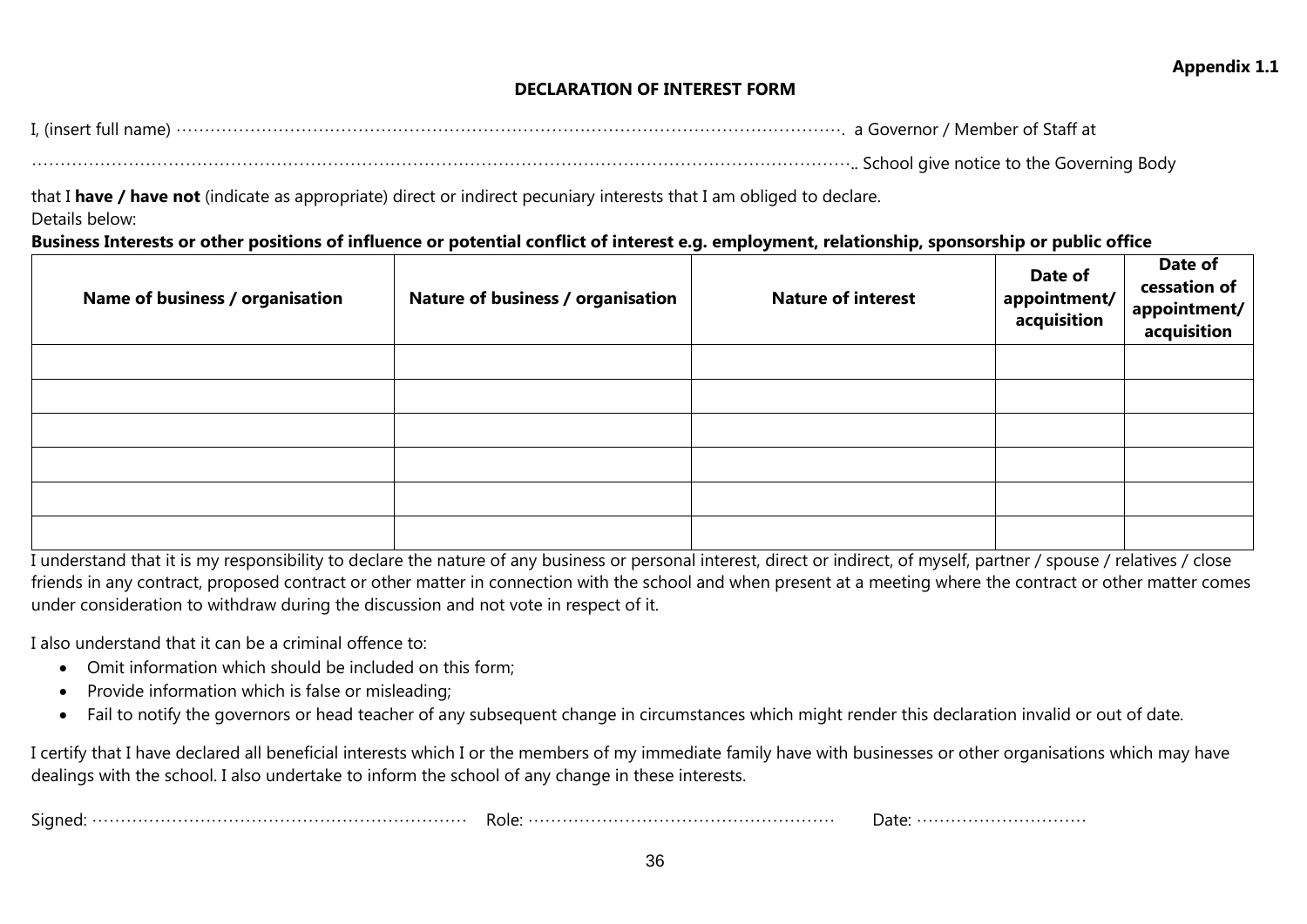### **RETENTION OF RECORDS**

Documentation, files and records are retained to act as a record and support for actions taken and to assist future reviews of policy. They are also retained to satisfy the requirements of Internal Audit, External Audit, HM Revenue and Customs and the Inland Revenue. This section identifies the minimum period of time that records should be retained to satisfy all these requirements.

Financial Regulations require the retention of certain records for specified periods. If in doubt, a minimum of six years should be applied. Specific regulations are as follows.

| <b>COMPUTER TABULATIONS</b>                        | 6 years plus current year               |
|----------------------------------------------------|-----------------------------------------|
| <b>SIMS DATA</b>                                   | 6 years plus current year               |
| <b>COPY ORDERS</b>                                 | 6 years plus current year               |
| DELIVERY NOTES, CREDITOR INVOICES, CREDIT AND      | 6 years plus current year               |
| <b>DEBIT NOTES</b>                                 |                                         |
| <b>RECEIPT BOOKS</b>                               | 6 years plus current year               |
| <b>PETTY CASH BOOK</b>                             | 6 years plus current year               |
| <b>BANK STATEMENT, CHEQUE BOOK STUBS</b>           | 6 years plus current year               |
| (including analysed cheques)                       |                                         |
| <b>CASH RECORDS AND TILL ROLLS</b>                 | 6 years plus current year               |
| <b>DEBTOR ACCOUNTS</b>                             | 6 years plus current year (providing    |
|                                                    | debt has been collected)                |
| <b>INVENTORY RECORDS</b>                           | 6 years plus current year               |
| <b>TIMESHEETS</b>                                  | 6 years plus current year               |
| <b>EMPLOYEES' RECORDS, PERSONNEL ACCIDENT</b>      | 7 years following cessation of contract |
| <b>REPORT</b>                                      |                                         |
| <b>TENDERS (schedule of limited/opened)</b>        | 6 years plus current year after         |
|                                                    | settlement of final account             |
| <b>TENDERS (schedule of price approvals, other</b> | 6 years plus current year after         |
| correspondence)                                    | settlement of final account             |
| <b>CONTRACT DOCUMENTATION, FINAL ACCOUNTS</b>      | 6 years plus current year after         |
| <b>AND SUPPORT EVIDENCE</b>                        | settlement of final account             |
| <b>OTHER SITE DOCUMENTS eg DIARIES</b>             | 6 years plus current year (providing    |
|                                                    | sufficient documentation is held        |
|                                                    | confirming exact dates of work etc.)    |
|                                                    |                                         |

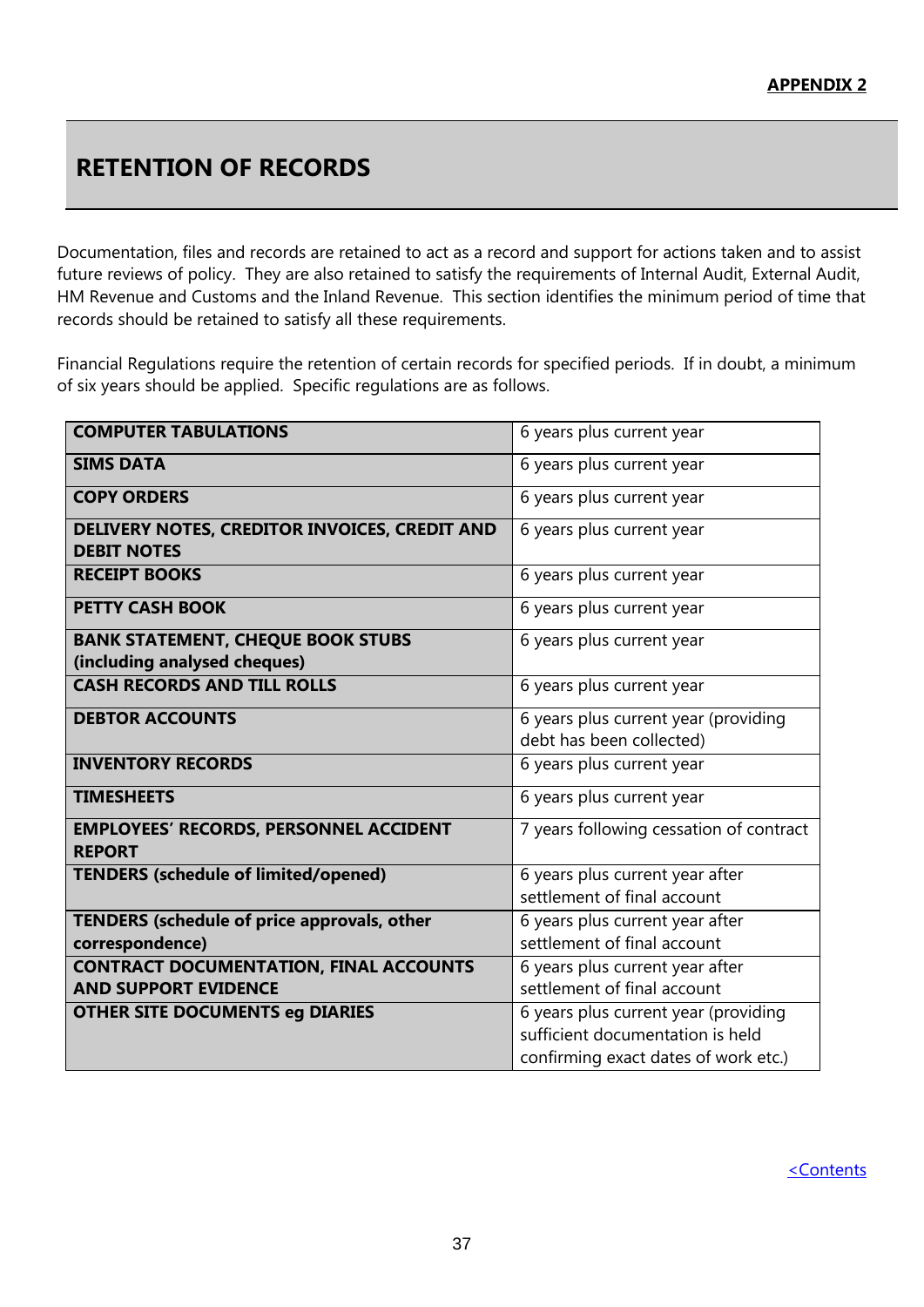#### <span id="page-36-0"></span>**APPENDIX 3**

[<Contents](#page-1-0)

### **DIVISION OF DUTIES CHART**

|                                              | <b>Head</b> | <b>Deputy</b><br><b>Head</b> | <b>Teachers</b> | SBM/FO/<br><b>AO</b> | <b>Teaching</b><br><b>Assistant</b> | <b>Premises</b><br>Mgr/clea |
|----------------------------------------------|-------------|------------------------------|-----------------|----------------------|-------------------------------------|-----------------------------|
|                                              |             |                              |                 |                      |                                     | ner                         |
| <b>ORDERING</b><br>А.                        |             |                              |                 |                      |                                     |                             |
| Complete requisition form                    |             |                              |                 |                      |                                     |                             |
| Authorise requisition form                   |             |                              |                 |                      |                                     |                             |
| Process order on School Accounting<br>System |             |                              |                 |                      |                                     |                             |
| Authorise order on School                    |             |                              |                 |                      |                                     |                             |
| <b>Accounting System</b>                     |             |                              |                 |                      |                                     |                             |
| Sign paper copy of order                     |             |                              |                 |                      |                                     |                             |
| Check delivery note to goods                 |             |                              |                 |                      |                                     |                             |
| received                                     |             |                              |                 |                      |                                     |                             |
| Check delivery note to order                 |             |                              |                 |                      |                                     |                             |
|                                              |             |                              |                 |                      |                                     |                             |
| <b>INVOICE PAYMENTS</b><br>В.                |             |                              |                 |                      |                                     |                             |
| Check invoice to delivery                    |             |                              |                 |                      |                                     |                             |
| note/order (where applicable)                |             |                              |                 |                      |                                     |                             |
| Sign invoice to authorise payment            |             |                              |                 |                      |                                     |                             |
| Process invoice on School                    |             |                              |                 |                      |                                     |                             |
| <b>Accounting System</b>                     |             |                              |                 |                      |                                     |                             |
| Authorise invoice on School                  |             |                              |                 | <b>SBM</b>           |                                     |                             |
| <b>Accounting System</b>                     |             |                              |                 |                      |                                     |                             |
| Authorise invoice batch header               |             |                              |                 |                      |                                     |                             |
| (including checking against                  |             |                              |                 |                      |                                     |                             |
| invoices attached)                           |             |                              |                 |                      |                                     |                             |
| Upload batch to County/print                 |             |                              |                 |                      |                                     |                             |
| cheques                                      |             |                              |                 |                      |                                     |                             |
| Check payments on tab                        |             |                              |                 | <b>SBM</b>           |                                     |                             |
|                                              |             |                              |                 |                      |                                     |                             |

|                                                                                              | <b>Head</b> | <b>Deputy</b><br><b>Head</b> | <b>Teachers</b> | <b>Finance</b><br>Officer/<br><b>Assistant</b> | <b>Teaching</b><br>Assistant | <b>Premises</b><br>Mgr |
|----------------------------------------------------------------------------------------------|-------------|------------------------------|-----------------|------------------------------------------------|------------------------------|------------------------|
| C.<br><b>PETTY CASH</b>                                                                      |             |                              |                 |                                                |                              |                        |
| Sign cheques (2 signatures)                                                                  |             |                              |                 |                                                |                              |                        |
| Issue cash (which should be signed<br>for)                                                   |             |                              |                 | $\square$ SBM                                  |                              |                        |
| Reimburse staff with cash or<br>cheque                                                       |             |                              |                 |                                                |                              |                        |
| Sign receipts/vouchers to authorise                                                          |             |                              |                 |                                                |                              |                        |
| Record expenditure in manual<br>records                                                      |             |                              |                 |                                                |                              |                        |
| Record expenditure on School<br>Accounting System and produce<br>reimbursement claim         |             |                              |                 |                                                |                              |                        |
| Sign reimbursement claim<br>(including checking against the<br>supporting receipts/vouchers) |             |                              |                 |                                                |                              |                        |
| Balance petty cash                                                                           |             |                              |                 |                                                |                              |                        |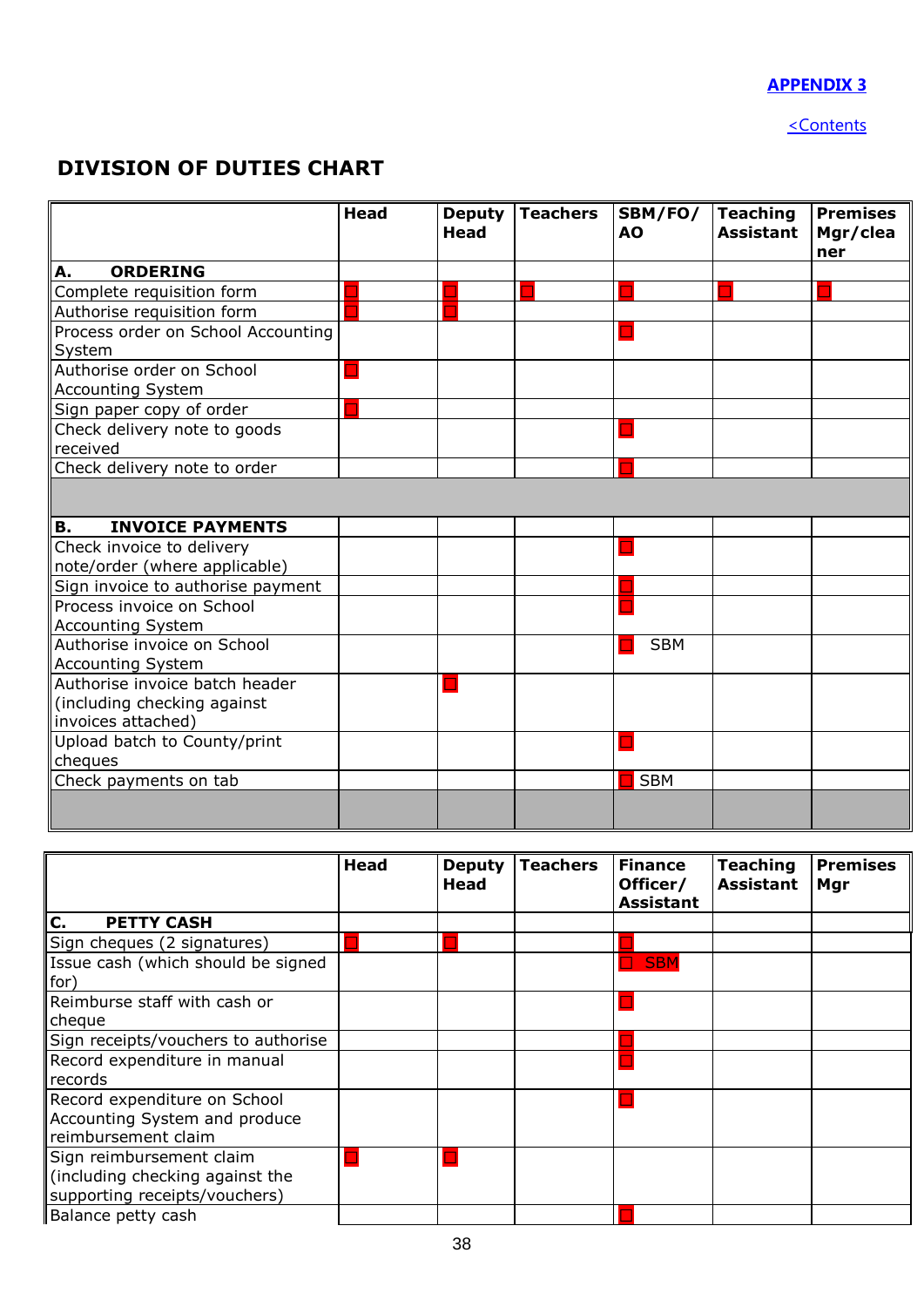| Check petty cash balance form<br>(including counting any cash in<br>hand)             |   |  |  |  |
|---------------------------------------------------------------------------------------|---|--|--|--|
|                                                                                       |   |  |  |  |
| D.<br><b>INCOME</b>                                                                   |   |  |  |  |
| Raise invoices/request's income and<br>keep records of all income due                 |   |  |  |  |
| Collect income, count and record<br>manually                                          |   |  |  |  |
| Issue receipts                                                                        |   |  |  |  |
| Record on School Accounting                                                           |   |  |  |  |
| System                                                                                |   |  |  |  |
| Complete paying-in book                                                               |   |  |  |  |
| Bank income                                                                           |   |  |  |  |
| Spot check income received against<br>records of income due                           | n |  |  |  |
| Check income collected to amount<br>banked and amount on County<br>Accounting System. |   |  |  |  |
|                                                                                       |   |  |  |  |
| Е.<br><b>BUDGET MANAGEMENT</b>                                                        |   |  |  |  |

| <b>BUDGET MANAGEMENT</b><br>Е.                                               |  |                 |  |
|------------------------------------------------------------------------------|--|-----------------|--|
| Undertake reconciliation process                                             |  | $\square$ SBM   |  |
| Detailed checks of staff payments                                            |  | $\Box$ SBM      |  |
| Allocate income if required<br>(budget virement)                             |  | $\mathsf I$ SBM |  |
| Complete Form 10 or Local<br>Payments Forms                                  |  | <b>SBM</b>      |  |
| Sign and Check Form 10 or Local<br>Payments Forms                            |  |                 |  |
| Complete Form 11 if applicable                                               |  | <b>SBM</b>      |  |
| Sign County Accounting System<br>Tabs/Balancing figure                       |  |                 |  |
| Production of financial reports                                              |  | <b>SBM</b>      |  |
| Review monthly reports                                                       |  |                 |  |
| Complete any budget movements<br>required<br>authorise<br>virement<br>action |  |                 |  |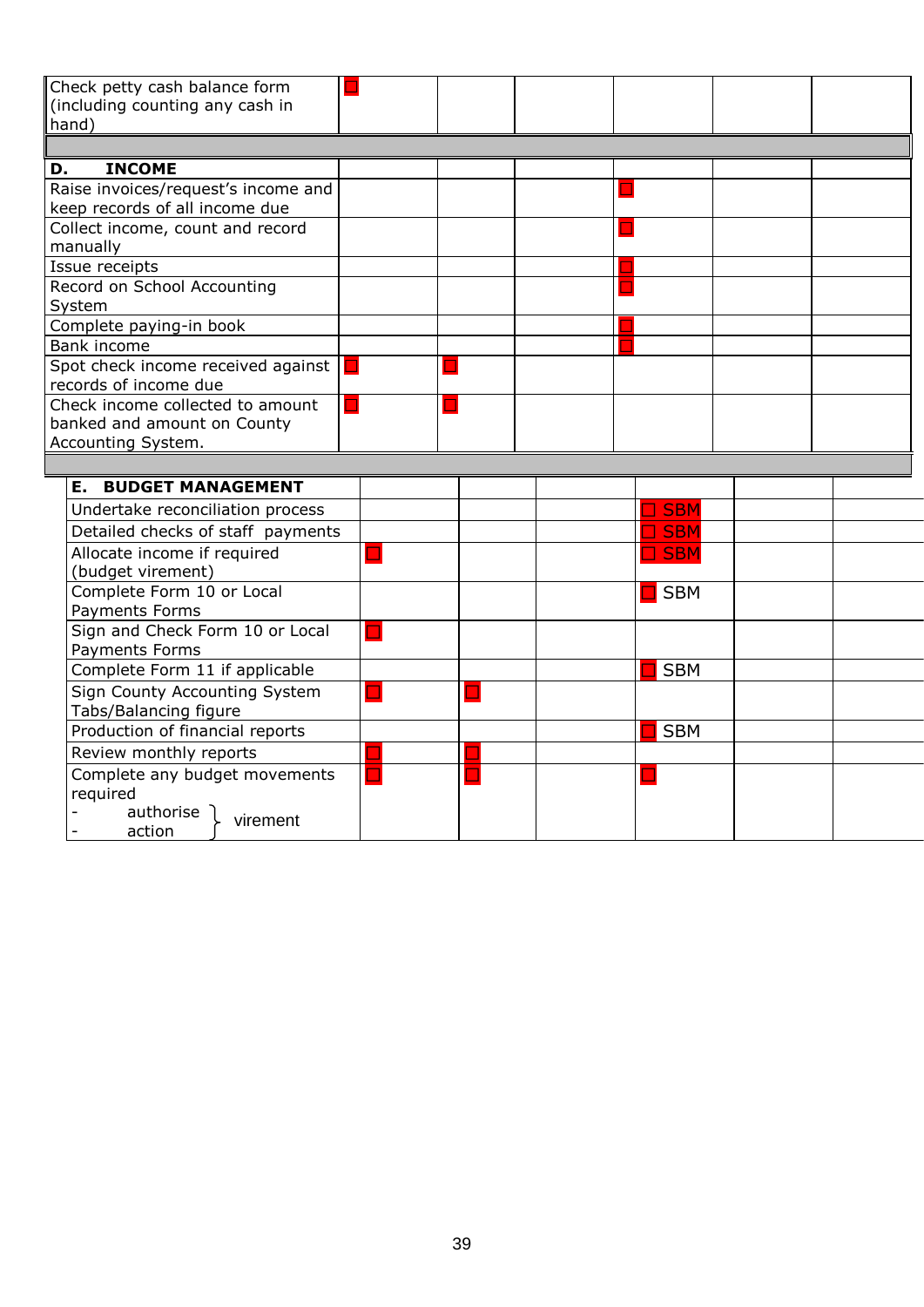|                                                              | Head | <b>Deputy</b><br>Head | <b>Teachers</b> | <b>SBM</b> |  |
|--------------------------------------------------------------|------|-----------------------|-----------------|------------|--|
| F.<br><b>PERSONNEL/PAYROLL</b>                               |      |                       |                 |            |  |
| Complete payroll forms for contract<br>changes, supply, etc. |      |                       |                 |            |  |
| Authorise payroll forms - Chair of                           |      | $\Box$                |                 |            |  |
| <b>Governors to authorise</b>                                |      |                       |                 |            |  |
| <b>Headteacher's</b>                                         |      |                       |                 |            |  |
| Update SIMS.net Personnel for                                |      |                       |                 |            |  |
| contract changes                                             |      |                       |                 |            |  |
| Check staff variances on School                              |      |                       |                 |            |  |
| <b>Accounting System</b>                                     |      |                       |                 |            |  |
| Check staff payments on County                               |      |                       |                 |            |  |
| Council Accounting System tabs                               |      |                       |                 |            |  |
| Monitor staff budgets                                        |      |                       |                 |            |  |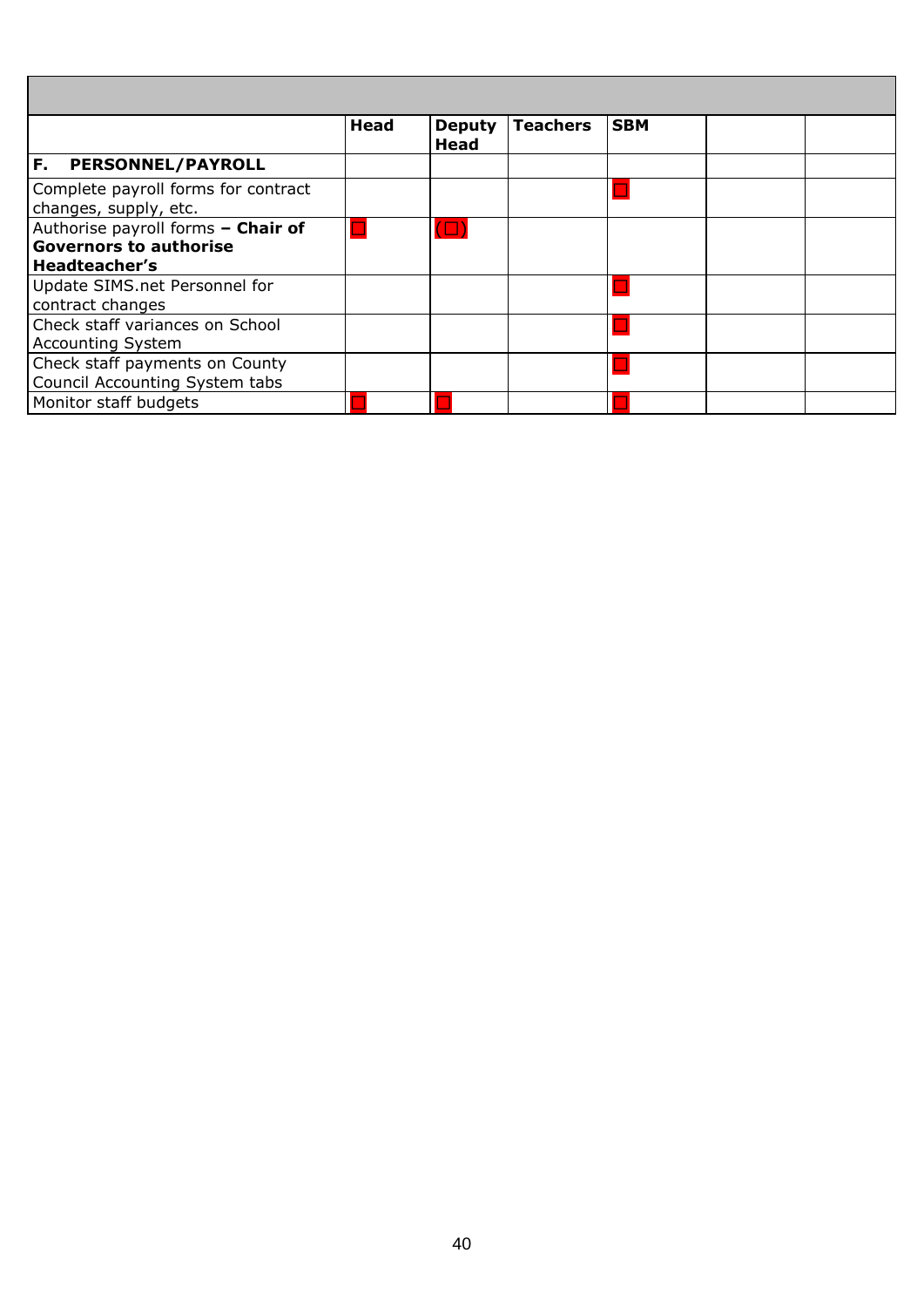#### **LETTINGS POLICY**

<span id="page-39-0"></span>This sets out the arrangements for the use of the school premises by groups, individuals or organisations.

It should be read in conjunction with the LA's advice and guidance on Lettings and Lettings Insurance. Refer to websites for information on extended schools via SLP or DfE. (See links under Insurance Section.)

All hirers of the school premises will be made aware of the hire costs, terms and conditions, including insurance requirements, **before** the hire and the agreement is signed (see [Appendix 4.2](#page-39-1) and [Appendix](#page-42-0) 4.3). Fees should be charged in advance; only in exceptional circumstances should invoices be raised after the event.

Hire charges, where set, will be reviewed annually by the Headteacher and Governors. The charges will cover any costs incurred, ie heat and lighting, caretaker and insurance. Current charges are as follows:

- Caretaker costs are based on the current rates issued by Somerset County Council's HR Admin and Payroll Section based on the number of rooms hired.
- An element for heating and lighting is added based on advice from Somerset County Council's Energy Management Team.
- Public Liability insurance (to cover the hirer's liabilities) is added to the hire charge at the current rate of 12% (issued by Somerset County Council's Insurance Section).

Charges to children and youth groups may be subsidised if funds are available for this purpose. This is to be agreed on individual circumstances by the Headteacher and Governors.

There is currently no charge for the use of the premises by the PTA.

**NB:** Exceptions to income being paid into official funds:

- In VA schools the Governors are entitled to any income over and above costs incurred (Financial Management Scheme 5.2.1).
- <span id="page-39-1"></span> Where land is held by a charitable trust, it will be for the school's trustees to determine the use of any income generated by the land.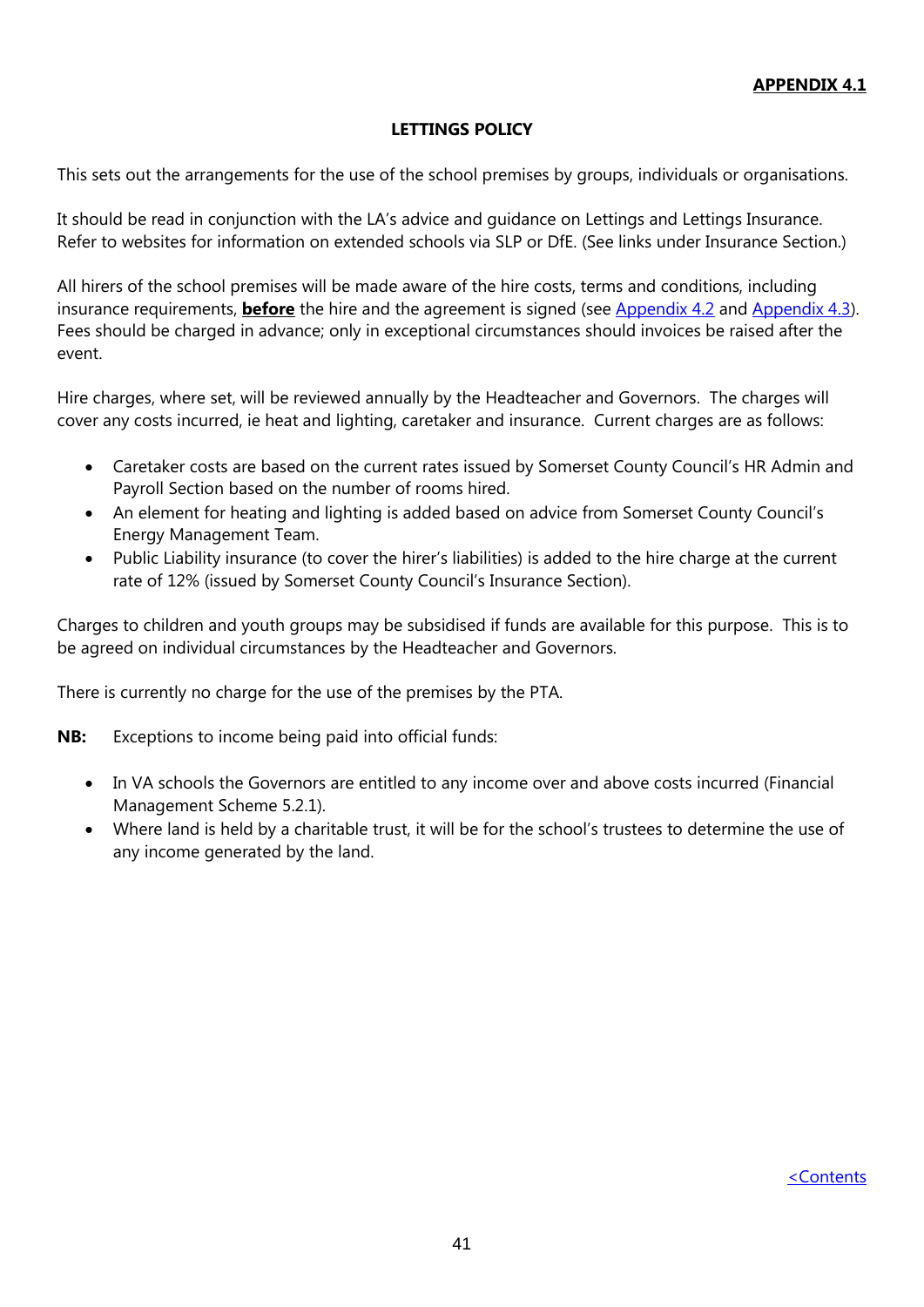#### **APPENDIX 4.2**

#### **SOMERSET COUNTY COUNCIL LETTINGS OF COUNTY COUNCIL PREMISES HIRERS' LIABILITY INSURANCE**



The County Council requires that any individual or organisation hiring Somerset County Council schools and other premises on a casual basis has insurance for their own legal liability to third parties arising from their use of the premises.

Subject to the Exclusions below the County Council is able to offer [Hirers' Liability insurance](https://slp.somerset.org.uk/sites/insurance/SitePages/Hirers%20Liability%20(Lettings%20Insurance).aspx) to any Hirer that cannot provide evidence of other insurance.

This insurance indemnifies the Hirer against their legal liability to pay damages or compensation arising out of or from:

- a) personal injury to any person (other than personal injury to an employee of the Hirer arising out of or in the course of employment by the Hirer);
- b) damage to the premises (including contents therein) hired from the County Council;
- c) damage to any other property not belonging to or in the custody of the Hirer or any person in the Hirer's service;

occurring during the period of the hire and arising out of the activities of the Hirer for which the premises were hired.

This insurance is subject to a limit of indemnity of £5,000,000 and the Hirer will be required to pay the first £100 of each claim.

It is a requirement of the insurance that the Hirer must take all reasonable precautions to prevent accident, loss, damage or injury.

The premium for the insurance is added to the hiring charge. The insurance is also available to hirers where the County Council makes no charge, although it is expected that outside organisations eligible for free use of premises will normally make their own insurance arrangements. If insurance is required in the absence of a hiring charge the County Council will calculate a premium equivalent to that payable on a chargeable letting for a similar period of hire.

The County Council does not offer insurance for other risks associated with hire of premises, such as loss of money or tickets or cancellation of events due to adverse weather.

This document is a summary of cover. Full details of the insurance are available from the Insurance Department, Finance and Performance, County Hall, Taunton, TA1 4DY. Email: [insurance@somerset.gov.uk](mailto:insurance@somerset.gov.uk)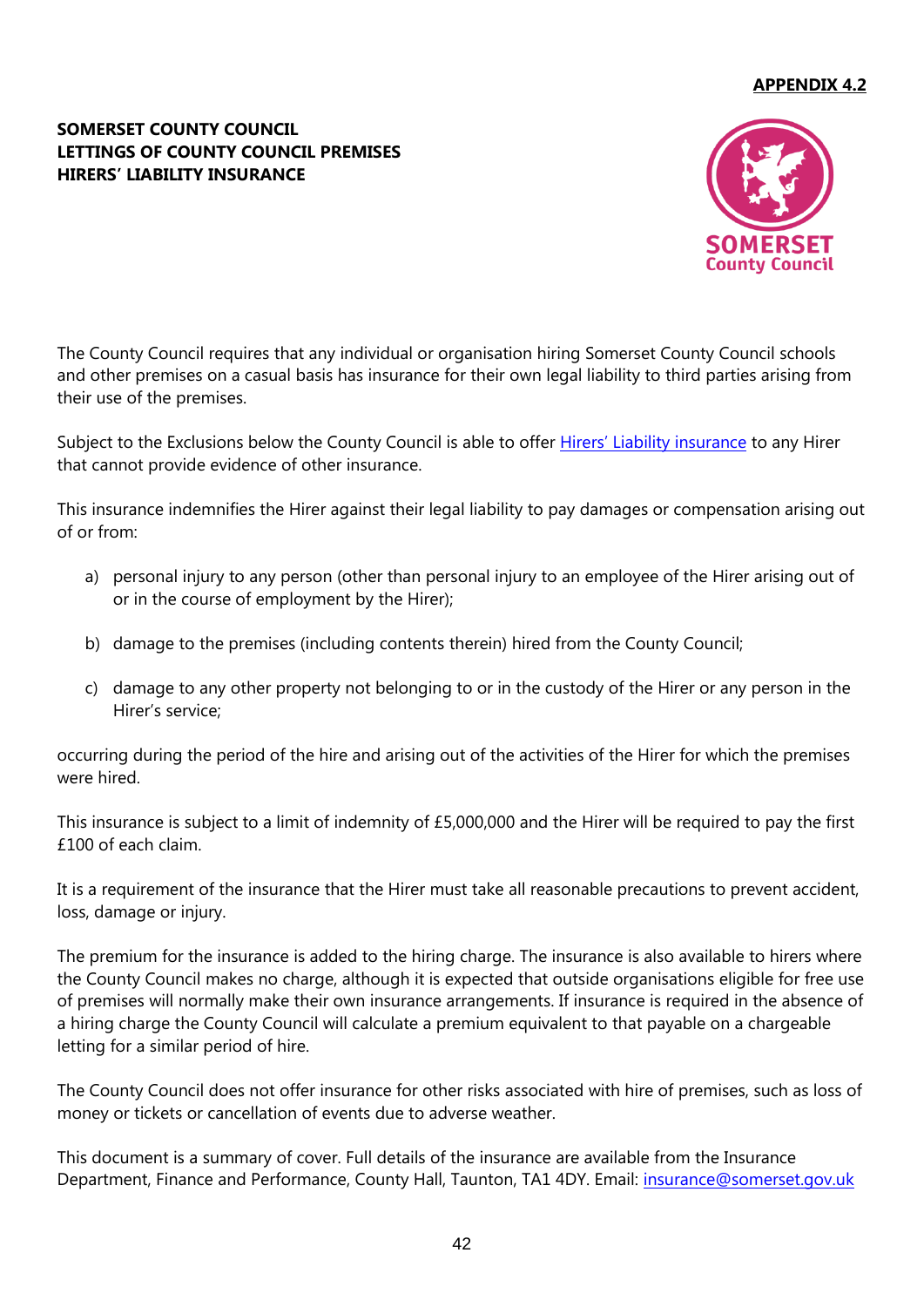#### **Exclusions**

These insurance arrangements are not available to commercial organisations such as exhibition promoters or professional entertainment companies, as we expect those types of hirer to have they own insurance.

The insurance will not apply to the extent that the Hirer is indemnified under any other policy of insurance.

The insurance excludes any claim for personal injury or damage arising out of the use of the premises for:

- a) meetings organised by political parties;
- b) professional entertainment purposes;
- c) commercial or business functions which involve bringing into the premises equipment which operates by means of the application of heat;
- d) martial arts activities;
- e) any sporting activity but only in respect of personal injury or damage suffered by one participant that was caused by another participant.

#### **Claims**

All claims under these insurance arrangements must be made to the Insurance Department, Finance and Performance, County Hall, Taunton, TA1 4DY.

Preliminary information should be telephoned to the Insurance Department on 01823 359862, when advice on further action will be given.

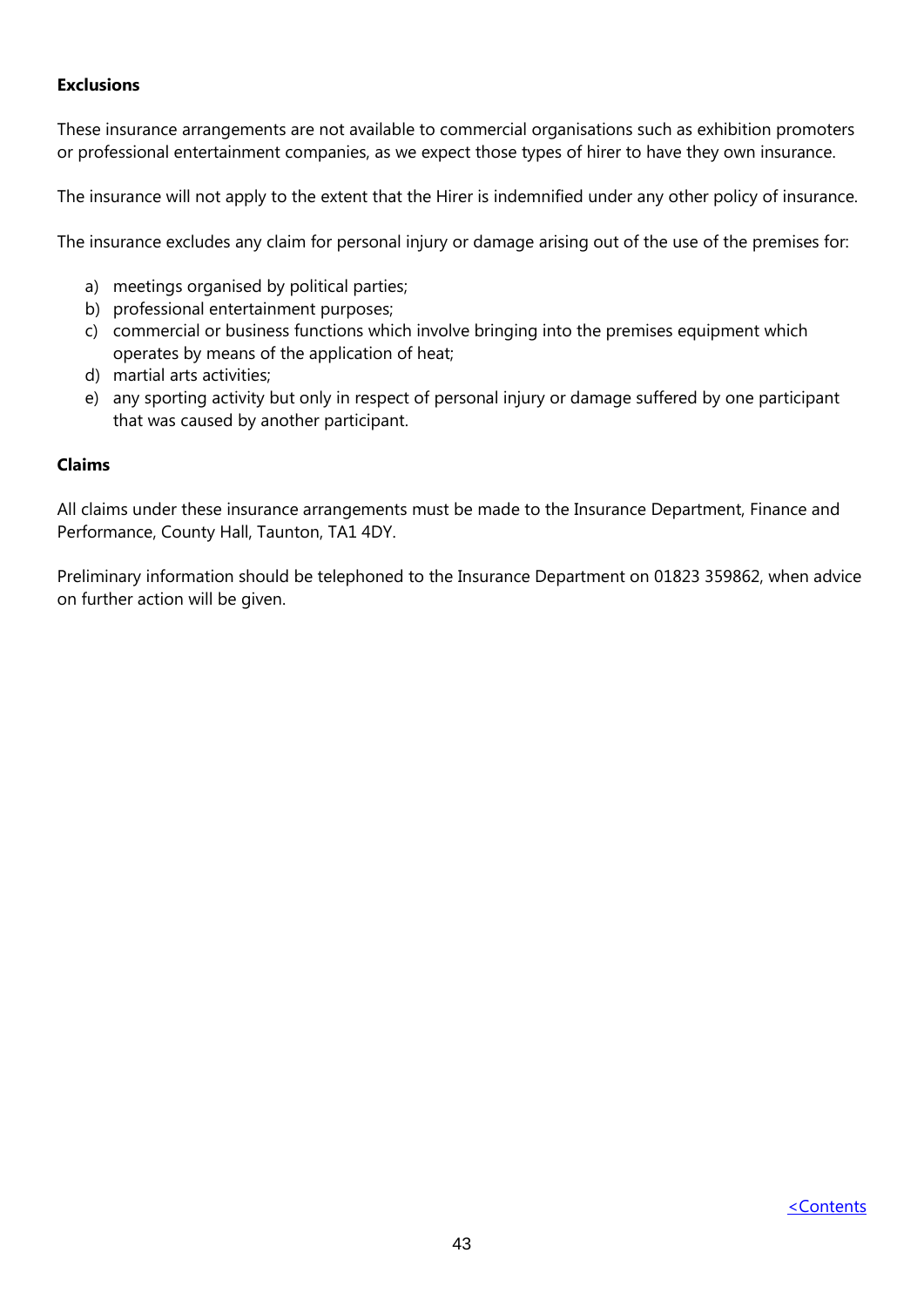#### <span id="page-42-0"></span>**HIRE OF EDUCATIONAL ESTABLISHMENTS**

#### **CONDITIONS OF HIRE**

- 1. In these conditions,
	- (a) "the Authority" means the Somerset County Council;
	- (b) "the Establishment" means the school premises;
	- (c) "the Facilities" means the premises and/or equipment forming part of or belonging to the establishment which the Hirer has identified on his/her application form;
	- (d) "the Hirer" has the meaning defined at Clause 2 below;
	- (e) "the Hire Period" is the period or periods of hire set out in the application form and agreed by the Headteacher;
	- (f) "the Responsible Body" means the establishment's Governing Body, its management committee or any other body charged with responsibility for the use of its premises by the community;
	- (g) "User/Users" are those people using the Facilities as members of the Hirer's party.

#### **2. The Hirer**

- 2.1 The Hirer is the person (whether acting as an individual or on behalf of a club or organisation) hiring the Facilities.
- 2.2 The person signing the application form shall be deemed to be the Hirer and must be over 18 years of age.
- 2.3 Where the person who signs the form indicates that he or she signs the application form for or on behalf of any club or organisation, that club or organisation shall also be deemed to be the Hirer and shall be jointly and severally liable with the person who signs this agreement for any breach or non-observance of these conditions and that person warrants that he/she is the duly authorised representative of the club or organisation concerned and has the necessary authority to sign this agreement on its behalf.
- 2.4 Should there be any default of payment by the club or organisation, the person signing the form shall be deemed personally liable.

#### **3. Application for Hire**

- 3.1 All applications for the hire of the Facilities must be in writing, or by e-mail, using the printed form.
- 3.2 The Facilities will be used solely for the event described on the application form.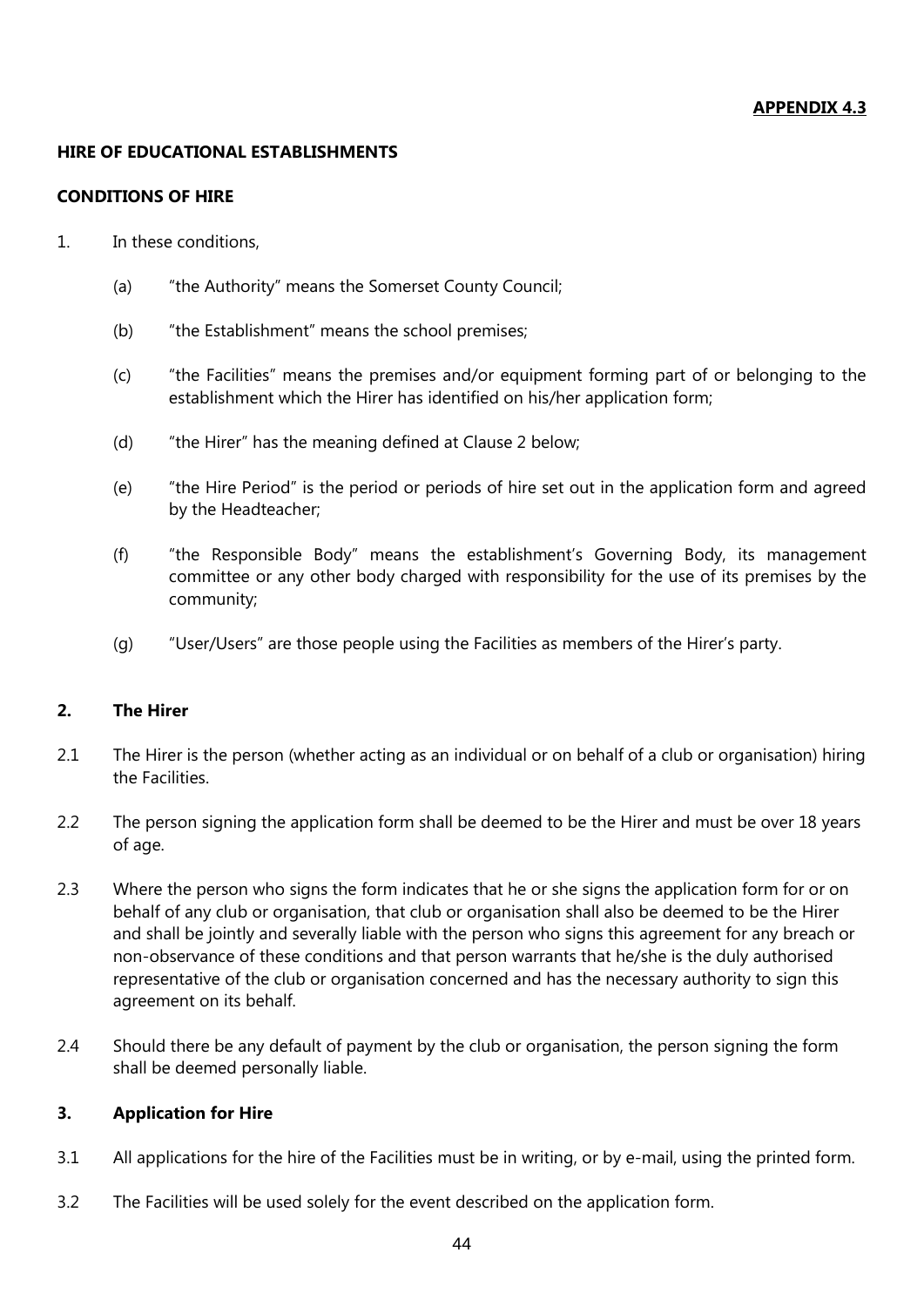- 3.3 If this booking relates to a regular and continuing booking this one undertaking shall be binding for all occasions when the Facilities are used, but a regular booking shall not create or cause a periodic tenancy in respect of the Facilities.
- 3.4 The information given by the Hirer in the booking form shall not imply that the Authority considers the Facilities are suitable for the purpose(s) for which they are to be hired or are adequate accommodation for the number of people attending, and the Authority gives no warranty that the Facilities are legally or physically fit for the purpose(s) for which they are hired.
- 3.5 The Headteacher or his/her representative may enter the Facilities at any time during the Hire Period to ensure that the terms of this agreement are being fulfilled, and the Hirer shall not at any time be entitled to exclusive possession as against the Authority or its duly authorised representative(s).
- 3.6 The Headteacher, or his/her representative, may refuse admission to any person without giving any reason for doing so and may similarly require any person to leave the premises.
- 3.7 Authority to accept or decline or postpone a booking shall rest with the Headteacher of the establishment or his/her representative whose decision shall be final.

#### **4. Access to the Facilities**

- 4.1 Provided the Hire Period has been agreed by the Headteacher.
- 4.2. The Hirer will be issued with an access fob and the hirer shall ensure that the premises are vacated in accordance with the booking form and the terms of this agreement.

#### **5. Hirer's Responsibilities and the Safety of Users**

- 5.1 The Hirer is responsible for the safe admission and departure of Users to and from the School and Facilities.
- 5.2 The Hirer must ensure that any necessary Disclosure and Barring Service (DBS) checks have been carried out for those supervising children during the Hire Period.
- 5.3 The Hirer is responsible for the behaviour and safety of the Users and must ensure that there is appropriate supervision levels at all times during the Hire Period.
- 5.4 The Hirer is responsible for ensuring that all necessary written permission forms have been obtained from children's parents to enable them to participate.
- <span id="page-43-0"></span>5.5 The Hirer must ensure that a qualified supervisor is present during all activities of a hazardous nature, ie, karate, trampoline, gymnastics, swimming, judo or where the hiring organisation is a youth group.
- 5.6 The Hirer will be responsible for the provision of all such information, instruction and supervision as is necessary to ensure the safety of any activity for which the Facilities are used.
- 5.7 The Hirer is responsible for any special needs or requirements of the Users.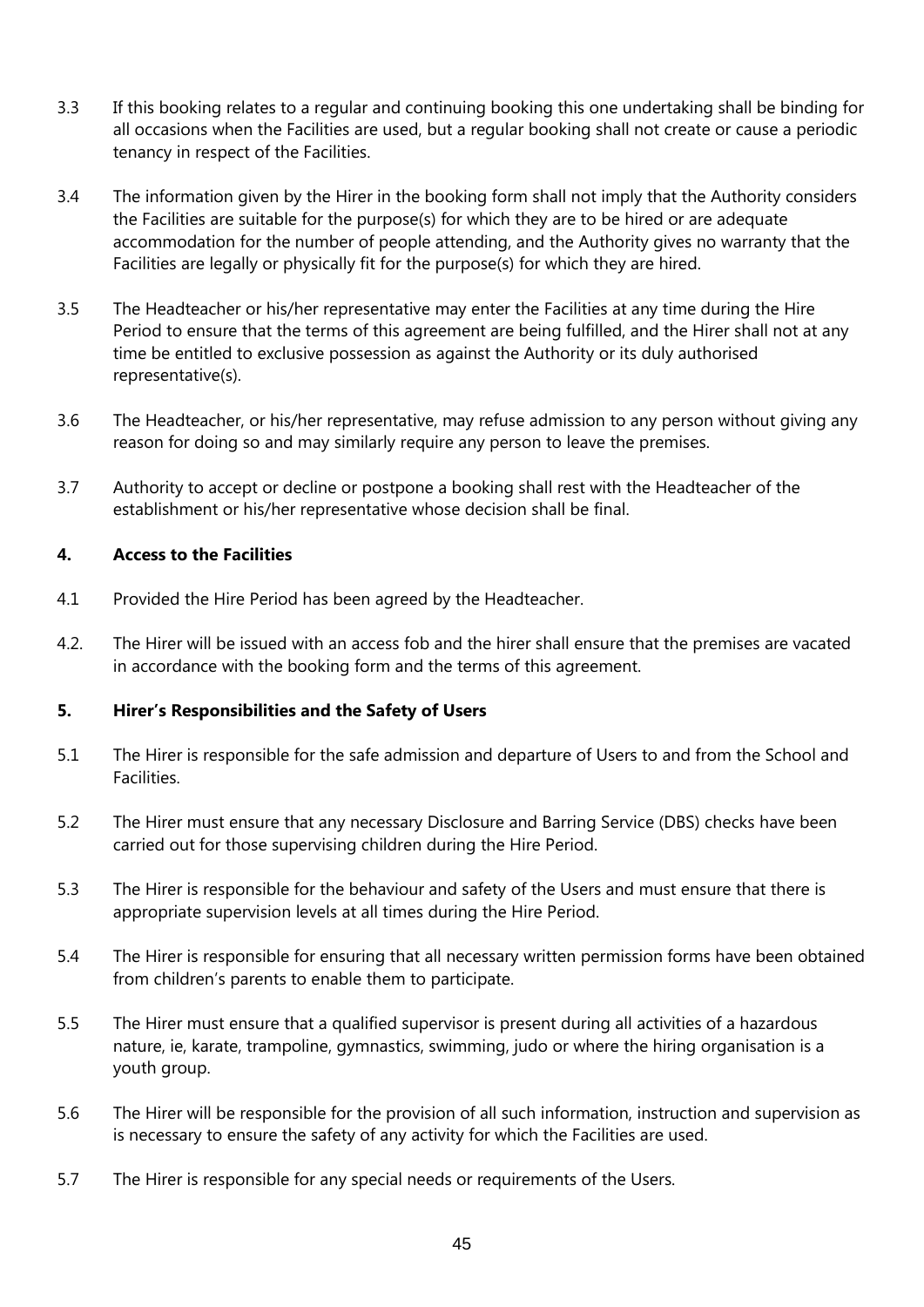- 5.8 The Hirer is responsible for the adequacy, suitability and safety of all equipment brought to the **Facilities**
- 5.9 The Hirer shall not use the Facilities in such a way as to cause any nuisance, damage, disturbance, annoyance, inconvenience or interference to the Facilities or adjoining or neighbouring property, or to the owners, occupiers or users of such adjoining or neighbouring property.
- 5.10 It is the sole responsibility of the Hirer to obtain any necessary licence for the sale of drinks for the performance of plays and similar productions and for the playing of pre-recorded music.
- 5.11 The Hirer must ensure that there are sufficient stewards to prevent unauthorised persons from entering the Facilities and to ensure that guests are restricted to the Facilities and to the necessary means of access thereto.
- 5.12 The Hirer must ensure that all equipment is put back after use.
- 5.13 Any equipment brought to the Facilities must be removed at the end of each Hire Period.
- 5.14 The Hirer must familiarise himself/herself with the emergency procedures for fire, first aid and accident reporting and carry them out to the best of his/her ability.
- 5.15 If the alarm system is activated during the Hire Period, due to Users wandering into restricted areas of the building, then the Hirer will be responsible for any call out fee charged to reset the alarm.
- 5.16 The Hirer must have access to a phone or mobile phone (where there is a signal) at all times in case of an emergency.
- 5.17 The Hirer and the Users must participate in any evacuation drills or procedures operated by the School.
- 5.18 The Hirer must adhere to non-smoking legislation and the non-smoking policy of the School.

#### **6. Condition of Facilities**

6.1 The Facilities must be left clean and tidy after each Hire Period. If the Facilities are not cleaned to the reasonable satisfaction of the caretaker, the Hirer will be responsible for the cost to have them cleaned.

#### **7. Payment**

- 7.1 In the case of a one-off hire payment will be £15.00 1 day in advance of the hire unless otherwise agreed with the Headteacher in writing
- 7.2 If the hire is for a regular let the establishment will invoice the Hirer in advance on a termly basis.
- 7.3 The Hirer shall be solely responsible for ensuring the agreed hire fee is paid. Failure to pay the agreed fee may result in future bookings being refused and legal action being taken to recover the outstanding debt.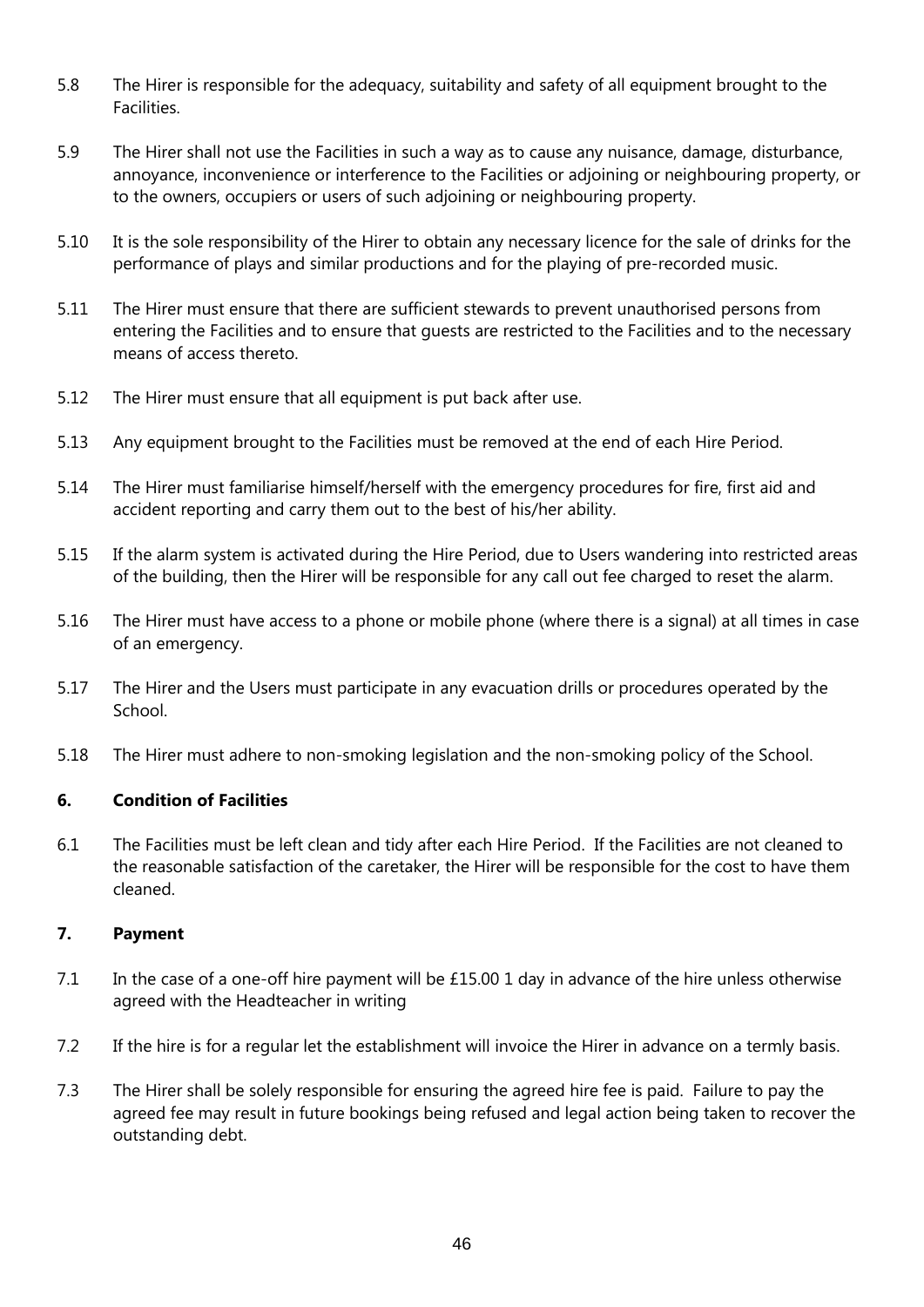#### **8. Cancellation by the School**

- 8.1 The Headteacher reserves the right to cancel an agreed booking for reasons including but not limited to: -
	- The School requires the use of the Facilities;
	- The School considers that the Facilities are unfit for use:
	- Any reason beyond the School's control.
- 8.2 Any monies paid in respect of bookings cancelled in accordance with the above Conditions will be refunded to the Hirer. The Authority, the School and the Responsible Body will not be liable for any other expenditure incurred, or loss sustained directly or indirectly by the Hirer or the User, arising from cancellation.
- 8.3 If the Hirer is in breach of these Conditions of Hire the Headteacher reserves the right to cancel a booking immediately and no refund will be given.

#### **9. Cancellation by the Hirer**

9.1 No refund is given if less than 48 hours notice.

#### **10. Damage**

- 10.1 Any damage to the Facilities or the School should immediately be reported to the Caretaker.
- 10.2 If any damage is done to the Facilities, School equipment or any part of the School by the Hirer or the Users, the School may at its discretion carry out the necessary repairs and the Hirer will undertake to pay the cost of such reparation.

#### **11. Insurance**

- 11.1 It is a prerequisite of this Agreement that the Hirer has appropriate insurance cover.
- 11.2 The Hirer is responsible for arranging appropriate insurance cover. Details of the insurance arrangements which Somerset County Council is able to offer is attached [\(Appendix 4.2\)](#page-39-1). However, the Hirer must also consider taking out further cover for other risks not included such as cancellation.
- <span id="page-45-0"></span>11.3 The Hirer agrees to provide the Headteacher with a copy of their insurance policy prior to the Hire Period and thereafter upon request.

#### **12. Liability Generally**

- 12.1 Except in the case of death or personal injury caused by the negligence of the School or Somerset County Council, neither the County Council nor the Governing Body of the School shall be liable to the Hirer in contract, tort, negligence, breach of statutory duty or otherwise for any loss, damage, costs or expenses of any nature incurred by the Hirer.
- 12.2 The Hirer shall indemnify and keep the Authority indemnified against all losses, claims, demands, actions, proceedings, damages, costs or expenses or any other liability arising in any way from this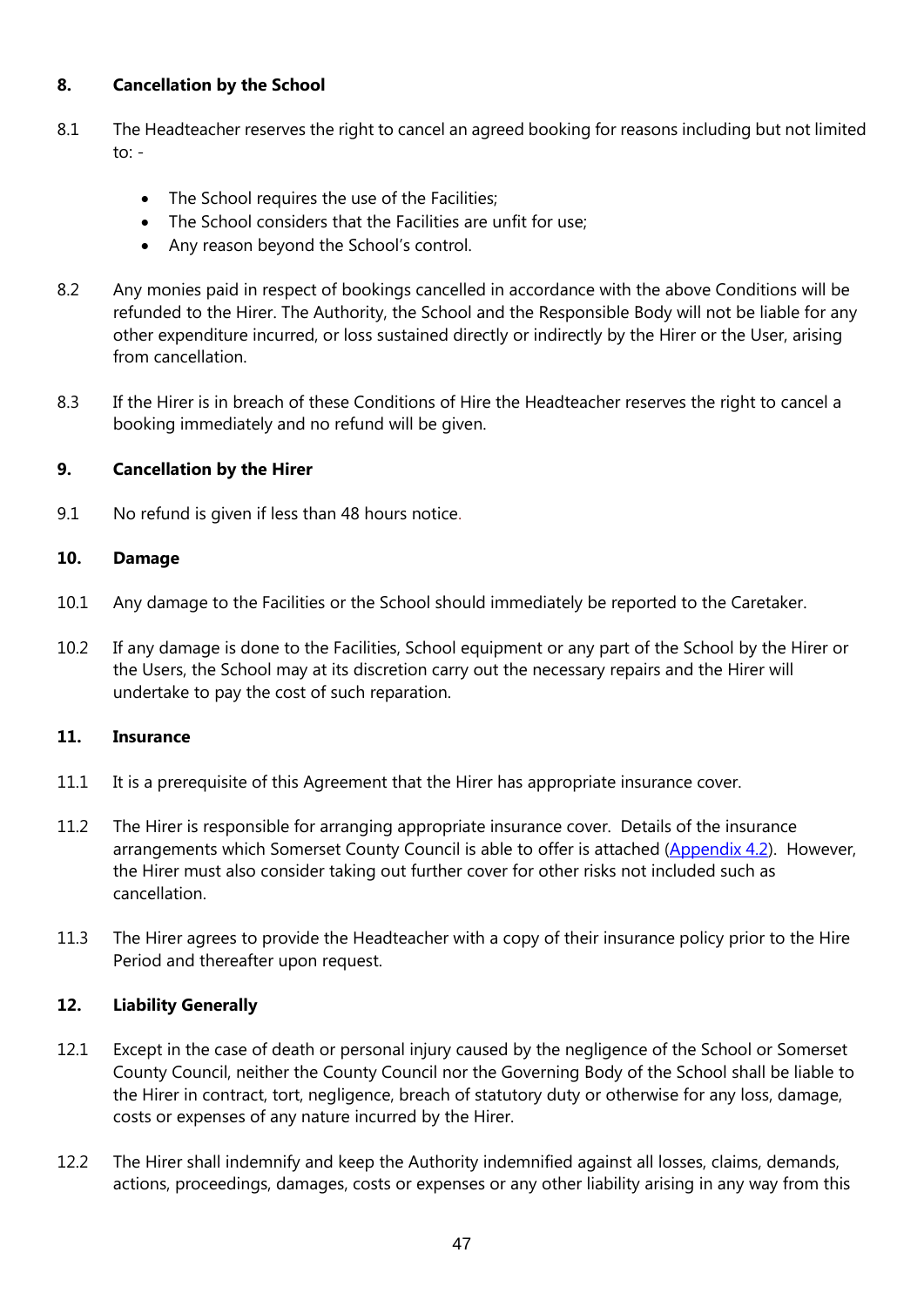Agreement and any breach of any of the Hirer's undertakings/agreements contained in this Agreement.

12.3 The Hirer shall not do or permit or suffer to be done by any act, matter or thing which would or might constitute a breach of any statutory requirement affecting the Facilities or which would or might vitiate in whole or in part any insurance effected in respect of the Facilities from time to time.

#### **13. Car Parking**

- 13.1 The hirer can park in the Doulting Vilage Hall car park:
	- They park at their own risk and that they accept responsibility for any damage caused to their vehicles or any injury to any person or the property of the School by the vehicles or the presence of such vehicles at the School.
	- The Hirer shall maintain at all time adequate means of access for emergency vehicles.

#### **14. No assignment/sub-contracting**

14.1 The Hirer shall not be entitled to assign the benefit of, delegate the burden of, or sub-contract all or any of its rights and obligations under, these Conditions of Hire.

#### **15. Variation**

15.1 The Responsible Body reserves the right to vary these Conditions of Hire at any time or to make special arrangements in any particular case. The varied conditions of hire will not be effective until a copy is given to the Hirer.

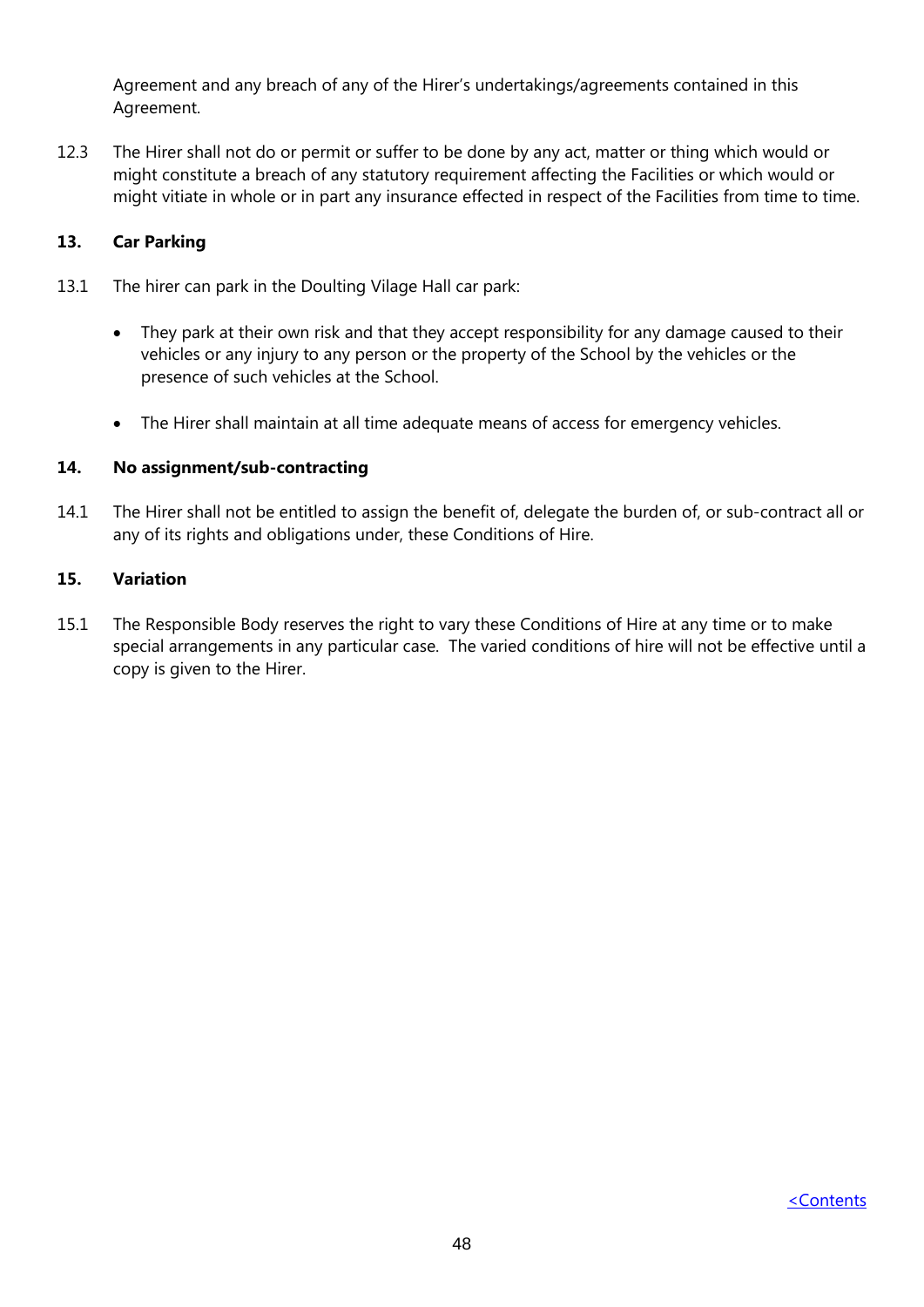### <span id="page-47-0"></span>**APPLICATION FOR HIRE**

I hereby apply for the use of the facilities detailed below:

| Club/Organisation:                                                                                         |
|------------------------------------------------------------------------------------------------------------|
| Accommodation required:                                                                                    |
| Equipment/Furniture required:                                                                              |
|                                                                                                            |
|                                                                                                            |
|                                                                                                            |
| a copy of your own Public Liability Insurance Policy to this application.<br>See Appendix 4.3 section 11.3 |
| Qualification of Hirer (if relevant) see Point 5.5 of Hirer's Responsibilities and the Safety of Users:    |
|                                                                                                            |
| Applicant's Name:                                                                                          |
| Address:                                                                                                   |
|                                                                                                            |
|                                                                                                            |
| Telephone No:                                                                                              |
| Treasurer:                                                                                                 |
| Address:                                                                                                   |
|                                                                                                            |
| Telephone No:                                                                                              |
| Date required:                                                                                             |
|                                                                                                            |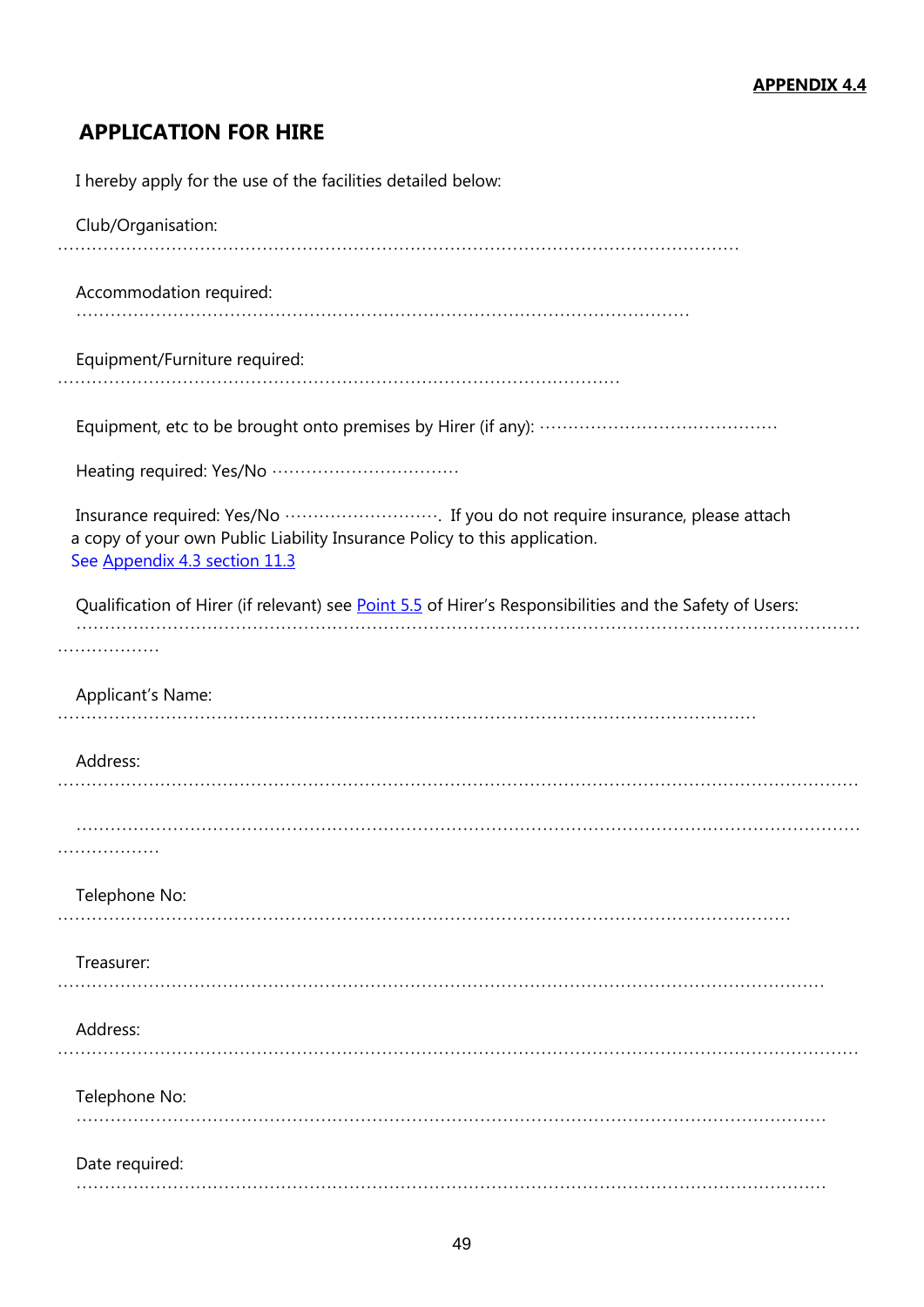| Alternative Date:                                                |  |
|------------------------------------------------------------------|--|
|                                                                  |  |
| Approximate number of people:                                    |  |
| I have read and agree to be bound by the Conditions of Hire.     |  |
| whose authority I have to bind them by signing this application. |  |
| Signed:                                                          |  |
|                                                                  |  |
|                                                                  |  |

[<Contents](#page-1-0)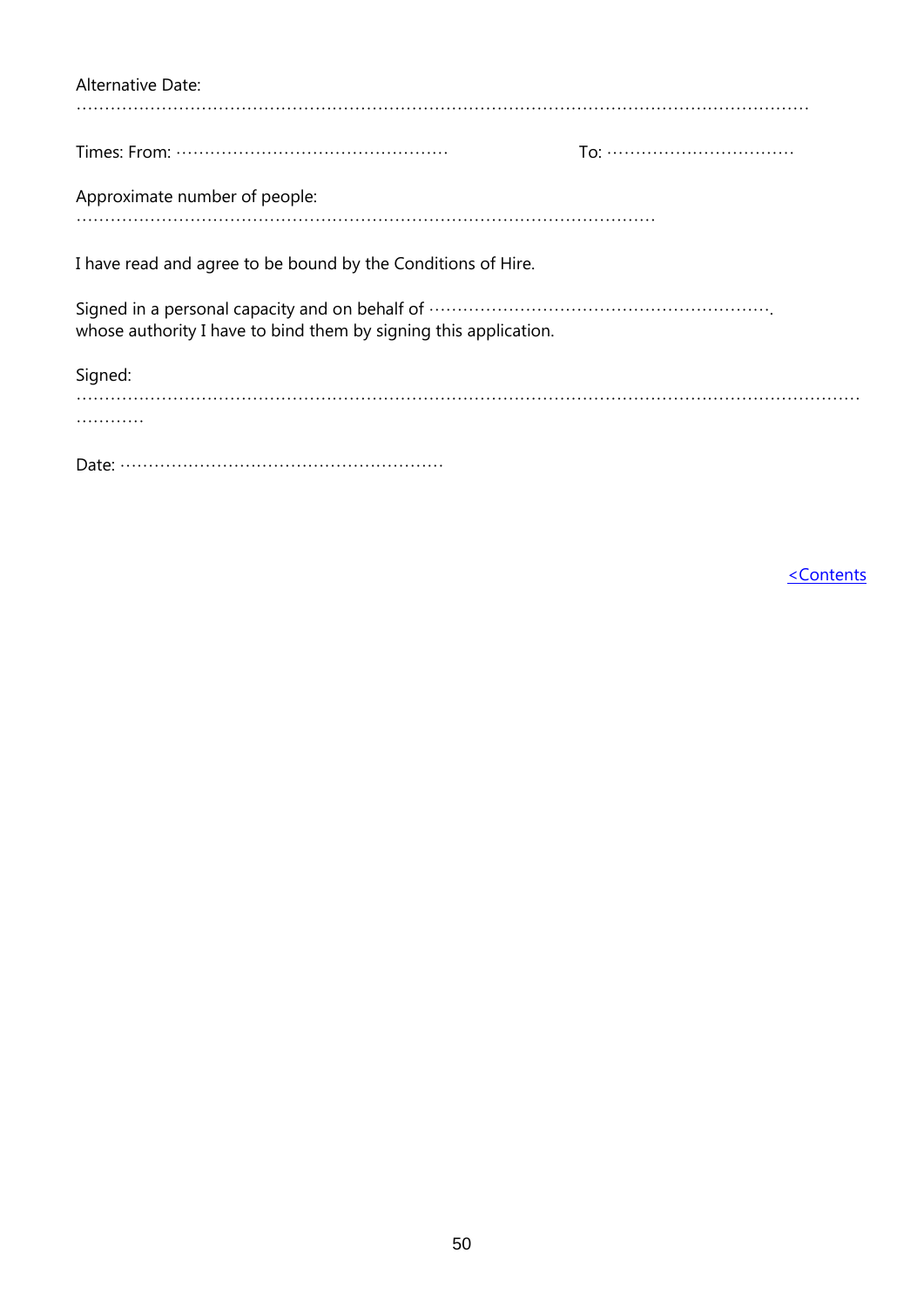## <span id="page-49-0"></span>**Charging and remissions policies**

No charges can be made unless the governing body of the school or local authority has drawn up a charging policy giving details of the optional extras or board and lodging that they intend to charge for, and a remissions policy.

The governing body's policy may be more or less generous than the local authority's, as long as it meets the requirements of the law. A policy statement will take account of each type of activity that can be charged for and explain when charges will be made.

If a charge is to be made for a particular type of activity, for example optional extras, parents need to know how the charge will be worked out and who might qualify for help with the cost (or even get it free). This information should be made available to parents.

The remissions policy must set out any circumstances in which the school or local authority propose to remit (wholly or partly) any charge which would otherwise be payable to them in accordance with their charging policy. For example, a school may decide to provide an Italian language evening class as an optional extra. The governing body may decide to reduce the cost for those children whose parents are in receipt of certain benefits.

For full details of what should be covered in the policy please refer to [Gov.uk](https://www.gov.uk/government/publications/charging-for-school-activities)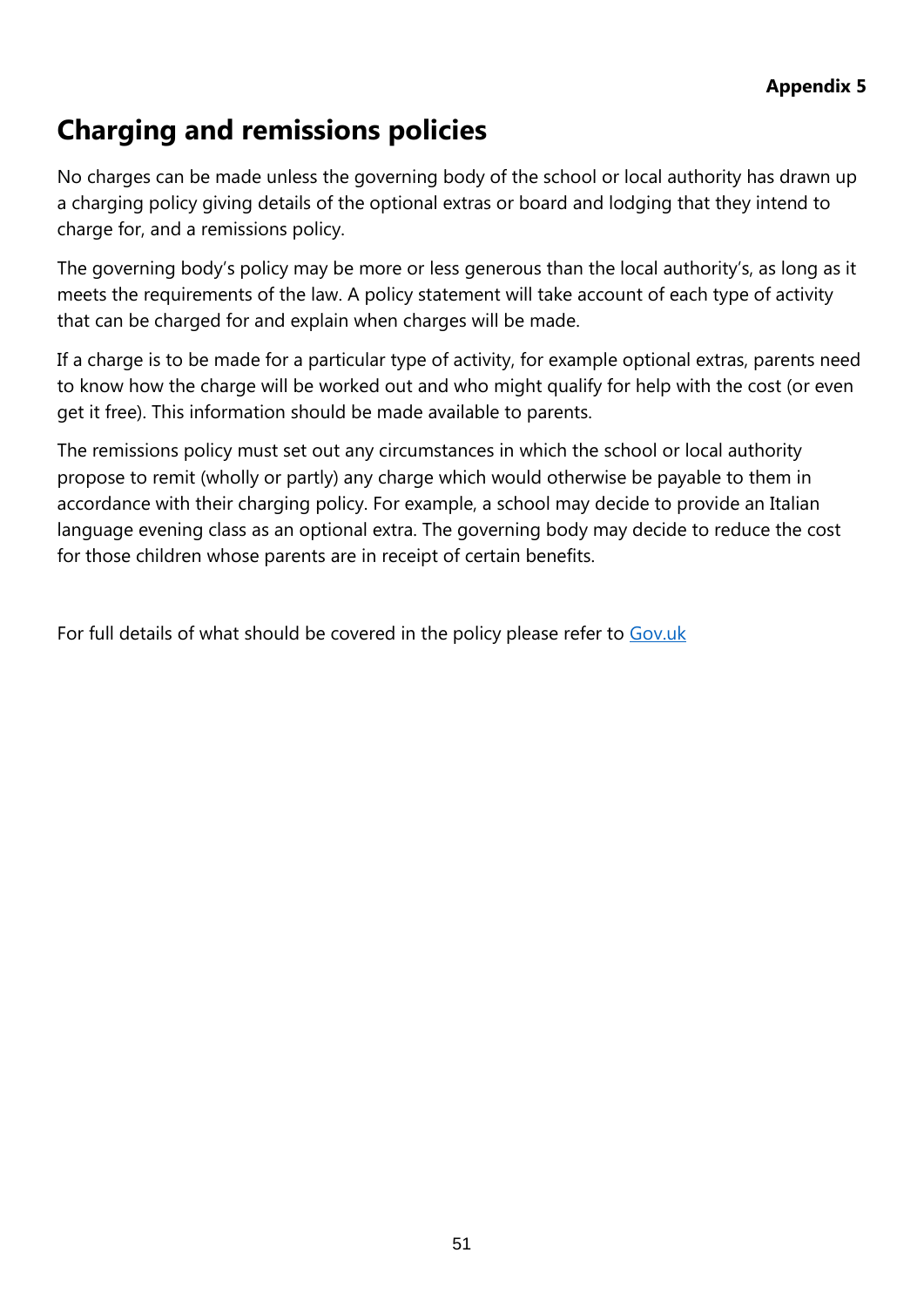#### ST ALDHELM'S CHURCH PRIMARY SCHOOL **CHARGING AND REMISSIONS POLICY**

#### **REVIEWED SEPT 2021**

The aim of this policy is to set out what charges may be made for activities, what remissions will be implemented and the circumstances under which voluntary contributions will be requested from parents.

#### **RESIDENTIAL SCHOOL VISITS**

We may charge for the cost of board and lodgings during overnight school trips, but the charge will not be more than the accommodation actually costs. Parents who are in receipt of certain benefits will not be required to pay. Parents should contact the school for further information.

#### **MUSIC TUITION**

Charges may be made when the tuition is not an essential part of

- the National Curriculum
- a public examination syllabus
- first access to the Key Stage 2 instrumental and vocal tuition, Wider Opportunities programme

#### **EXAMINATIONS**

No charge will be made for entering pupils for public examinations that are on the National Curriculum. However, an examination entry fee may be charged to parents if

- the pupil wasn't prepared for the examination at the school
- the examination isn't on the National Curriculum, but the school arranges for the pupil to take it
- a pupil fails without good reason to complete the requirements of any public examination where the governing body or local authority (LA) originally paid or agreed to pay the entry fee

We may charge for

- re-sits for public examinations where no further preparation has been provided by the school
- costs of non-prescribed examinations where no further preparation has been provided by the school

#### **BREAKAGES AND REPLACEMENTS**

We may charge for breakages and replacements as a result of damages caused wilfully or negligently by pupils

#### **EXTRA-CURRICULAR ACTIVITIES AND SCHOOL CLUBS**

We may charge for extra-curricular activities and school clubs.

#### **VOLUNTARY CONTRIBUTIONS**

We may ask parents for a voluntary contribution towards the cost of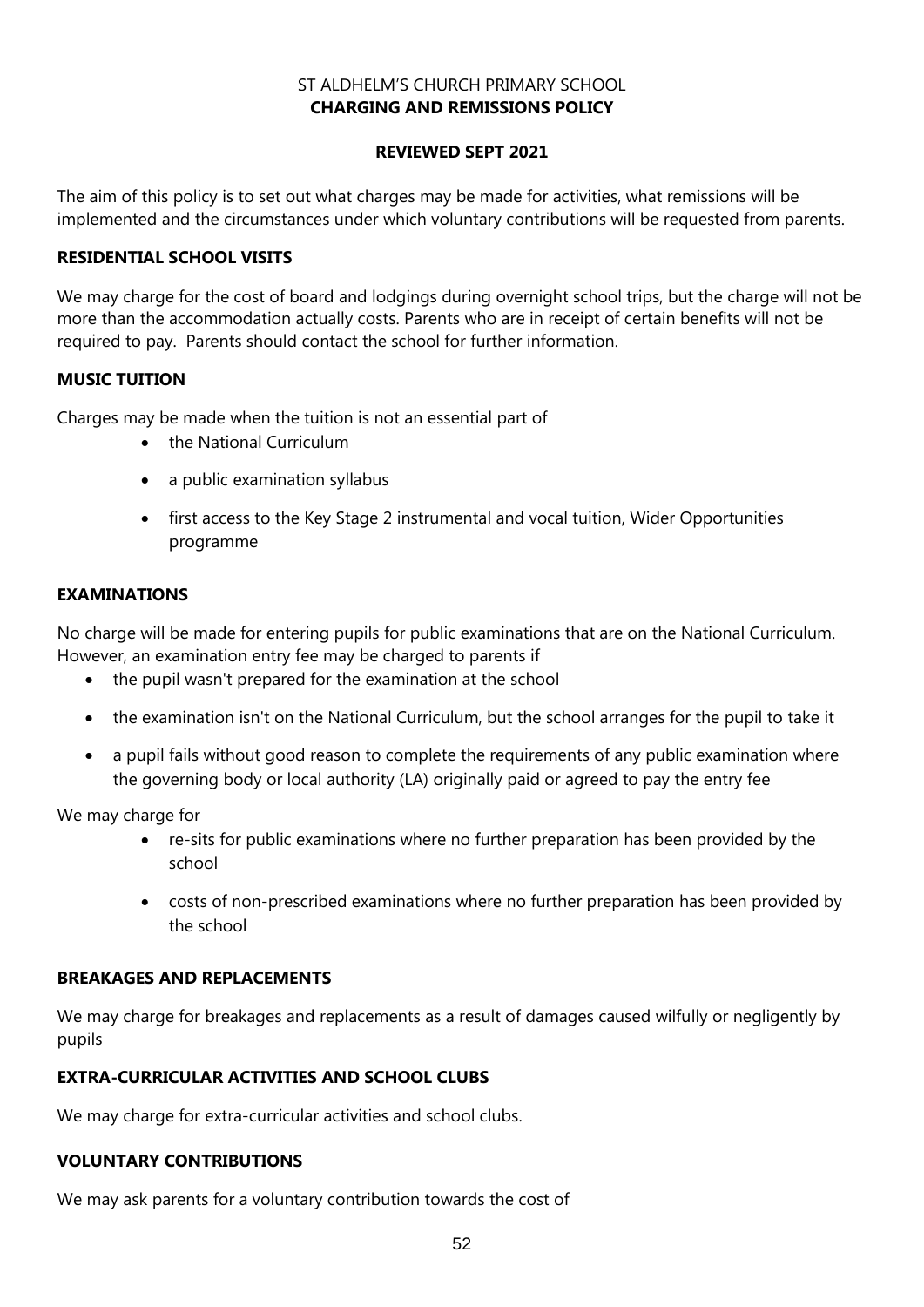- any activity which takes place during school hours
- school equipment

The contribution is voluntary and pupils of parents who can't, or don't want to, contribute will not be excluded from the activity. Where there are not enough voluntary contributions to make the activity possible, and there are no other ways to get funds, we may cancel the activity.

Date of Policy review 20/10/2021

Policy approved: Adam Underwood, Chairperson

[<Contents](#page-1-0)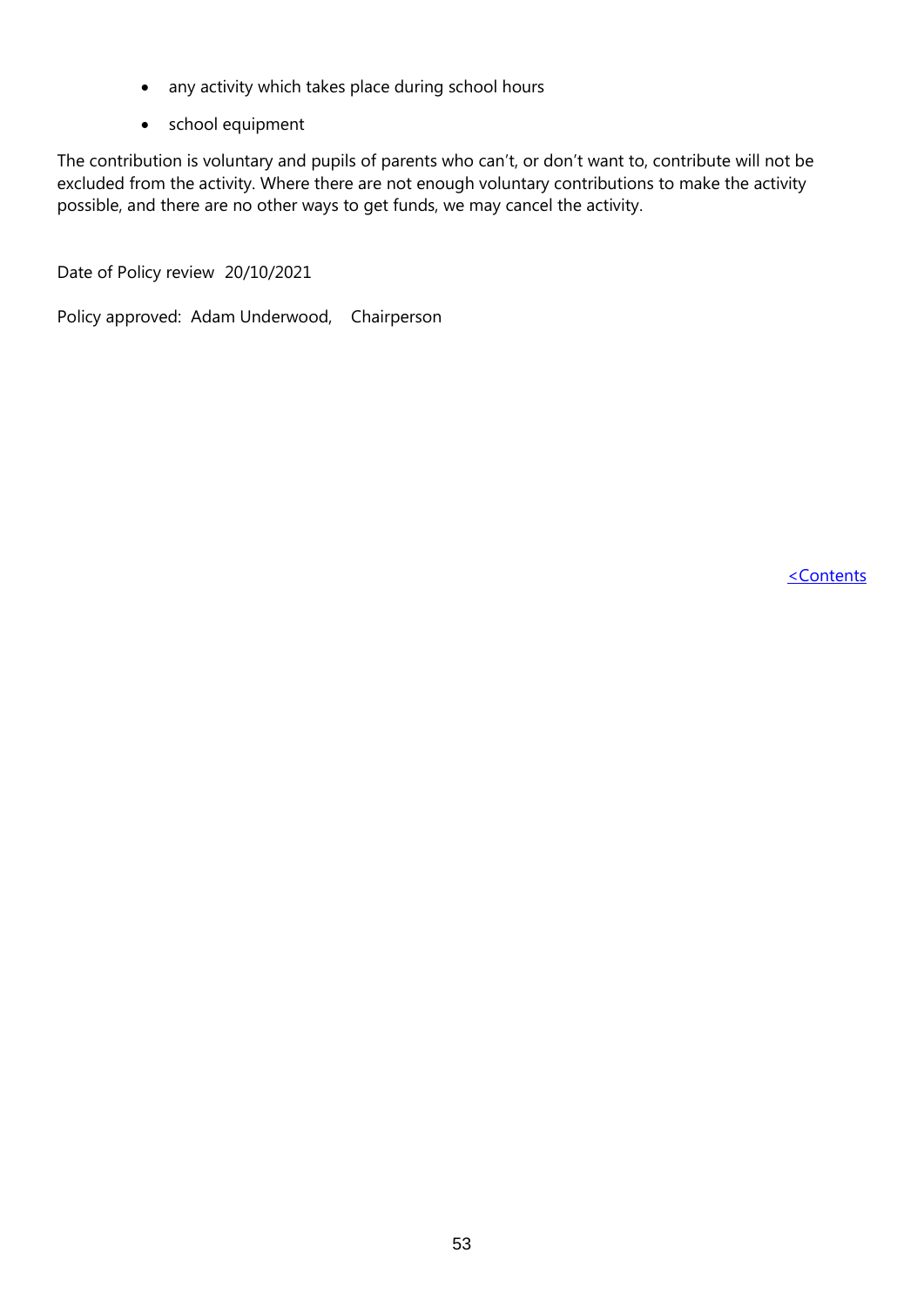#### **Appendix 6**

#### <span id="page-52-0"></span>**Construction Industry Scheme (CIS)**

Under the Construction Industry Scheme (CIS), [contractors](https://www.gov.uk/what-you-must-do-as-a-cis-contractor) deduct money from a [subcontractor](https://www.gov.uk/what-you-must-do-as-a-cis-subcontractor)'s payments and pass it to HM Revenue and Customs (HMRC).

The deductions count as advance payments towards the subcontractor's tax and National Insurance. Contractors must register for the scheme. Subcontractors don't have to register, but deductions are taken from their payments at a higher rate if they're not registered.

#### **Who counts as a contractor or subcontractor**

Register as a [contractor](https://www.gov.uk/what-you-must-do-as-a-cis-contractor/how-to-register) if either:

- you pay subcontractors for construction work
- your business doesn't do construction work but you spend an average of more than £1 million a year on construction in any 3-year period

Register as a [subcontractor](https://www.gov.uk/what-you-must-do-as-a-cis-subcontractor/how-to-register) if you do construction work for a contractor.

#### **Work covered by CIS**

CIS covers most construction work to:

- a permanent or temporary building or structure
- civil engineering work like roads and bridges

For the purpose of CIS, construction work includes:

- preparing the site, eg laying foundations and providing access works
- demolition and dismantling
- building work
- alterations, repairs and decorating
- installing systems for heating, lighting, power, water and ventilation
- cleaning the inside of buildings after construction work

#### Exceptions

You don't have to register if you only do certain jobs, including:

- architecture and surveying
- scaffolding hire (with no labour)
- carpet fitting
- making materials used in construction including plant and machinery
- delivering materials
- work on construction sites that's clearly not construction, eg running a canteen or site facilities The CIS guide for contractors and [subcontractors](https://www.gov.uk/government/publications/construction-industry-scheme-cis-340) has more detail on what is and isn't covered by the scheme.

#### **Rules you must follow**

- 1. You must register for CIS before you take on your first subcontractor.
- 2. You must check if you should [employ](https://www.gov.uk/employment-status/employee) the person instead of [subcontracting](https://www.gov.uk/employment-status/selfemployed-contractor) the work. You may get a [penalty](https://www.gov.uk/what-you-must-do-as-a-cis-contractor/file-your-monthly-returns) if they should be an employee instead.
- 3. [Check](https://www.gov.uk/what-you-must-do-as-a-cis-contractor/verify-subcontractors) with HM Revenue and Customs (HMRC) that your subcontractors are registered with CIS.
- 4. When you pay subcontractors, you'll usually need to make [deductions](https://www.gov.uk/what-you-must-do-as-a-cis-contractor/make-deductions-and-pay-subcontractors) from their [pay](https://www.gov.uk/what-you-must-do-as-a-cis-contractor/pay-deductions-to-hmrc)ments and pay the [money](https://www.gov.uk/what-you-must-do-as-a-cis-contractor/pay-deductions-to-hmrc) to HMRC. Deductions count as advance payments towards the subcontractor's tax and National Insurance bill.
- 5. You'll need to file [monthly](https://www.gov.uk/what-you-must-do-as-a-cis-contractor/file-your-monthly-returns) returns and keep full CIS [records](https://www.gov.uk/what-you-must-do-as-a-cis-contractor/record-keeping) you may get a penalty if you do not.
- 6. You must let HMRC know about any changes to your [business.](https://www.gov.uk/what-you-must-do-as-a-cis-contractor/tell-hmrc-about-changes)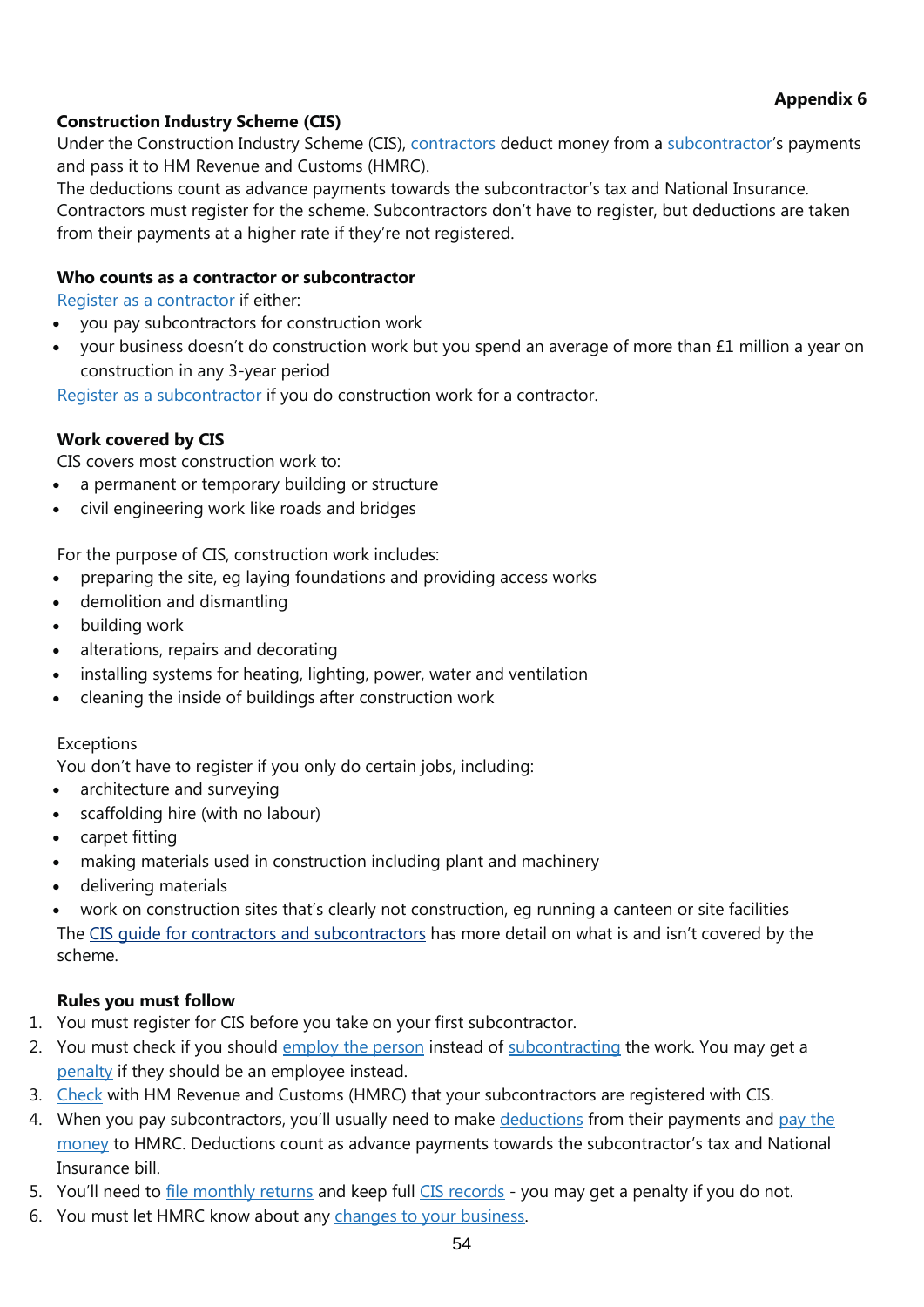#### **Deemed contractors**

You count as a 'deemed' contractor if your business does not do construction work but you spend an average of more than £1 million a year on construction in any 3-year period. This could apply to:

- housing association or arm's length management organisations (ALMOs)
- local authorities
- government departments

#### **Exceptions for contractors**

CIS does not apply if your work is:

- paid for by a charity or trust
- paid for by a governing body or head teacher of a maintained school on behalf of the local education authority
- on the subcontractor's own property and worth less than £1,000 excluding materials you must call the CIS [helpline](https://www.gov.uk/government/organisations/hm-revenue-customs/contact/construction-industry-scheme) to get an exemption

CIS also does not apply if you're a deemed contractor paying for:

- work on property (that is not for sale or rent) for your own business use
- a construction contract worth less than £1,000 excluding materials you must call the CIS [helpline](https://www.gov.uk/government/organisations/hm-revenue-customs/contact/construction-industry-scheme) to get an exemption

The CIS guide for contractors and [subcontractors](https://www.gov.uk/government/publications/construction-industry-scheme-cis-340) explains in full what type of work is covered by CIS.

#### **Verify subcontractors**

Before you can pay a new subcontractor, you'll need to 'verify' them with HM Revenue and Customs (HMRC).

HMRC will tell you:

- whether they're registered for the Construction Industry Scheme (CIS)
- what rate of [deduction](https://www.gov.uk/what-you-must-do-as-a-cis-contractor/make-deductions-and-pay-subcontractors) to use or if you can pay them without making deductions

You must also verify subcontractors you've used before if you have not included them on a CIS [return](https://www.gov.uk/what-you-must-do-as-a-cis-contractor/file-your-monthly-returns) in the current or last 2 tax years.

#### **What you'll need**

Make sure you have:

- your Unique Taxpayer [Reference](https://www.gov.uk/find-lost-utr-number) (UTR)
- the reference number for your HMRC accounts office
- your HMRC employer reference

You'll also need your subcontractor's:

- UTR
- National Insurance number if they're a sole trader you cannot verify temporary numbers, which start with 'TN' or 2 digits
- company name, company UTR and registration number if they're a limited company
- nominated partner details, trading name and partnership UTR if they're a partnership

#### **Make deductions and pay subcontractors**

When you pay a subcontractor, you usually make some deductions from their payments.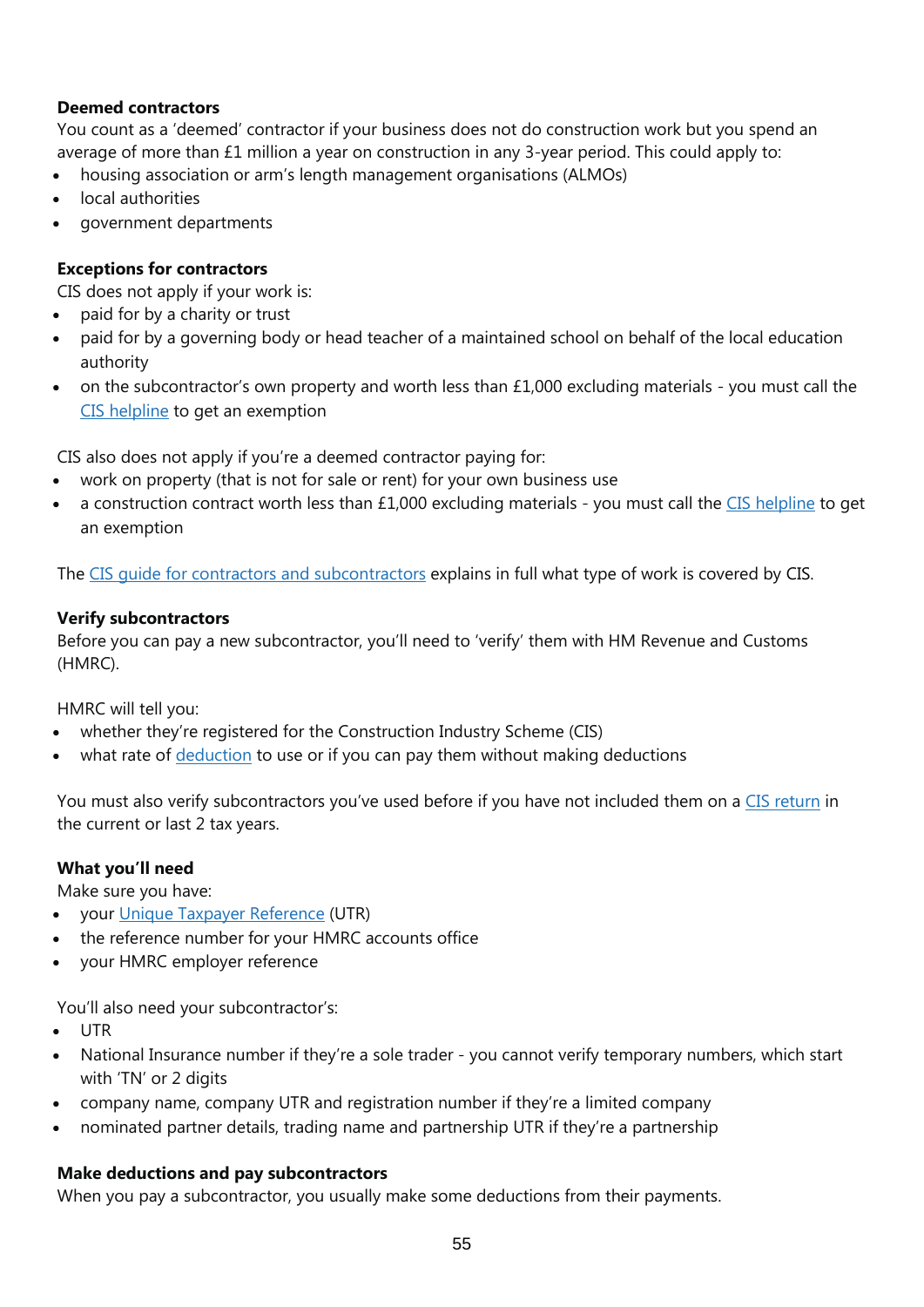HM Revenue and Customs (HMRC) will tell you how much to deduct from a subcontractor's payments when you [verify](https://www.gov.uk/what-you-must-do-as-a-cis-contractor/verify-subcontractors) them.

You must pay these deductions to HMRC - they count as advance payments towards the subcontractor's tax and National Insurance bill.

If you make [deduction](https://www.gov.uk/government/publications/construction-industry-scheme-payment-and-deduction-certificate)s, you must give the subcontractor a payment and deduction statement within 14 days of the end of each tax month.

#### **If you're not making payments**

If you know you're not going to make any payments to subcontractors for up to 6 months, you can [ask](https://www.gov.uk/use-construction-industry-scheme-online) for your scheme to be made ['inactive'](https://www.gov.uk/use-construction-industry-scheme-online). HMRC will not send you any returns for that period. You must file a [return](https://www.gov.uk/what-you-must-do-as-a-cis-contractor/file-your-monthly-returns) when you start paying subcontractors again.

#### **File your monthly returns**

You must tell HM Revenue and Customs (HMRC) each month about payments you've made to subcontractors through your monthly return.

You can file returns by using:

- the [HMRC](https://www.gov.uk/use-construction-industry-scheme-online) CIS online service
- some [commercial](https://www.gov.uk/government/publications/construction-industry-scheme-cis-commercial-software-suppliers) CIS software

On your return, you must declare that the subcontractors listed are not [employees.](https://www.gov.uk/employment-status/employee)

**You could get a penalty of up to £3,000 if you give the wrong employment status for a subcontractor on your monthly return.**

You do not have to file a return for the months when you made no payments to subcontractors, but you must tell [HMRC](https://www.gov.uk/government/organisations/hm-revenue-customs/contact/construction-industry-scheme) that no return is due.

[<Contents](#page-1-0)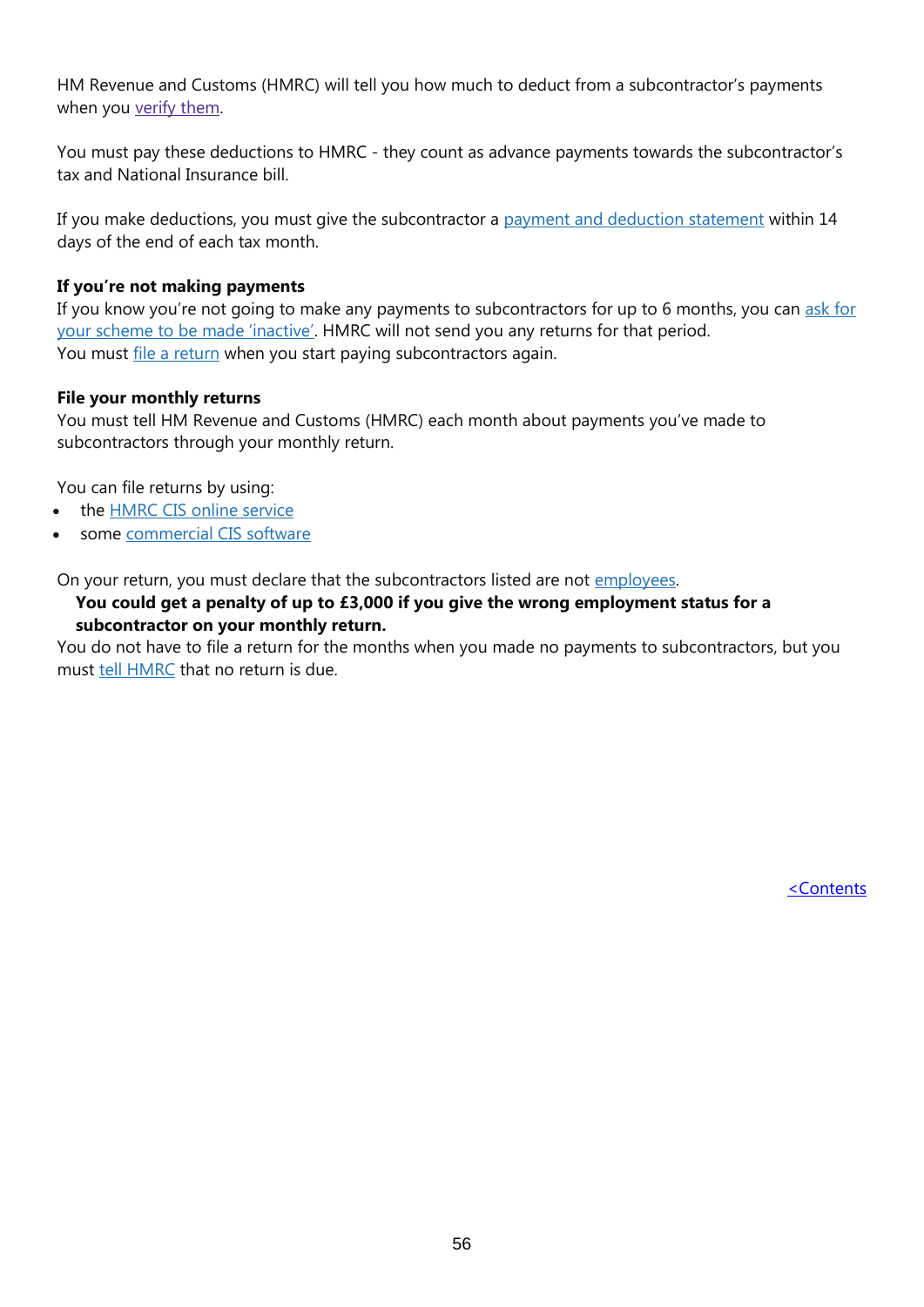### **GOVERNORS CHECKLIST FOR FINANCE POLICY Appendix 7 Appendix 7**

<span id="page-55-1"></span><span id="page-55-0"></span>

| <b>ITEMS REQUIRING GOVERNOR</b><br><b>ATTENTION / INPUT</b>                                                            | Date reviewed /<br>approved | <b>Noted in</b><br><b>Governing</b><br><b>Body minutes</b> | <b>Date decision</b><br><b>Implemented /</b><br><b>Policy updated</b> | <b>SFVS updated</b><br>Yes/No |
|------------------------------------------------------------------------------------------------------------------------|-----------------------------|------------------------------------------------------------|-----------------------------------------------------------------------|-------------------------------|
| <b>Schools Financial Value Standards (SFVS) Return</b>                                                                 |                             |                                                            |                                                                       |                               |
| Signed off by Governors                                                                                                |                             |                                                            |                                                                       |                               |
| Agenda item at meetings                                                                                                |                             |                                                            |                                                                       |                               |
| <b>FINANCE POLICY - To be reviewed annually</b>                                                                        |                             |                                                            |                                                                       |                               |
| The following areas in the finance policy require Governor input                                                       |                             |                                                            |                                                                       |                               |
| <b>Appointment of Clerk to Governing Body</b>                                                                          |                             |                                                            |                                                                       |                               |
| Register of Business interests held in school and reviewed                                                             |                             |                                                            |                                                                       |                               |
| annually or as required with changes.                                                                                  |                             |                                                            |                                                                       |                               |
| <b>Finance Committee in place - Approval of :</b>                                                                      |                             |                                                            |                                                                       |                               |
| Terms of Reference - including Constitution and membership                                                             |                             |                                                            |                                                                       |                               |
| Committee reports reviewed where delegated.                                                                            |                             |                                                            |                                                                       |                               |
| <b>School Development Plan:</b>                                                                                        |                             |                                                            |                                                                       |                               |
| Approval of rolling School Development Plan including costings<br>for next three years (Updated annually as a minimum) |                             |                                                            |                                                                       |                               |
| <b>Budget</b>                                                                                                          |                             |                                                            |                                                                       |                               |
| Approval of Budget Plan and forecasts                                                                                  |                             |                                                            |                                                                       |                               |
| Financial report - Term 1 (2 x reports)                                                                                |                             |                                                            |                                                                       |                               |
| Financial report - Term 2 (2 x reports)                                                                                |                             |                                                            |                                                                       |                               |
| Financial report - Term 3 (2 x reports)                                                                                |                             |                                                            |                                                                       |                               |
| Prior Approval of virements when exceeds designated level of<br>value.                                                 |                             |                                                            |                                                                       |                               |
| Post approval of virements when below designated level of<br>value.                                                    |                             |                                                            |                                                                       |                               |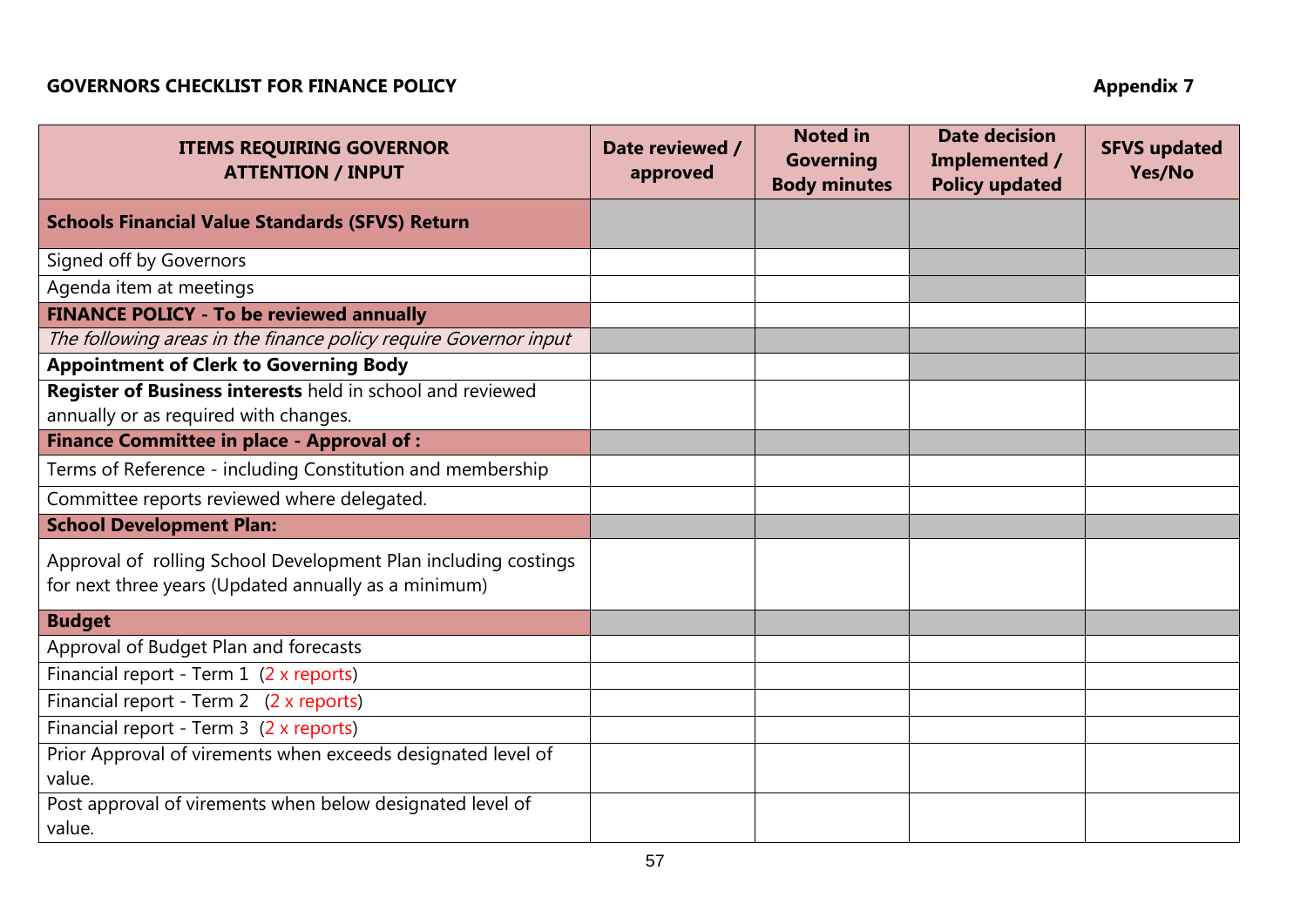| <b>ITEMS REQUIRING GOVERNOR</b><br><b>ATTENTION / INPUT</b>                                                      | Date reviewed /<br>approved | <b>Noted in</b><br><b>Governing</b><br><b>Body minutes</b> | <b>Date decision</b><br><b>Implemented /</b><br><b>Policy updated</b> | <b>SFVS updated</b><br>Yes/No |
|------------------------------------------------------------------------------------------------------------------|-----------------------------|------------------------------------------------------------|-----------------------------------------------------------------------|-------------------------------|
| <b>Purchases and expenditure</b>                                                                                 |                             |                                                            |                                                                       |                               |
| Agree De minimis level for capital expenditure set                                                               |                             |                                                            |                                                                       |                               |
| Authorised signatories approved (at least 3 - Head Teacher and 2<br>others) for ordering, invoicing and payroll. |                             |                                                            |                                                                       |                               |
| Authorise number of Pcards, holders and limits                                                                   |                             |                                                            |                                                                       |                               |
| Prior authorisation of high level purchases and contracts<br>exceeding Headteachers delegated value.             |                             |                                                            |                                                                       |                               |
| Procurement arrangements in place.                                                                               |                             |                                                            |                                                                       |                               |
| Reason for NOT obtaining required number of quotes or<br>accepting lowest quote                                  |                             |                                                            |                                                                       |                               |
| Annual review of level of Support Services required - (SSE, SCC<br>or external provider)                         |                             |                                                            |                                                                       |                               |
| <b>Income</b>                                                                                                    |                             |                                                            |                                                                       |                               |
| Charging and Remissions Policy in place and up to date?                                                          |                             |                                                            |                                                                       |                               |
| Prior approval to Write-off of debts under £1,000 for single<br>debtor                                           |                             |                                                            |                                                                       |                               |
| <b>Unofficial Funds</b>                                                                                          |                             |                                                            |                                                                       |                               |
| Appointment of independent auditor for Unofficial Funds                                                          |                             |                                                            |                                                                       |                               |
| Sign off Unofficial Funds Audit                                                                                  |                             |                                                            |                                                                       |                               |
| <b>Insurance</b>                                                                                                 |                             |                                                            |                                                                       |                               |
| Adequate Insurance held                                                                                          |                             |                                                            |                                                                       |                               |
| Asset register held                                                                                              |                             |                                                            |                                                                       |                               |
| Inventory record checked annually                                                                                |                             |                                                            |                                                                       |                               |
| Disposals authorised and full details recorded                                                                   |                             |                                                            |                                                                       |                               |